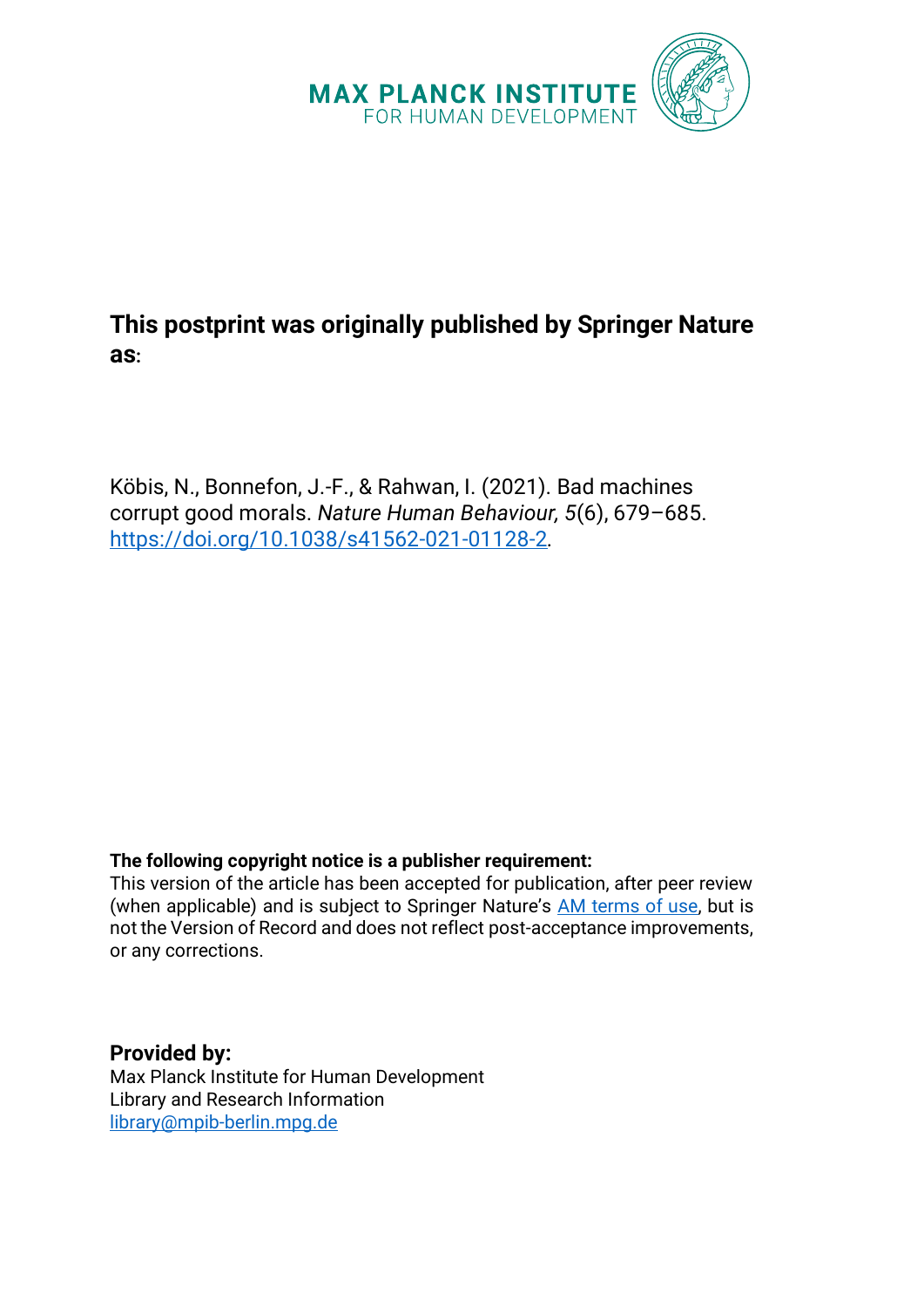## **Bad machines corrupt good morals**

Nils Köbis<sup>1\*</sup>, Jean-François Bonnefon<sup>2</sup> & Iyad Rahwan<sup>1</sup>

<sup>1</sup> Center for Humans and Machines, Max Planck Institute for Human Development, Lentzealle 94, Berlin 14195, Germany

<sup>2</sup> Toulouse School of Economics (TSM-R, CNRS), University of Toulouse Capitole, Toulouse 31015, France

\*Nils Köbis, n.c.kobis@gmail.com

## **Acknowledgments:**

The authors thank Anna Bouza da Costa for designing the illustrations, Margarita Leib, and Laura Karim for valuable comments on the manuscript. JFB acknowledges support from the Institute for Advanced Study in Toulouse, the grant ANR-19-PI3A-0004 Artificial and Natural Intelligence Toulouse Institute, and the grant ANR-17-EURE-0010 Investissements d'Avenir.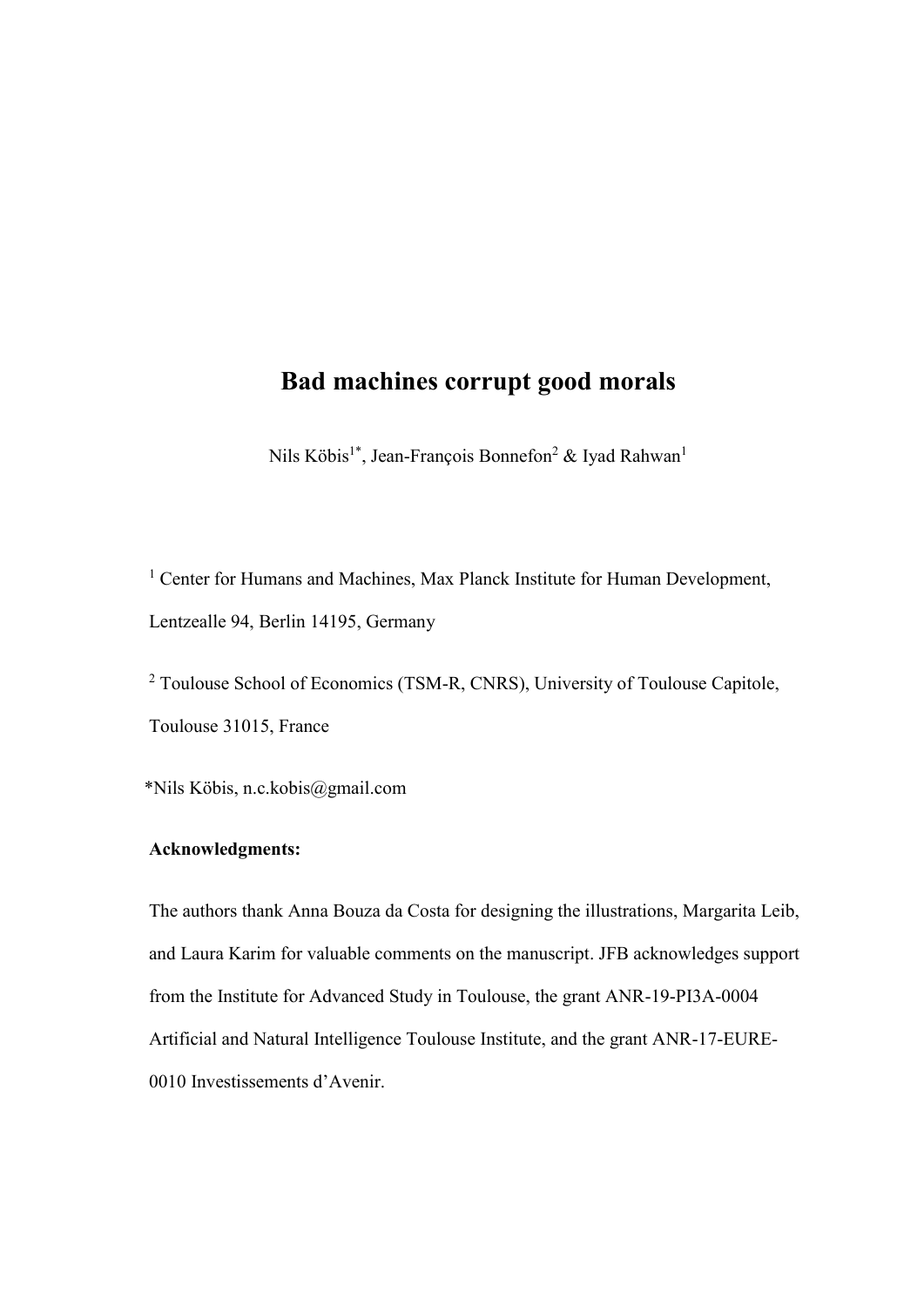#### **Abstract**

As machines powered by Artificial Intelligence (AI) influence humans' behaviour in ways that are both like and unlike the ways humans influence each other, worry emerges about the corrupting power of AI agents. To estimate the empirical validity of these fears, we review the available evidence from behavioural science, human-computer interaction, and AI-research. We propose four main social roles through which both humans and machines can influence ethical behaviour. These are (a) role model, (b) advisor, (c) partner, and (d) delegate. When AI agents become *influencers* (role models or advisors), their corrupting power may not exceed the corrupting power of humans (yet). However, AI agents acting as *enablers* of unethical behaviour (partners or delegates) have many characteristics that may let people reap unethical benefits while feeling good about themselves, a potentially perilous interaction. Based on these insights, we outline a research agenda to gain behavioural insights for better AI oversight.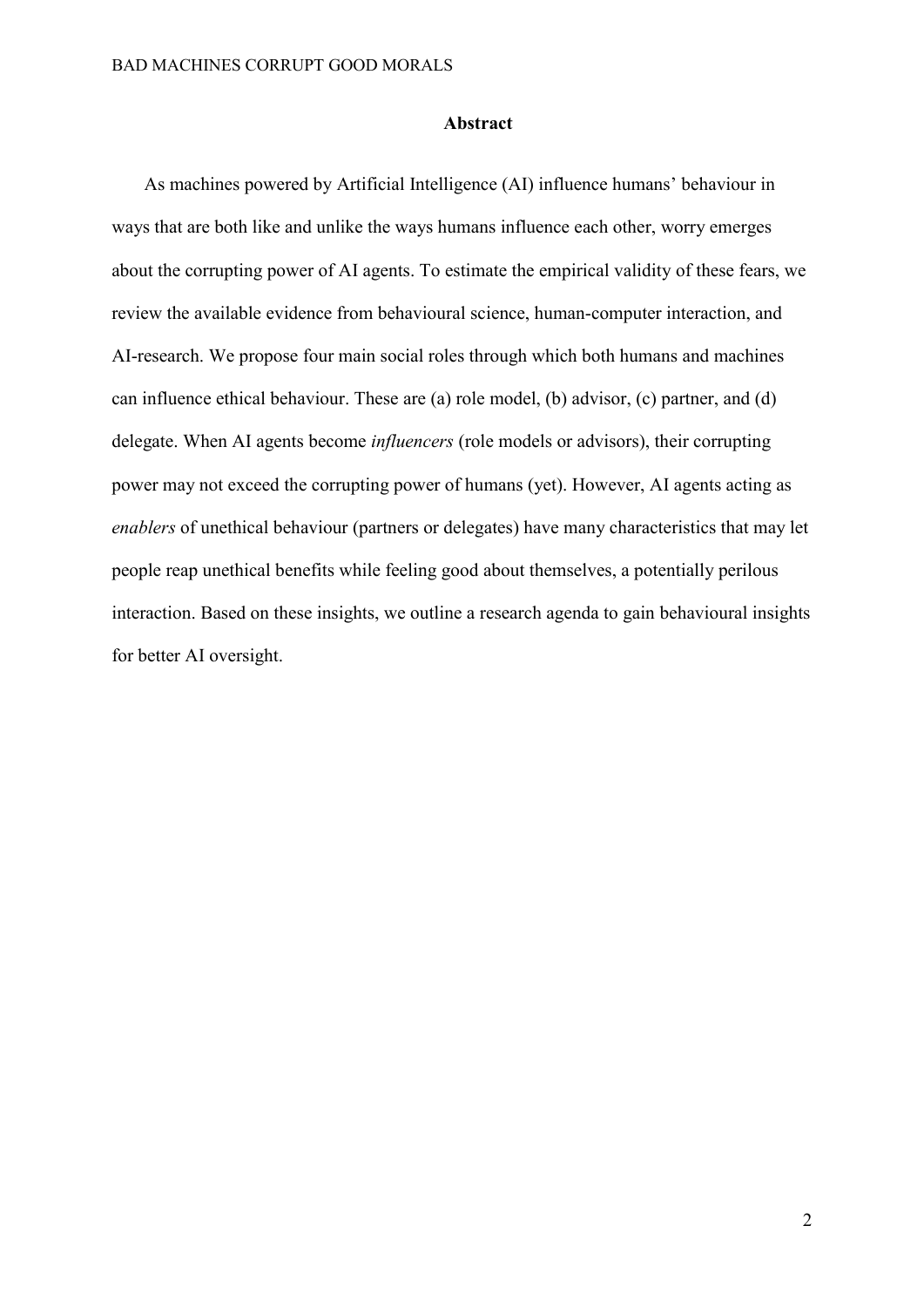Although people generally prefer to behave ethically<sup>[1](https://paperpile.com/c/QSlb5j/tBuUh)</sup>, they face many temptations to break rules for private benefits<sup>[2](https://paperpile.com/c/QSlb5j/AzcZp)</sup>, especially when these ethical violations are facilitated by other individuals<sup>[3](https://paperpile.com/c/QSlb5j/rEl2)</sup>, who may be advisors, delegates, or active cooperation partners. Given that Artificial Intelligence (AI) agents (see Box 1 for our use of this term) increasingly act in advisory, delegatory, or cooperative roles<sup>[4,5](https://paperpile.com/c/QSlb5j/Yb6tW+N4md4)</sup>, should we fear that AI may exert a corrupting force on human ethical behaviour?

## **BOX 1: What do we not mean by "AI agents"?**

AI encompasses various techniques in computer science (e.g., machine learning) that allow for the autonomous execution of tasks that used to be reserved for humans $6.7$ . Because of this autonomy of execution, some instantiations of AI-powered technology are commonly referred to as AI agents $\frac{8}{5}$  $\frac{8}{5}$  $\frac{8}{5}$ , and we will adopt this terminology in the current manuscript. It is important to note, however, that using the term "AI agent" should not carry any presupposition that the AI can be held morally or legally responsible for the outcomes of its tasks $9$ . While liability issues can become complicated when AI technology increases in sophistication<sup>[10](https://paperpile.com/c/QSlb5j/Po5Z)</sup>, our default stance in the article is that humans (e.g., programmers, designers, users) are always ultimately responsible for the behavior of AI agents and its consequences $\frac{11}{1}$  $\frac{11}{1}$  $\frac{11}{1}$ .

Of course, any new technology can be used for unethical purposes by savvy criminals, and such is the case for AI. For example, scammers made use of AI to create hyper-realistic deepfakes defrauding companies, with the damage in one single case amounting to over  $$220,000^{12}$  $$220,000^{12}$  $$220,000^{12}$ . AI can also tempt honest citizens into unethical behaviour by merely making cheating easier. For example, students have successfully used powerful Natural Language Generation (NLG) algorithms to craft their essays<sup>[13](https://paperpile.com/c/QSlb5j/svyOB)</sup>. Finally, even if AI does not directly offer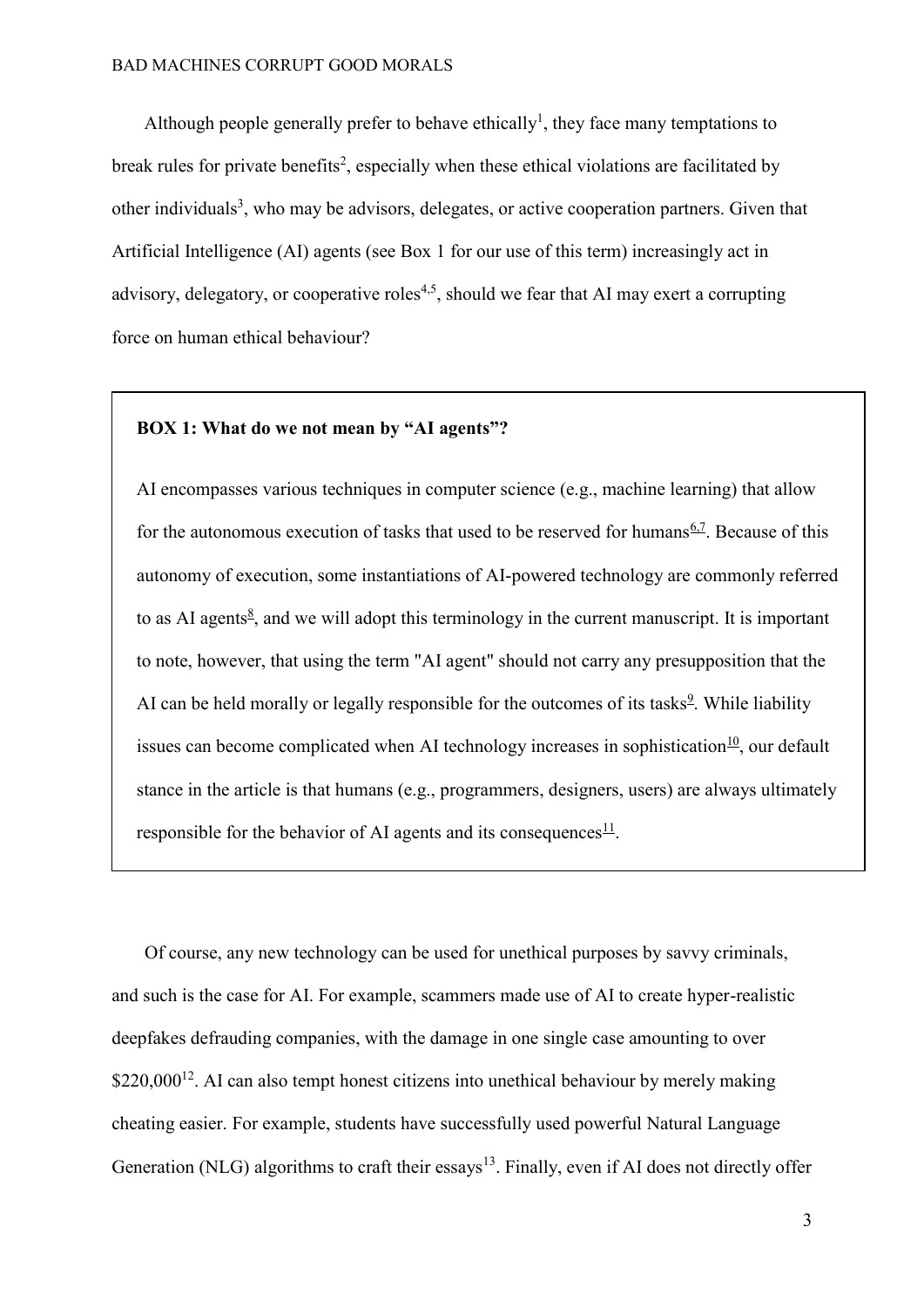the means to cheat, it may still give inappropriate advice or provide an example of inappropriate behaviour. Consider how traders might imitate manipulative market strategies from algorithmic traders<sup>[14](https://paperpile.com/c/QSlb5j/6Xem)</sup>, or that by now, many adolescents seek guidance on ethical dilemmas from their personal AI assistants or chatbot friends<sup>[15](https://paperpile.com/c/QSlb5j/Adok)</sup>. With more than 100 million people using AI-powered personal assistants like Siri or Alexa, the potential for such an inappropriate influence cannot be ignored.

The trajectory of powerful AI tools quickly becoming widely accessible triggers fear and worry<sup>[16](https://paperpile.com/c/QSlb5j/LLMH1)</sup>. For example, a recent report by the EU commission highlights that "citizens  $(...)$ worry that AI can have unintended effects or even be used for malicious purposes"<sup>[17](https://paperpile.com/c/QSlb5j/N8nT/?locator=9)</sup>. Yet, such pessimistic views about new technologies are nothing new<sup>[18](https://paperpile.com/c/QSlb5j/6XNg)</sup>. People have felt threatened by machines for centuries<sup>[19](https://paperpile.com/c/QSlb5j/LARuH)</sup>, and tend to meet innovations with exaggerated skepticism<sup>[6](https://paperpile.com/c/QSlb5j/vCr1)</sup>. Developing a cool-headed policy agenda requires an evidence-based assessment about which of the fears that AI will corrupt human ethical behaviour are warranted<sup>[20](https://paperpile.com/c/QSlb5j/4rD40)</sup>. Put differently, developing effective AI *oversight* requires an overview of available empirical *insights*.

A growing literature in behavioural science examines how humans can corrupt each other, yet research on how intelligent machines affect human ethical behaviour remains scant. Based on a review of current findings on the *human* social forces shaping (un)ethical behaviour, we identify four main roles through which AI agents might exert a corrupting force on human ethical behaviour: (a) role model, (b) advisor, (c) partner, and (d) delegate. We critically evaluate the potential severity of the AI agents' corrupting force for each of these roles. Based on the identified gaps in knowledge, we sketch a research agenda on how interacting with and through AI agents affects human ethical behaviour.

## **How can people and AI agents corrupt ethical behaviour?**

Unethical behaviour is commonly defined as "acts that have harmful effects on others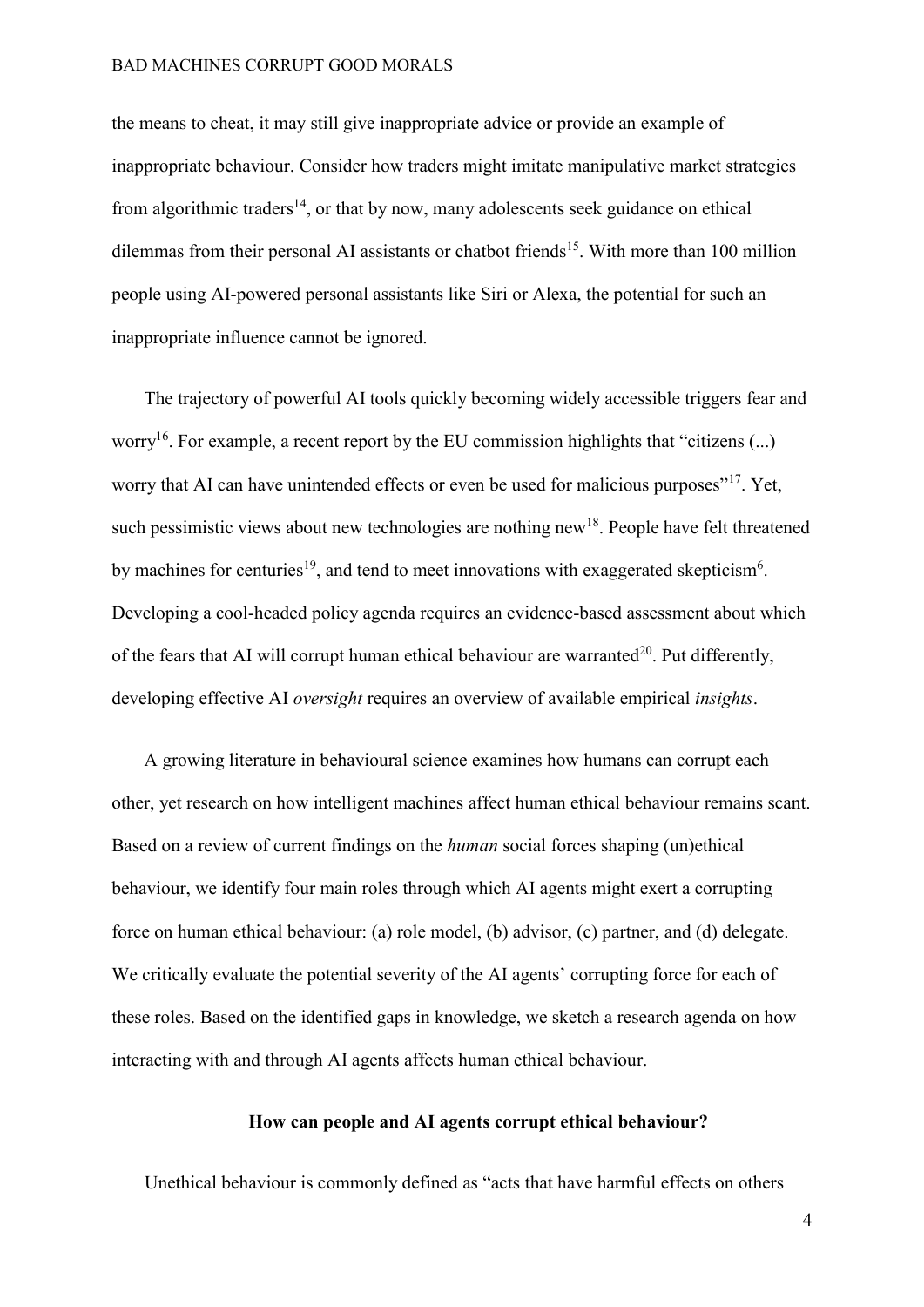and are either illegal or morally unacceptable to the larger community"<sup>[21, based on 22](https://paperpile.com/c/QSlb5j/tfkz+tiXV/?locator=107,&prefix=,%20based%20on)</sup>. Behavioural ethics investigates how people behave when faced with the temptation to act unethically and, in particular, how they weigh the personal benefits and risks of such behaviour<sup>23–[26](https://paperpile.com/c/QSlb5j/wIHm5+BfZrf+aqK4+fO9Ve)</sup>, either in a material sense (e.g., financial gains, legal punishment) or a psychological sense (e.g., self-image)[27](https://paperpile.com/c/QSlb5j/lTmc9+feRrI+Y2RDO+g16O1+G4dM8)–<sup>31</sup>. Meta-analyses of *individual* forms of unethical behaviour<sup>[1,32](https://paperpile.com/c/QSlb5j/AfeLC+tBuUh)</sup> (situations in which people face temptations by themselves) indicate that people generally break ethical rules only to the extent that they can justify it<sup> $1,32$ </sup>. The behavioural research we will focus on is concerned with the power of *social* forces shaping (un)ethical behaviour3,33–35,for a [meta-analysis, see 36](https://paperpile.com/c/QSlb5j/rEl2+1mbH+Z2ZA+kdrAE+jTeV/?prefix=,,,,for%20a%20meta-analyis%2C%20see%20), that is, the corrupting influence people can have on other people. Likewise, there is ample research on the harm that AI agents can themselves inflict<sup>[37](https://paperpile.com/c/QSlb5j/GWtf8)</sup>, for example, by reproducing biases<sup>[38,39](https://paperpile.com/c/QSlb5j/1u7FD+57cKT)</sup>, fostering internet addiction<sup>[40,41](https://paperpile.com/c/QSlb5j/ZFaet+izrJU)</sup>, or accelerating the spread of false information<sup>[42](https://paperpile.com/c/QSlb5j/bhKU)</sup>; but the research we will focus on is concerned with the way AI agents can perform social roles that make people harm each other. We now review in turn four such social roles (See Fig. 1 for a summary).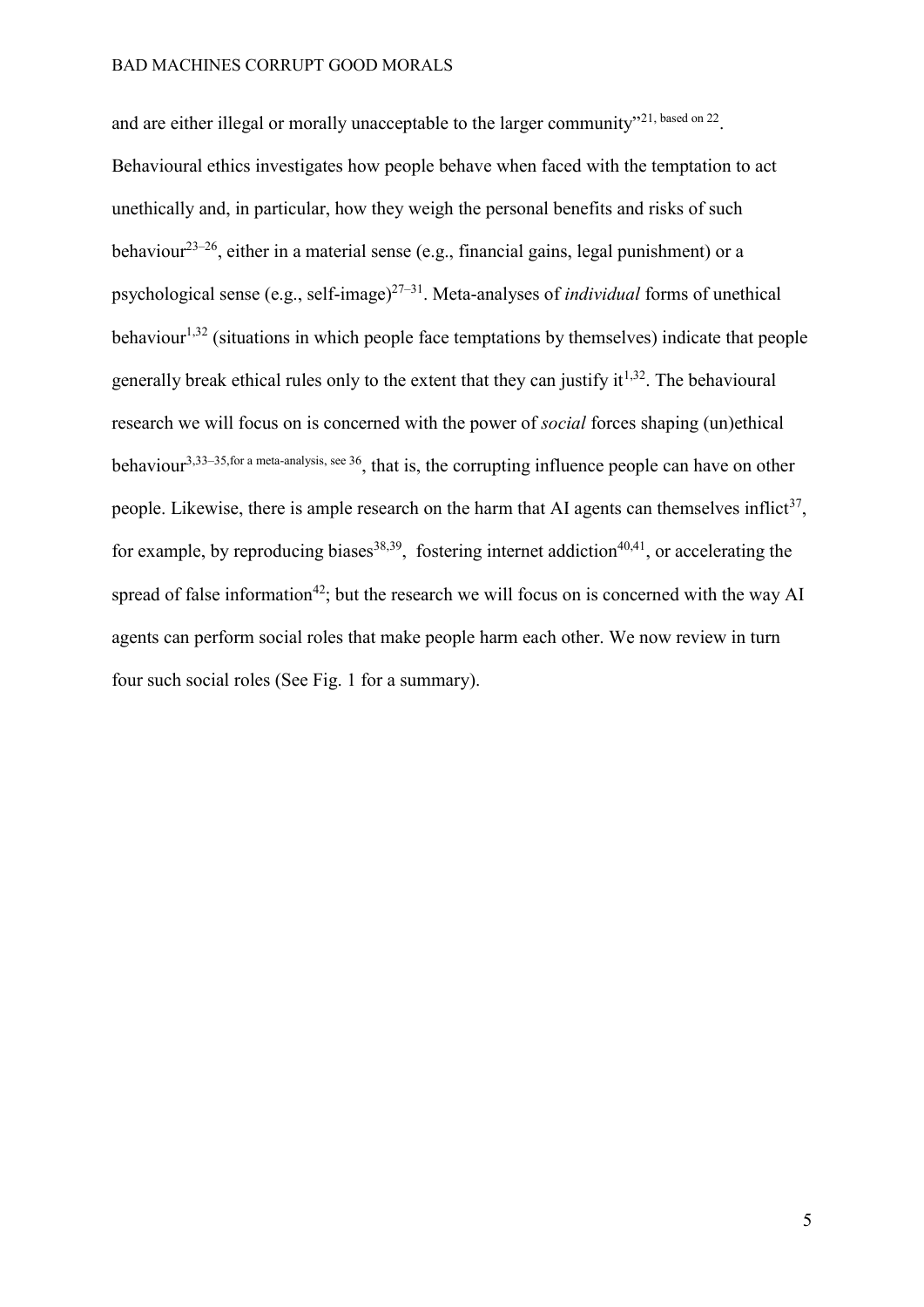

**Fig. 1.** Illustration of the main roles through which intelligent actors, whether human or AI, can corrupt ethical behavior, grouped along the left panel for AI in the role of an influencer(role model & advisor) and along the right panel for AI being an enabler (partner & delegate). Boxes summarize the main fears and mechanisms attached to each role. Color coding indicates the strength of the corrupting force of AI, either not reaching human levels yet (green), reaching but not surpassing human levels (yellow), and surpassing human levels (red).

## **Role Model**

When deciding whether to break or adhere to ethical rules, people often consider what others would do to gauge the normative standards of the particular situation<sup>[43](https://paperpile.com/c/QSlb5j/MceDZ)</sup>. Social norms theory outlines that such perceptions fall into two main categories: Injunctive norms convey information about whether a particular course of action is considered acceptable and descriptive norms outline whether a behaviour is deemed to be widespread  $44-46$  $44-46$ . Experimental research reveals that such normative perceptions in general and perceived descriptive norms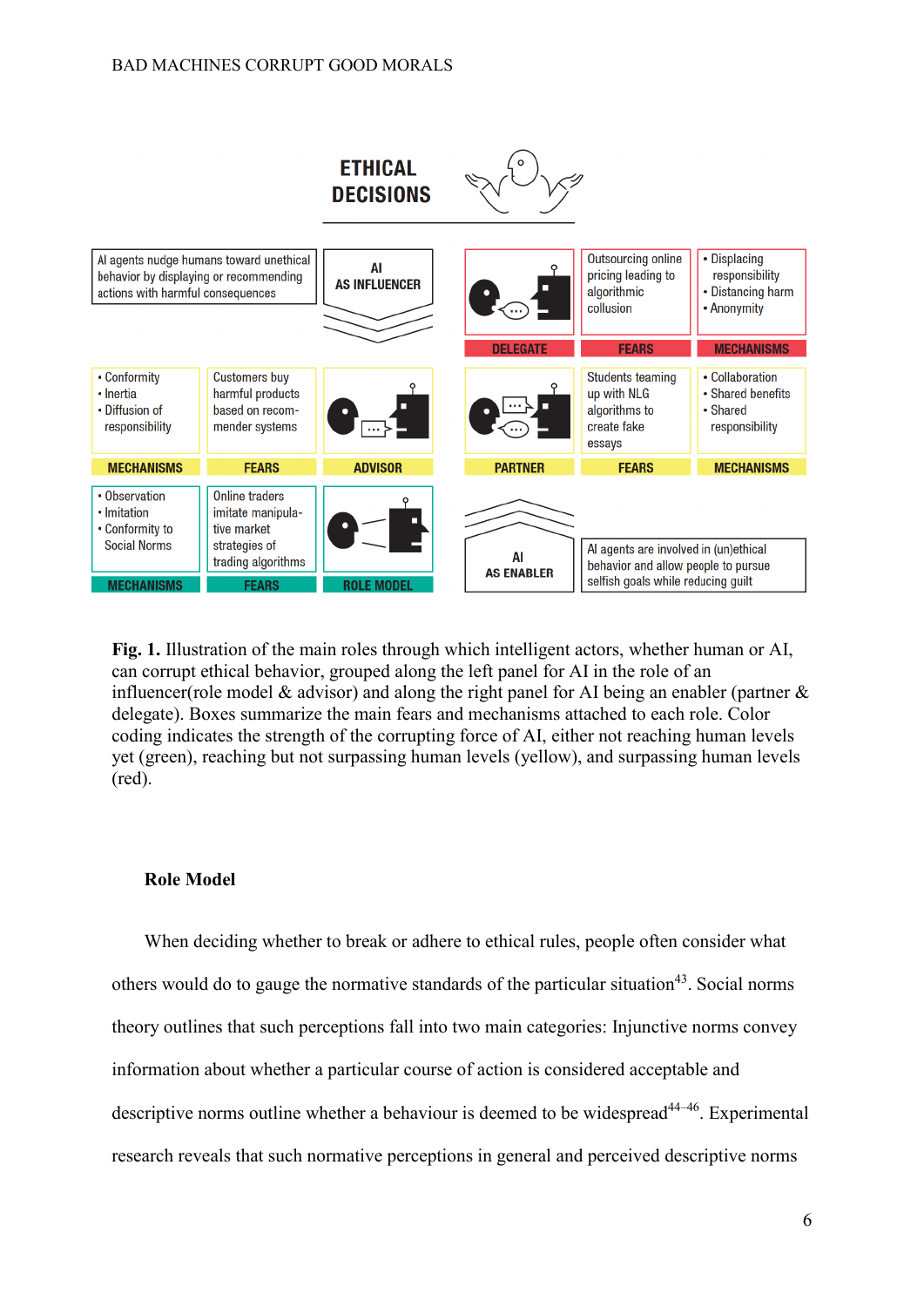in particular strongly influence unethical behaviour as people often imitate others. Put differently, when perceiving that others break versus adhere to ethical rules, people often follow suit [2,47,48,for a review see 49](https://paperpile.com/c/QSlb5j/AzcZp+iiNAu+5WmzB+L3iIV/?prefix=,,,for%20a%20review%20see) .

In the digital wo[r](https://paperpile.com/c/QSlb5j/Yb6tW)ld, people are exposed to both human and machine behaviour<sup>4</sup>. A machine that would display unethical or inappropriate behaviour may therefore shift people's perception of what is acceptable or appropriate. There is mixed evidence (and negative on balance) that adult humans might conform to machines the same way they conform to humans, though this evidence is restricted to non-moral behaviours<sup>[50](https://paperpile.com/c/QSlb5j/VEeiK+WdMmq+Zxqvu+LoFIM+26PQA+imyVq)–55</sup>.

Note that even if people were shown not to conform to machine role models, the possibility would remain for them to be influenced by machines passing as humans online[56,57](https://paperpile.com/c/QSlb5j/N9NsF+8YLhv); for example, when online traders imitate manipulative trading strategies that, unbeknownst to them, are executed by algorithmic traders<sup>[14](https://paperpile.com/c/QSlb5j/6Xem)</sup>. There is concerning evidence that children, more than adults, may be influenced by machine role models<sup>[52](https://paperpile.com/c/QSlb5j/Zxqvu)</sup>, in a way that makes them change their perception of moral transgressions<sup>[58,59](https://paperpile.com/c/QSlb5j/sBXap+ilC54)</sup>. Overall, though, the current state of experimental evidence would suggest that machines acting as unethical role models are less of a concern than humans acting in the same capacity.

## **Advisor**

People can have a more direct corrupting influence than role models when giving advice to act (un)ethically. Behavioural research has established that people do tend to follow advice and orders, particularly when they come from authority figures<sup>[60, see replication 61](https://paperpile.com/c/QSlb5j/E8jJV+N3mYk/?prefix=,%2C%20see%20replication)</sup>. Advisors who have a vested interest in an unethical course of action may encourage advisees to act unethically, and research shows that such advice may lead advisees to break ethical rules, especially if they can benefit from this behaviour themselves $62,63$ .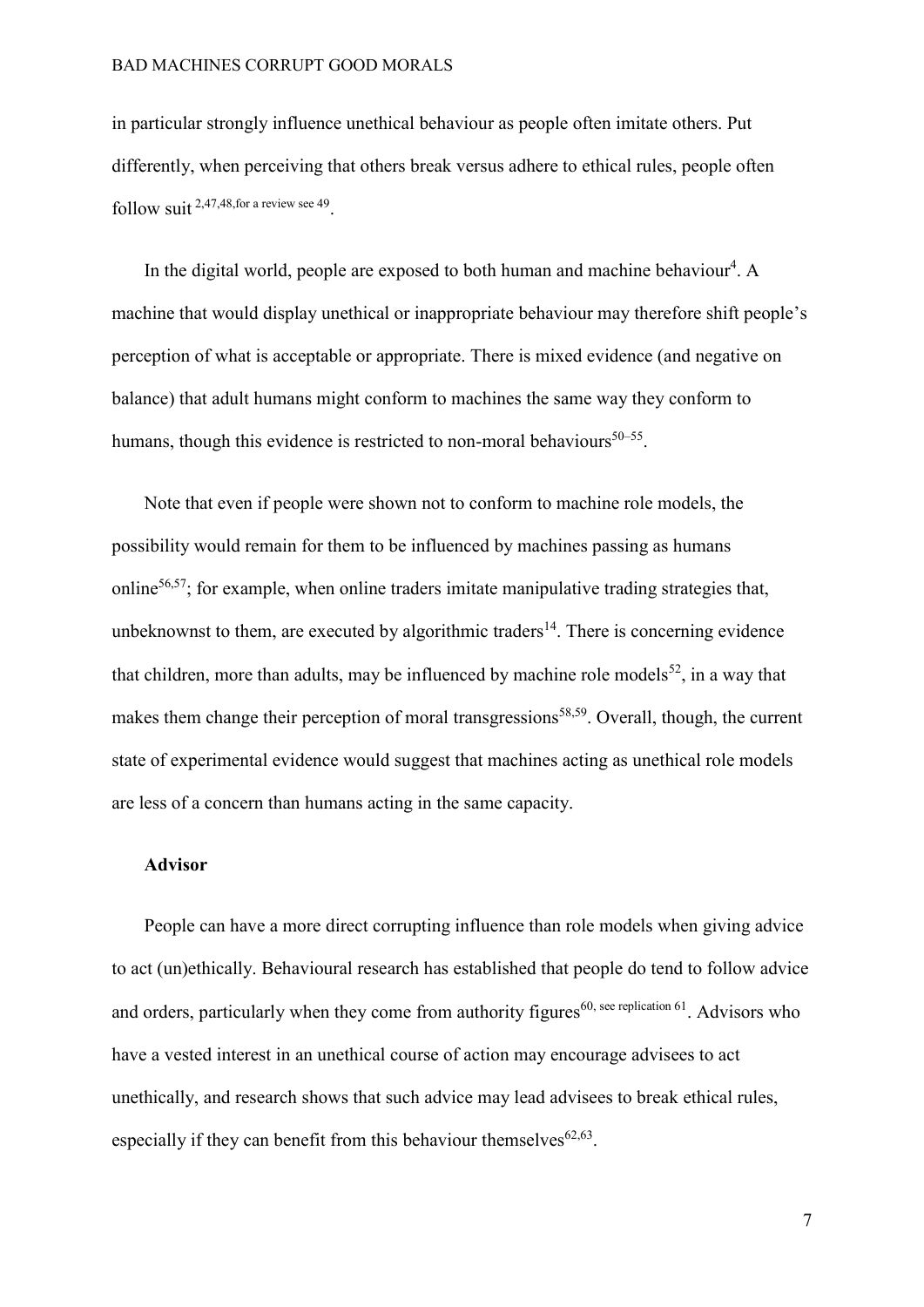Many AI agents pursue persuasive goals $41,64$ , such as giving advice and recommendations<sup>[65](https://paperpile.com/c/QSlb5j/eta6a)</sup>. This trend of AI agents swaying people's behaviour is only increasing. Anecdotally, Amazon's chief scientist Rohit Prasad remarked that people's relationship with their Alexas "keeps growing from more of an assistant to advisor"<sup>[66](https://paperpile.com/c/QSlb5j/c4olZ)</sup>. In parallel to home assistants, millions of users engage with advice-giving conversational agents like Replika  $(Replika. ai)$ , trained on large amounts of data reflecting personalized preferences<sup>[67](https://paperpile.com/c/QSlb5j/GxZc3)</sup>. Companies like Gong [\(Gong.io\)](http://www.gong.io/) use NLP and machine learning to analyse big data of recorded sales conversations to provide advice to salespeople about how to improve their performance. Given the difficulty of training AI advisors to be impartial moral guides $37,68$  --however we define this standard --- their personalized advice could lead people to break ethical rules. This concern is compounded by the fact that people may feel "algorithmically dumbfounded" by AI advice, in the sense that they may be complacent to follow it, even if they anticipate its (ethical) shortcomings $^{69}$  $^{69}$  $^{69}$ .

Are these fears warranted? Even if machines were to give unethical advice, a phenomenon which has yet to be documented, we know that people state that they are not necessarily keen on following algorithmic recommendations in non-technical domains $70,71$ . While this aversion could, in theory, dampen the effect of unethical machine advice, recent evidence from a large-scale experiment tells a different story<sup>[72](https://paperpile.com/c/QSlb5j/l9T56)</sup>. This experiment directly compared the effect of human and AI advice on people's actual (un)ethical behaviour - not their stated preferences. The results revealed that AI and human advice exerted an equally strong corrupting effect on people's willingness to break ethical rules for profit. Other studies have further shown that people might over-trust robots in emergency situations<sup>73</sup>. These initial findings suggest that we should take seriously the possibility that humans may act based on corrupting advice from AI agents, as seriously as we take the possibility that humans may receive and follow corrupting advice from other humans.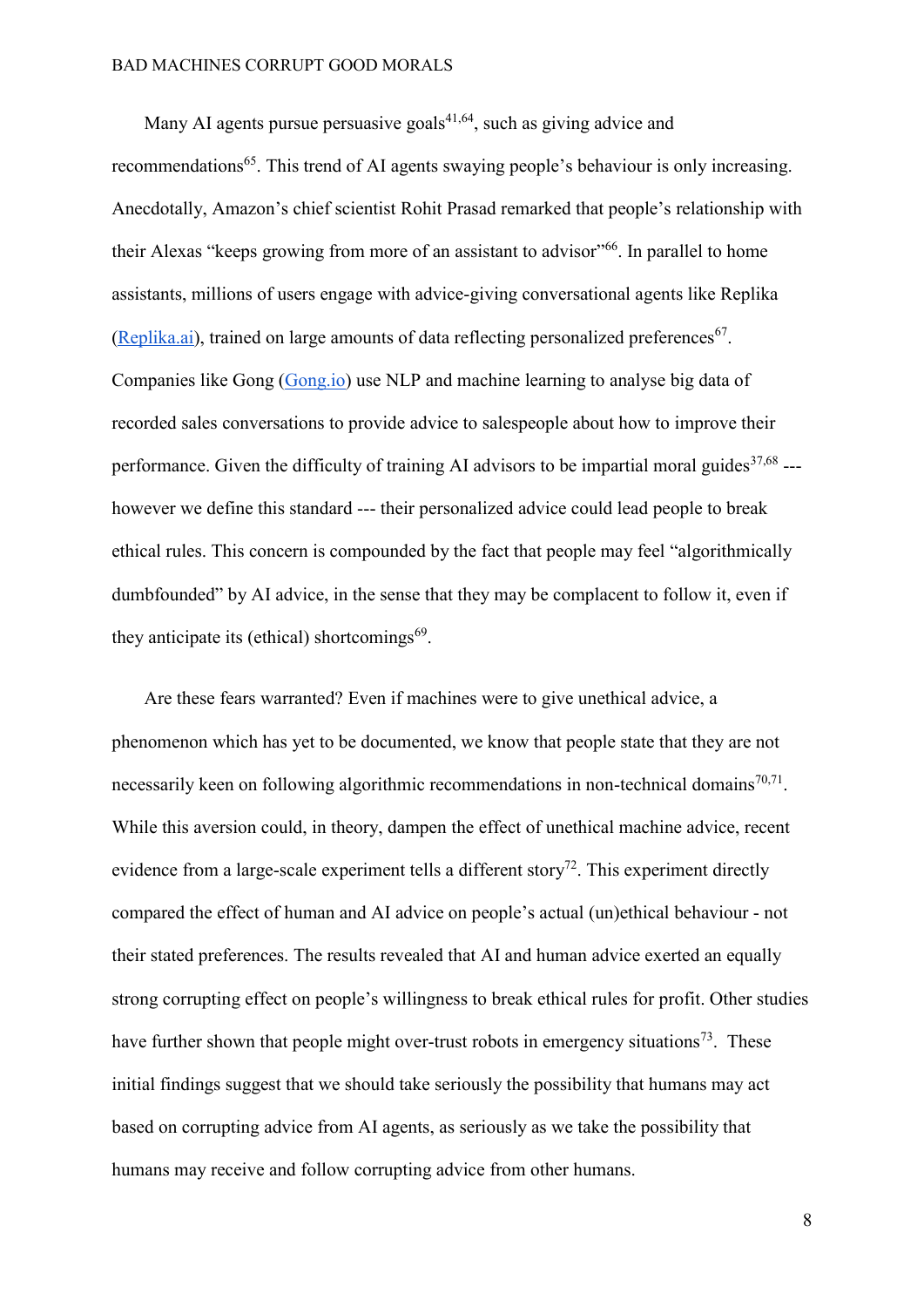### **Partner**

People can be corrupted by unethical advisors, but they can also corrupt each other, becoming partners in crime<sup>[3,34](https://paperpile.com/c/QSlb5j/Z2ZA+rEl2)</sup>. This happens when two or more individuals act together toward a mutually beneficial outcome, realize that this outcome can be achieved through unethical means, and collaborate in these unethical means<sup>[26,33](https://paperpile.com/c/QSlb5j/1mbH+fO9Ve)</sup>. Behavioural research shows that people are more likely to act unethically in these collaborative conditions than when they face temptations alone<sup>[3,34](https://paperpile.com/c/QSlb5j/rEl2+Z2ZA)</sup>. Besides people having a general tendency to conform to others<sup>74,</sup> see for a replication 75, another reason for the appeal of collaborative corruption is that the salient, positive effect of helping one another can overshadow the negative impact of harming some third-party<sup>[43,76](https://paperpile.com/c/QSlb5j/MceDZ+rXmBm)</sup>. This skewed balance facilitates justifications for unethical behaviour<sup>[29,33](https://paperpile.com/c/QSlb5j/Y2RDO+1mbH)</sup>. Furthermore, partners in crime can deflect blame on one another, which is even easier if one was not the one to initiate the unethical act (e.g., it is much easier to passively accept a bribe than to actively request one<sup>[77](https://paperpile.com/c/QSlb5j/udvRt+WnDgz+mAZOF)–79</sup>).

Humans have long cooperated with machines  $80-82$  $80-82$ . As the machine partners become "smarter" and their behaviour less predictable, research is shifting from mostly looking at the physical relationships between humans and machines towards understanding their socio-cognitive relationships<sup>[81,83,](https://paperpile.com/c/QSlb5j/QUqn+Zvj7+Mgffo/?prefix=,,see%20for%20a%20review) see for a review 84</sup>. As a testimony of this trend, thanks to recent breakthroughs in machine learning, algorithms now can establish and sustain cooperation with humans across multiple strategic situations<sup>[57,85](https://paperpile.com/c/QSlb5j/TP3ye+8YLhv)</sup>. Hence, we may be concerned that people cooperate collusively with machines and thereby break ethical rules, similar to algorithmic collusion among machines $86-88$  $86-88$ . Since there are few behavioural insights into unethical behaviour in hybrid human-machine teams<sup>[89](https://paperpile.com/c/QSlb5j/jM9tZ)</sup>, much of this proposal is speculation.

First, we do not know the extent to which people might strategically deflect blame on their machine "partners in crime." What we do know is that when people use machines, the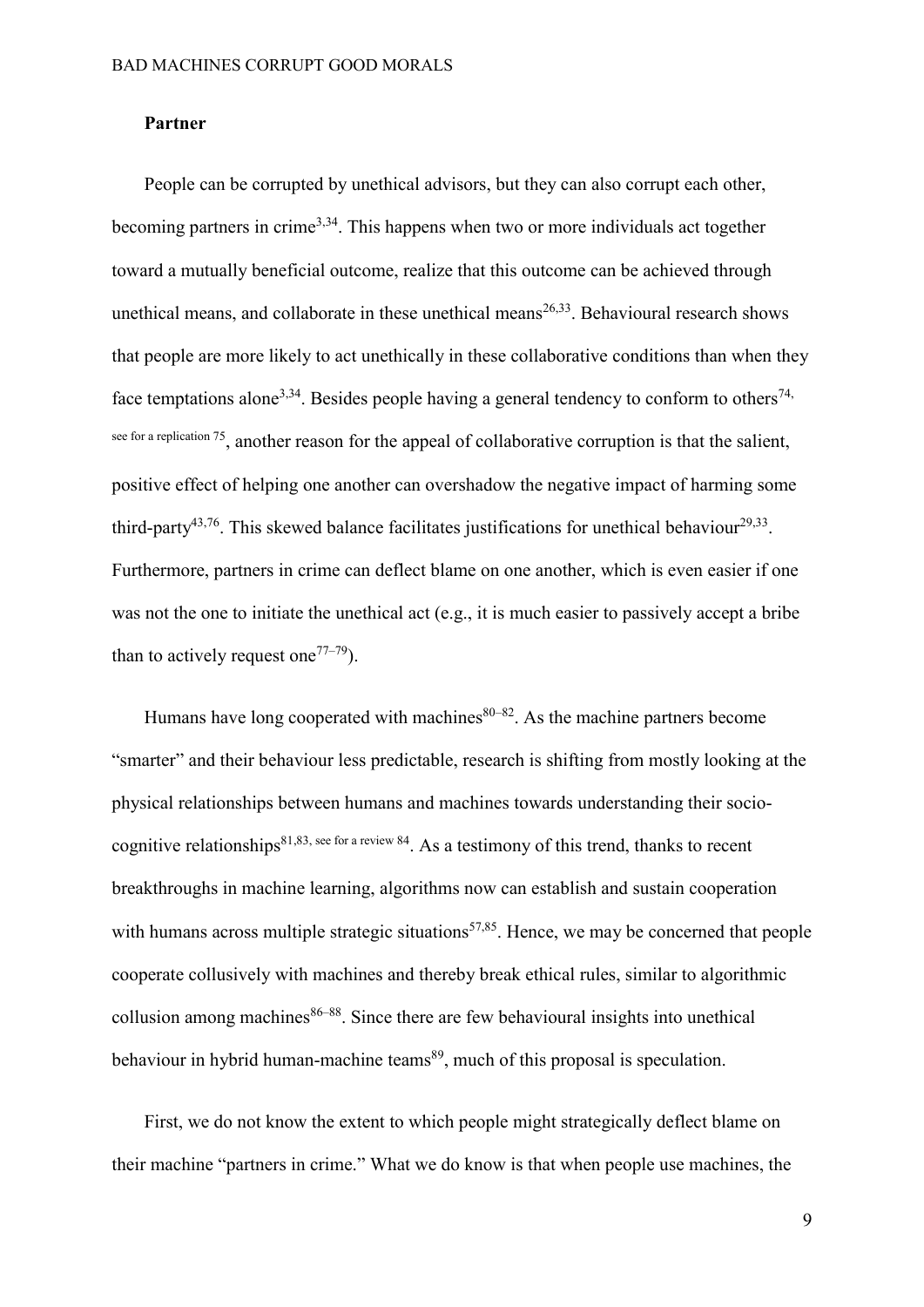machines can be seen as sharing the responsibility for negative outcomes<sup>90</sup>, both by their human partners<sup>[91](https://paperpile.com/c/QSlb5j/Kqpa5)</sup> and by third parties<sup>[92](https://paperpile.com/c/QSlb5j/fVhs5)</sup>. Having said that, humans still see themselves as primarily responsible for the outcomes when they cooperate with relatively simple machines<sup>[93,9](https://paperpile.com/c/QSlb5j/Tek6s+QpIme)4</sup>. Third-party observers similarly attribute less blame to AI agents compared to humans if a hybrid team violates moral norms<sup>[95](https://paperpile.com/c/QSlb5j/ttI3)</sup>. These results suggest that people may be cognitively disposed to deflect at least some blame onto machines when they engage in joint unethical behaviour with these machines.

Second, we do not know the extent to which people might frame joint unethical behaviour with machines as mutually beneficial<sup>[76](https://paperpile.com/c/QSlb5j/rXmBm)</sup>, since it is not clear whether people think of machines as experiencing some form of utility<sup>[96](https://paperpile.com/c/QSlb5j/ZyLJW)</sup>. What we do know is that people show less mentalizing brain activity when cooperating with machines (compared to humans) $97$ , which suggests that they are de-emphasizing the 'mental states' of the machines<sup>[98](https://paperpile.com/c/QSlb5j/vROBK)</sup>, including its experienced utility. People also experience less emotional and social responses when interacting with machines  $84,99,100$  $84,99,100$ , which could be a double-edged sword: this muted response could make it harder to frame the unethical act positively<sup>[101](https://paperpile.com/c/QSlb5j/vhahl)</sup> — as a mutually beneficial winwin situation — but it could also facilitate unethical behaviour by weakening feelings of  $g$ uilt $^{100}$ .

Other factors may prove even more critical. For example, although AI systems have the potential to curb corruption<sup>102</sup>, such as automated whistleblowing procedures, we do not know yet how much people will fear denunciation or whistleblowing when such systems are present. Given the prevalence of human-human corrupt collaboration and our sizable uncertainty about its human-machine version, future research needs to give it serious consideration.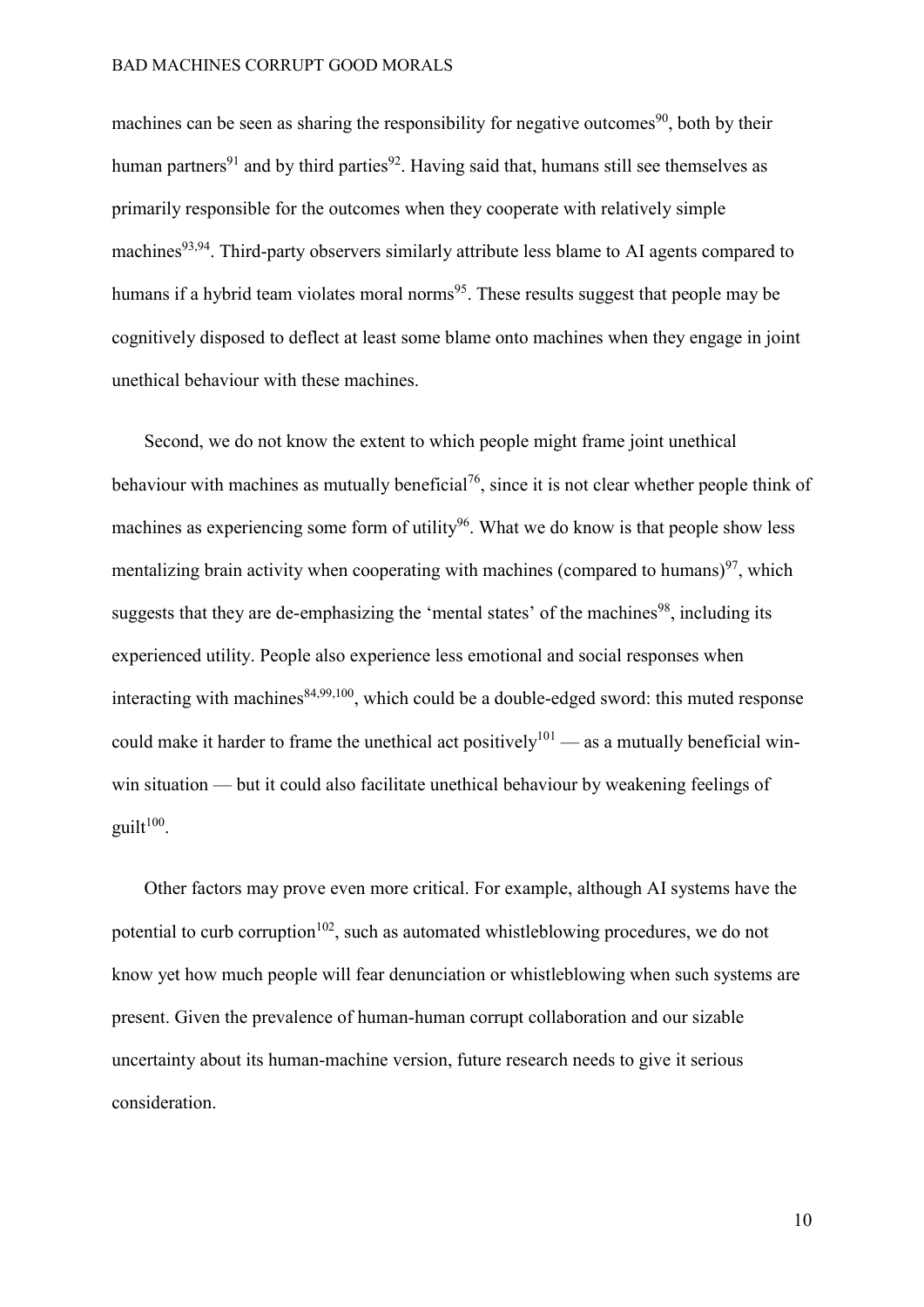## **Delegate**

Besides active partners, others can also serve as delegates to whom people can outsource the execution of unethical behaviour. When people face the choice between breaking ethical rules themselves versus letting others do so on their behalf, they generally prefer delegation<sup>[103](https://paperpile.com/c/QSlb5j/SpnW2)</sup>. Acting through others can entail explicit instruction to break ethical rules, such as when using henchpersons. Yet, more often than not, people do not explicitly instruct the delegates to break ethical rules but instead merely define their desired outcome and turn a blind eye to the modalities of achieving this goal. Thereby, the remitter avoids direct contact with the victims and can willfully ignore any possible ethical rule violations<sup>[103,](https://paperpile.com/c/QSlb5j/3V1ak+SpnW2)104</sup>. Moreover, if inflicted harm becomes apparent, blame and responsibility can be deflected to the delegate, which alleviates the guilt experienced.

People also delegate a growing number of tasks to AI agents<sup>[5,105,1](https://paperpile.com/c/QSlb5j/HCJzX+N4md4+FoDMp)06</sup>, as diverse as setting prices in online markets<sup>[87](https://paperpile.com/c/QSlb5j/oNiTU)</sup>, interrogating suspects<sup>[107](https://paperpile.com/c/QSlb5j/hZUV)</sup>, or devise a sales strategy<sup>[108](https://paperpile.com/c/QSlb5j/Fd1w)</sup>. New forms of ethical risks emerge because the delegation of ethically questionable behaviour to AI agents might be particularly attractive<sup>[109](https://paperpile.com/c/QSlb5j/Z2slG)</sup>: The often-incomprehensible workings of algorithms create ambiguity<sup>[110,1](https://paperpile.com/c/QSlb5j/pR4Gx+7qx04)11</sup>. Letting such "black box" algorithms execute tasks on one's behalf increases plausible deniability<sup>[10,107](https://paperpile.com/c/QSlb5j/Po5Z+hZUV)</sup>, and obfuscates the attribution of responsibility for the harm caused<sup>[112](https://paperpile.com/c/QSlb5j/pmBt9)</sup>. On top of that, when entrusting machines to execute tasks that cause potential harm, victims generally remain psychologically distant and abstract $113$ .

One key consequence of these dynamics is that in many cases, people may cause harm without explicitly knowing so because they only specified a goal they wanted to achieve and left the execution to an algorithm<sup>[37](https://paperpile.com/c/QSlb5j/GWtf8)</sup> — for example, one may use algorithmic prices to sell goods on online markets, without being aware that algorithms might coordinate and set collusive prices<sup>[86](https://paperpile.com/c/QSlb5j/2HIjS)</sup>. Those employing AI interrogators might merely specify the desired result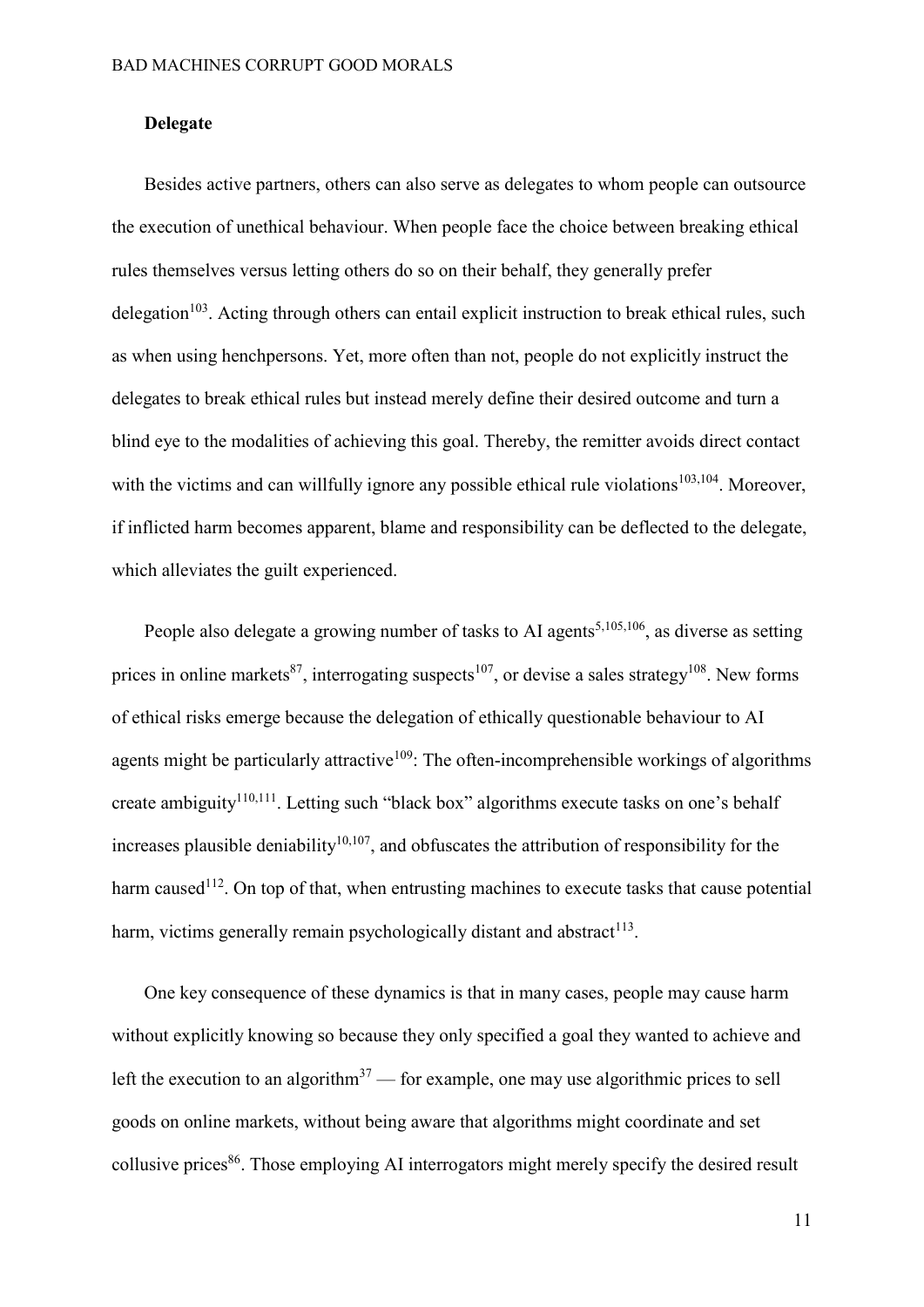of a confession without realising the system has been programmed to also threaten torture<sup>[107](https://paperpile.com/c/QSlb5j/hZUV)</sup>. Marketers drawing on AI-powered sales strategies might blind themselves to the fact that the AI agent employs deceptive tactics to reach the sales goals.

But AI can also be of use for those who explicitly intend to do harm<sup>[10,114,1](https://paperpile.com/c/QSlb5j/Po5Z+961T+zP0oE)15</sup>. Recent developments in deep learning, particularly Generative Adversarial Networks (GANs), have massively facilitated the production of fake content that appears realistic<sup>[115](https://paperpile.com/c/QSlb5j/zP0oE)</sup>. Employing such AI hench-agents bears key advantages for those with malicious intent: AI can act autonomously<sup>[116](https://paperpile.com/c/QSlb5j/evP9)</sup> and has the power to strike with unprecedented effectiveness<sup>[117](https://paperpile.com/c/QSlb5j/cki9)</sup>. Furthermore, such AI hench-agents are typically scalable<sup>[118](https://paperpile.com/c/QSlb5j/bcaM)</sup> and leave little to no breadcrumb trail back to the original initiator of the wrongdoings<sup>[10,119](https://paperpile.com/c/QSlb5j/8pxSZ+Po5Z)</sup>. For example, AI-powered deepfakes allow forging identities<sup>[12](https://paperpile.com/c/QSlb5j/RlLp)0</sup>, and thereby put phishing attacks on new, i.e., a more personalized level of spear phishing<sup>[114](https://paperpile.com/c/QSlb5j/961T)</sup>, which boosts the effectiveness of the attacks<sup>[117](https://paperpile.com/c/QSlb5j/cki9)</sup>.

Reflecting on this emerging worry, a panel of experts has nominated deepfakes as the most dangerous tool for AI-enabled crime<sup>[115](https://paperpile.com/c/QSlb5j/zP0oE)</sup>. Soon their use could exceed the scam and cyberwarfare contexts and become an attractive tool for ordinary citizens. Consider, for example (online) shop owners who outsource the task of writing fake reviews to NLG algorithms or political competitors, who use deepfakes to sully the reputation of their rivals<sup>[121](https://paperpile.com/c/QSlb5j/ucW0)</sup>.

Delegating tasks to AI agents rather than to humans combines most factors conducive for unethical behaviour: anonymity<sup>[122](https://paperpile.com/c/QSlb5j/UAA1x)</sup>, psychological distance from victims<sup>[123](https://paperpile.com/c/QSlb5j/jz3tu)</sup>, and undetectability<sup>[113,1](https://paperpile.com/c/QSlb5j/eFbMO+xHUG)24</sup>. While people are hesitant to outsource tasks to static algorithms<sup>[106](https://paperpile.com/c/QSlb5j/FoDMp)</sup>, recent studies show that delegating tasks to AI agents rather than a person reduces the remitters (negative) emotional reactions<sup>[125](https://paperpile.com/c/QSlb5j/OgOuE)</sup>. These studies suggest that letting algorithms do the "dirty job" of breaking ethical rules for profit on one's behalf likely reduces people's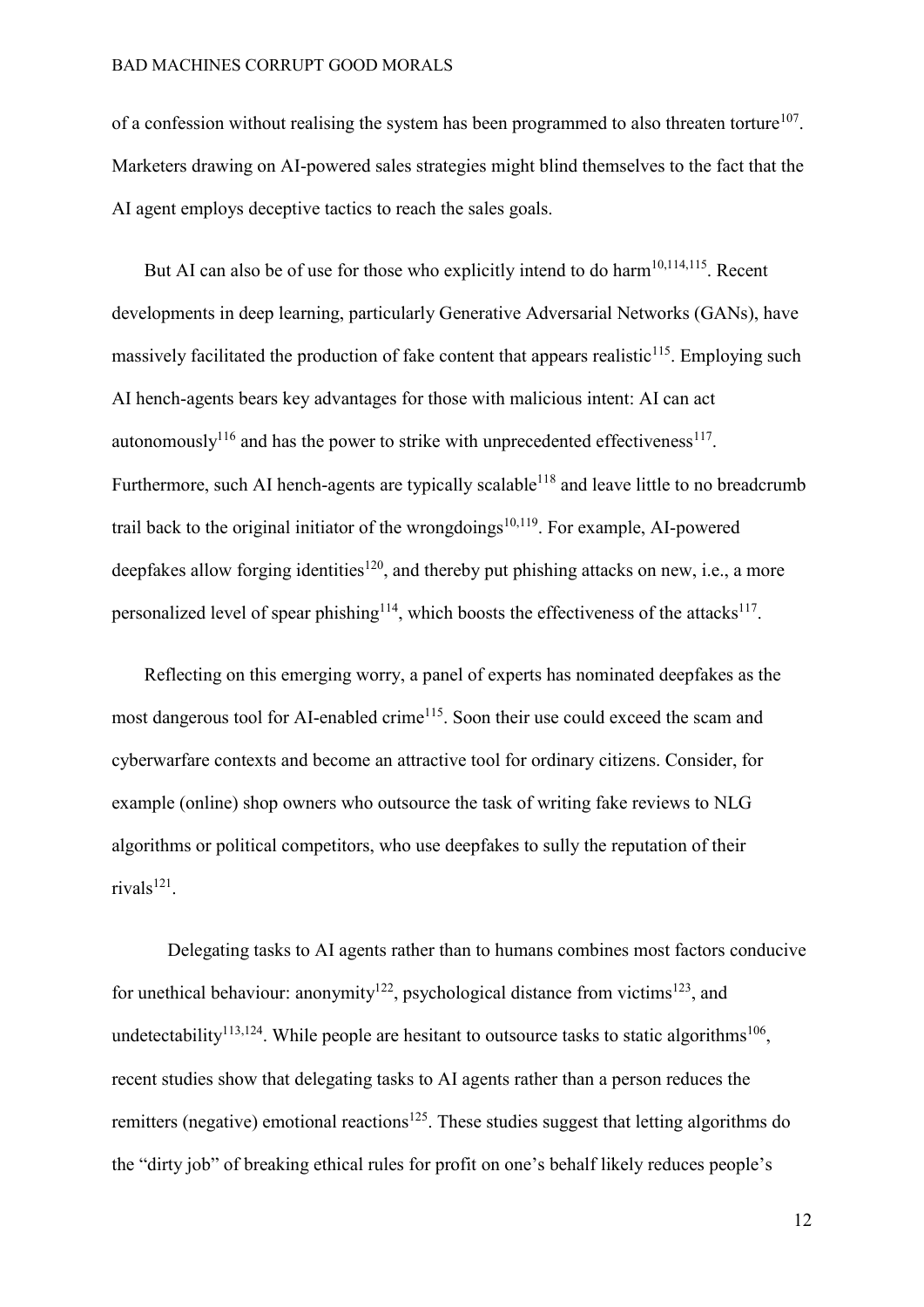remorse and guilt. Thereby, reasons to worry exist that algorithmic delegation could contribute to well-intended people doing bad things, often without realizing it. Although not explicitly instructed to, AI delegates might neglect ethical rules when executing such tasks $37,126$ . On top of that, AI agents become an increasingly attractive tool for those who have the intention to advance selfish goals, acting as a hench-agent on one's behalf<sup>[14](https://paperpile.com/c/QSlb5j/6Xem)</sup>. Soon not only scammers but everyone from high school students, over business owners, to disgruntled ex-partners could be tempted to use AI agents to engage in such delegated forms of unethical behaviour.

## **AI as an influencer versus enabler**

Examining the fears about the corrupting force of AI reveals a key difference between cases when AI agents themselves are actively involved in the ethical behaviour or not. When they are not, such as when acting as a role model or advisor, AI agents become *influencers*  that target people's moral preferences. In these roles, available evidence suggests that AI agents do not yet exceed humans in their ability to change what people consider right and wrong. However, when it comes to the scale of influence, such AI agents' abilities vastly exceed those of humans. That is, even though AI agents do not significantly surpass humans in their abilities to corrupt ethical behaviour on a single occasion, their aggregate influence can be worrisome<sup>[118](https://paperpile.com/c/QSlb5j/bcaM)</sup>. Consider the vast effect that AI has by enabling "personalized mass persuasion"[41](https://paperpile.com/c/QSlb5j/izrJU). AI recommender systems can slightly nudge consumers to purchase products that create harmful consequences for others<sup>[14](https://paperpile.com/c/QSlb5j/6Xem)</sup>. Even if AI agents succeed at a low rate on a given occasion, overall, they might lead to a non-negligible shift towards more unethical behaviour when employed widely. The subtle influence of AI agents might, in aggregate, have a substantial effect on human unethical behaviour.

When AI agents are actively involved in unethical behaviour — as partners and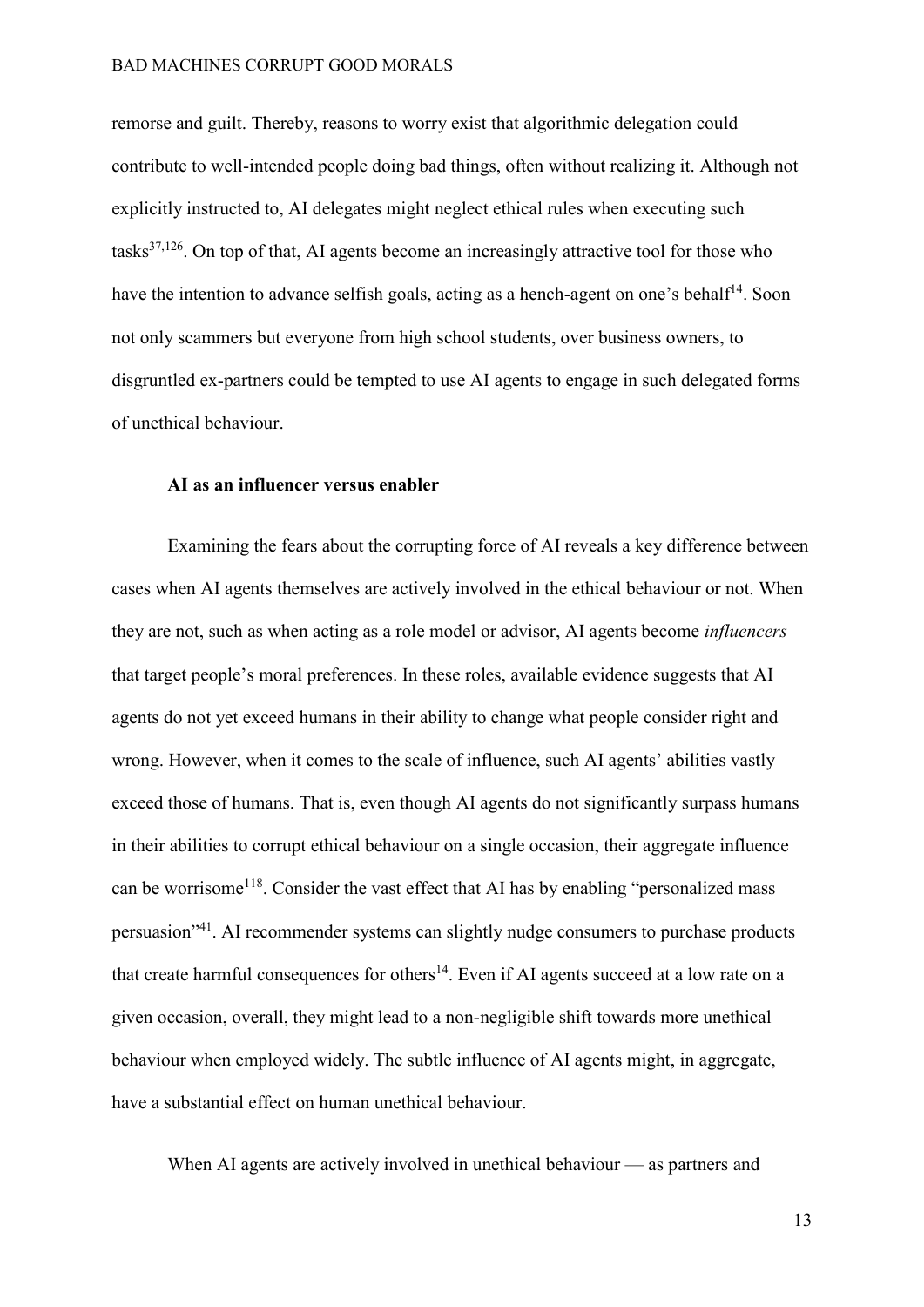delegates — they become *enablers* that allow people to act based on their (selfish) preferences. AI agents offer the dangerous trifecta of opacity, anonymity, and social distance that enables people to psychologically dissociate themselves from the unethical act. That is, people often deceive themselves to achieve the dual goals of behaving self-interestedly, but at the same time retain the belief that their moral standards are upheld<sup>[127](https://paperpile.com/c/QSlb5j/XtYu)</sup>. They frequently let moral concerns fade into the background and seek to obscure the moral implications of their behaviour, a process that can occur without conscious awareness<sup>[128](https://paperpile.com/c/QSlb5j/3CWZ)</sup>. AI enablers amplify this trend, likely more than human enablers do, and thus potentially increase people's ethical blind spots<sup>[129](https://paperpile.com/c/QSlb5j/8e5f)</sup>, a trend that warrants concern and, more importantly, empirical scrutiny.

## **Empirical insights to improve oversight**

A pressing demand exists for behavioural insights into how interactions between humans and AI agents might corrupt human ethical behaviour<sup>[10](https://paperpile.com/c/QSlb5j/Po5Z)</sup>. Such research programs need to be grounded in both computer science and social science<sup>[130](https://paperpile.com/c/QSlb5j/2T7sQ+WbhQH+ByEAE)–132</sup>. Studies using hypothetical scenarios ("what would you want the algorithm to do?") and self-reported data ("how do you rate the algorithm's decision?") have produced valuable insights into people's stated preferences<sup>[133](https://paperpile.com/c/QSlb5j/PJBYl+8pbfU+Y7yhz)–135</sup>. However, little empirical knowledge exists on how dynamic human interactions with and through AI agents can cause unethical behaviour. Adopting such a behavioural ethics approach to AI will provide a better understanding of its potential to promote ethical behaviour and help to design evidence-based policies that reduce the corrupting risks of  $Al^{20,136}$  $Al^{20,136}$  $Al^{20,136}$ .

As part of the new research agenda, we need more experiments that directly compare the magnitude of AI-induced corruption versus human-induced corruption. This article outlined several social roles that human and AI agents can play in corrupting human ethical behaviour. We note that these roles are somewhat archetypical, that they may overlap, that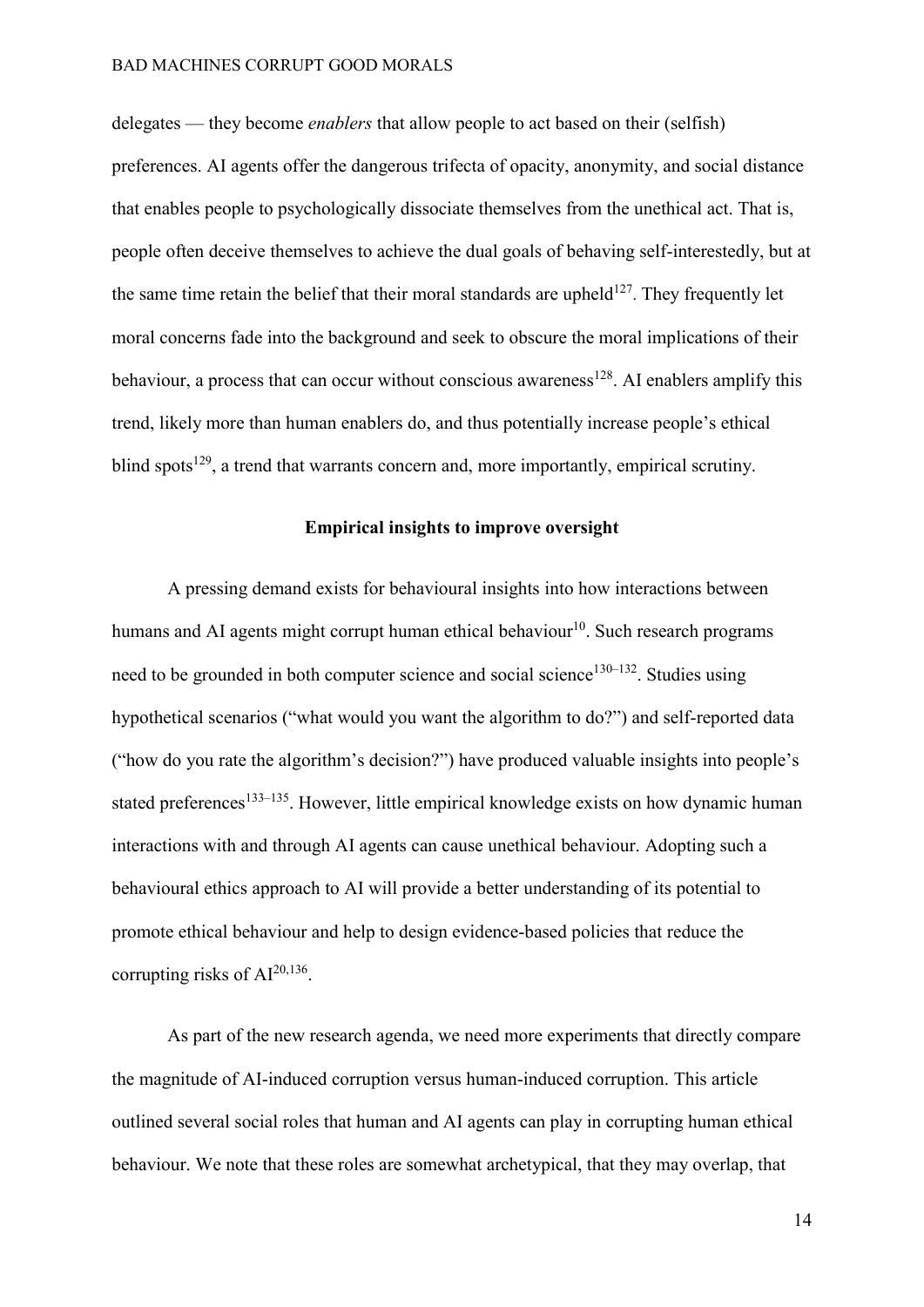they might not capture every form of influence (e.g., interactions with chatbots may disinhibit people to engage in harmful discourse<sup>[137,](https://paperpile.com/c/QSlb5j/7t3e+TqBj)138</sup>), and that the shift from one to the other may be a matter of degree. However, differentiating between these roles helps to identify their unique corrupting powers. Previous research has compared the behaviour of humans, who play economic games with humans, to the behaviour of humans, who play economic games with AI agents<sup>[57,85](https://paperpile.com/c/QSlb5j/TP3ye+8YLhv)</sup>. However, these tasks mostly lack a clear ethical component. The next step would be to conduct experiments in which humans face the temptation to behave unethically and can be pushed in that direction by AI agents acting as role-models, advisors, partners, or delegates — and to assess whether such AI agents can surpass the corruptive influence of other humans, by which magnitude, and in which role.

Running experiments on unethical behaviour can raise practical and ethical challenges of its own. Many forms of unethical behaviour, like corruption, are typically hidden from plain sight, rendering the search for valid proxies challenging<sup>[139](https://paperpile.com/c/QSlb5j/9MkJ)</sup>. Researchers who themselves introduce unethical behaviours in field experiments face warranted concerns from a research ethics perspective<sup>[14](https://paperpile.com/c/QSlb5j/lz3R)0</sup>. Overcoming these challenges requires adopting creative means to obtain behavioural data on unethical behaviour from the field  $^{23,141, for a review, see 142}$  or running experiments using behavioural tasks of unethical behaviour in the lab or online<sup> $1,32$ </sup>. The estimates obtained in such controlled environments correlate with unethical behaviour in the field, hinting at their external validity<sup>[143,](https://paperpile.com/c/QSlb5j/AERk+vG7k)144</sup>.

Even though unexpected behaviours by AI agents can emerge<sup>[8](https://paperpile.com/c/QSlb5j/oRqX)</sup>, their impact on humans' ethical behaviour largely depends on the way they are programmed and trained<sup>[145](https://paperpile.com/c/QSlb5j/euVB)</sup>. To assess the corrupting effects of AI, future research needs to make difficult choices when it comes to programming the AI agents used in experiments. AI agents can be programmed to follow a specific objective function while humans often follow multiple goals, which are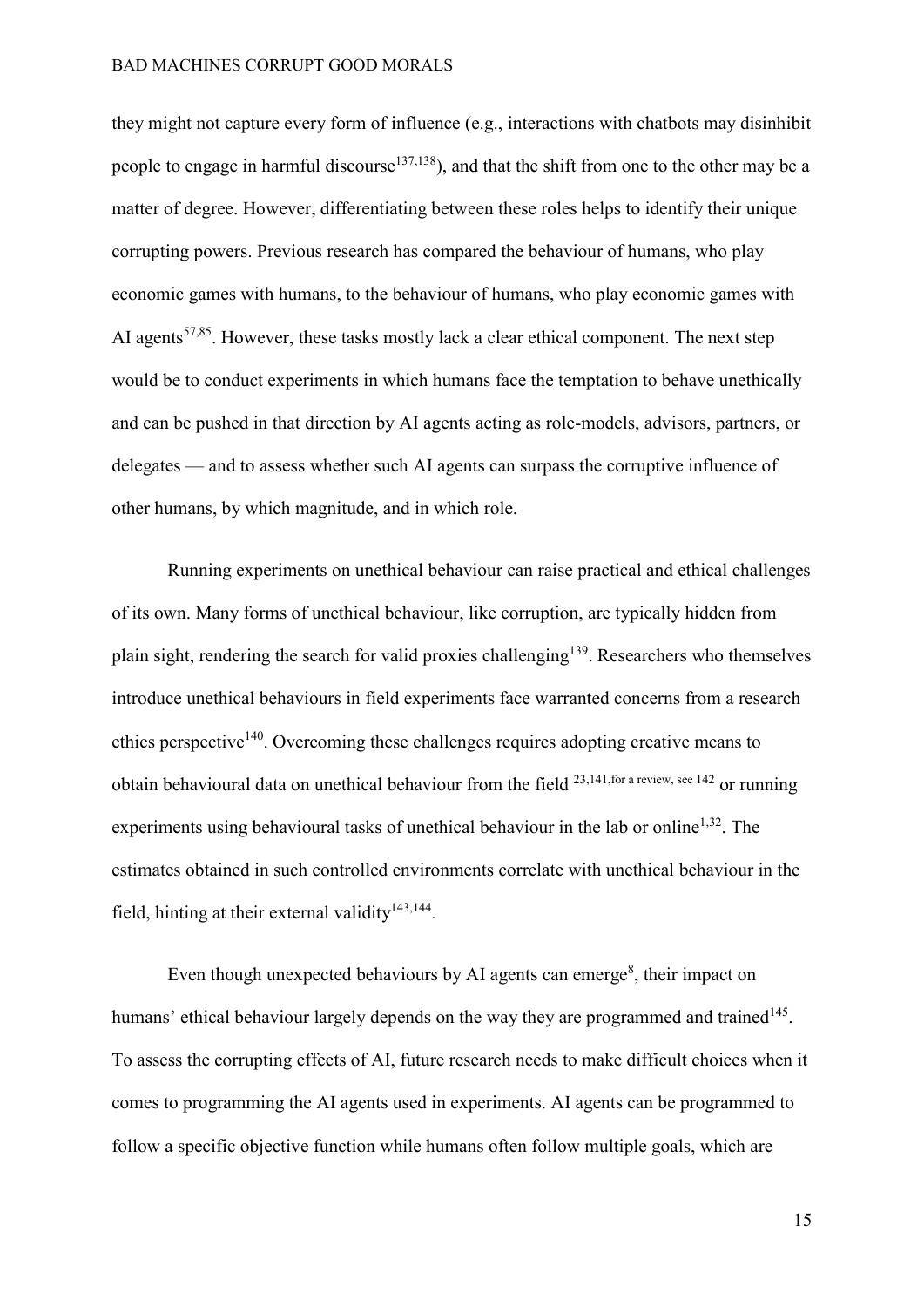difficult to change or predict<sup>[146](https://paperpile.com/c/QSlb5j/mtHhu)</sup>. Hence, the results of AI agents in these experiments will largely depend on how the algorithms are programmed. Suppose AI agents are programmed to follow objective functions that merely maximize financial payoffs. In that case, there is little reason to believe that it would abstain from breaking unethical rules to achieve this goal. In fact, first simulations reveal that the same algorithm that achieves human-like cooperation levels in strategic games<sup>[85](https://paperpile.com/c/QSlb5j/TP3ye)</sup> lies to the maximum extent when placed in a collaborative cheating task. To enable transparent and reproducible research, we will need an open and standardized protocol to use diversely calibrated algorithms as agents in experiments<sup>[147](https://paperpile.com/c/QSlb5j/7no5Z)</sup>.

This methodological challenge echoes the broader technical challenge of how to avoid algorithmic harm. Many fears about AI corrupting humans could be assuaged if algorithms simply never caused harm<sup>[37](https://paperpile.com/c/QSlb5j/GWtf8)</sup>. For example, if we can make sure that algorithms never give unethical advice, then we need not fear that humans be corrupted by this advice. A rich literature dealing with ethical AI and its alignment to human ethical value has made it clear, though, that identifying, specifying, and programming human values into machines is a thorny challenge<sup>[148,1](https://paperpile.com/c/QSlb5j/FJ56E+hxiKx)49</sup>. One strategy proposes to train ML algorithms on desirable behavioural patterns rather than blindly opting for the largest datasets available for training<sup>[145](https://paperpile.com/c/QSlb5j/euVB)</sup>. Such efforts provide an interesting point of departure to understand how people imitate or leverage machines into unethical behaviour.

Understanding is not enough, though. The next necessary step is to conduct policy-oriented behavioural research<sup>[15](https://paperpile.com/c/QSlb5j/aJ1QL)0</sup>, particularly with a "focus on  $(...)$  AI-related social, legal and ethical implications and policy issues" as the OECD recommends<sup>[151](https://paperpile.com/c/QSlb5j/kxPS)</sup>. Anti-corruption research<sup>[20,152](https://paperpile.com/c/QSlb5j/NiZcl+4rD40)</sup>, AI safety research<sup>[110,1](https://paperpile.com/c/QSlb5j/T8yBK+pR4Gx)53</sup>, and policy guidelines<sup>[151](https://paperpile.com/c/QSlb5j/kxPS)</sup> alike point towards transparency as a key policy to reduce potential harm. In particular, we need to investigate whether mere knowledge about the existence of an algorithm, known as transparency about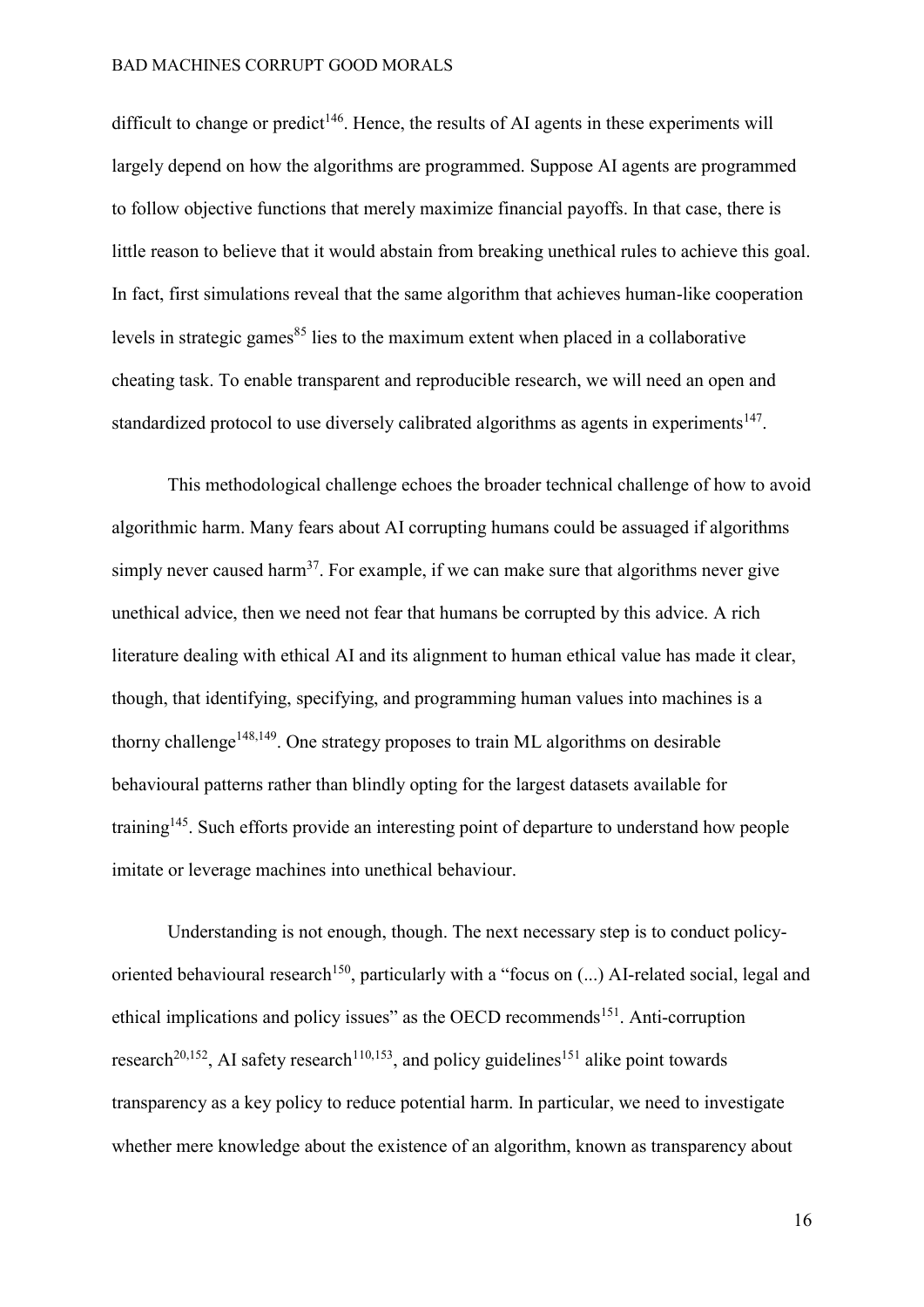algorithmic presence<sup>[154](https://paperpile.com/c/QSlb5j/1GaY)</sup>, could alleviate its corrupting power. As algorithms become increasingly difficult to detect with the naked eye<sup>[56,12](https://paperpile.com/c/QSlb5j/RlLp+N9NsF)0</sup>, researchers and policymakers have called for legal regulations that demand AI agents to disclose themselves as such at the beginning of interactions<sup>[155](https://paperpile.com/c/QSlb5j/Nixut)</sup>. Such knowledge about algorithmic presence likely shapes AI agents' corrupting influence across all the roles we considered in this article<sup>[56,57,72](https://paperpile.com/c/QSlb5j/N9NsF+8YLhv+l9T56)</sup>. However, transparency can also create new tradeoffs, for example, by undermining efficiency<sup>[58](https://paperpile.com/c/QSlb5j/8YLhv)</sup>. In any case, we need to know more about the situations in which people actively seek out information about whether a fellow human or an AI executes a given role and the situations in which they intentionally avoid such information, since such strategic avoidance may nullify efforts toward transparency.

Another policy-relevant research question is how to integrate awareness for the corrupting force of AI tools into the innovation process*.* New AI tools hit the market on a daily basis. The current approach of "innovate first, ask for forgiveness later" has caused considerable backlash<sup>[156](https://paperpile.com/c/QSlb5j/lIVfP)</sup> and even demands for banning AI technology like facial recognition<sup>[157](https://paperpile.com/c/QSlb5j/t3L1l)</sup>. As a consequence, ethical considerations must enter the innovation and publication process of AI developments<sup>[158](https://paperpile.com/c/QSlb5j/eAuH)</sup>. Current efforts to develop ethical labels for responsible  $AI^{159}$  $AI^{159}$  $AI^{159}$  or crowdsourcing citizens' preferences about ethical  $AI^{133,160}$  $AI^{133,160}$  $AI^{133,160}$  are mostly concerned about the direct unethical consequences of AI behaviour and not its influence on the ethical conduct of the humans who interact with and through it. A thorough experimental approach to responsible AI will need to expand concerns about direct AI-induced harm to concerns about how bad machine can corrupt good morals.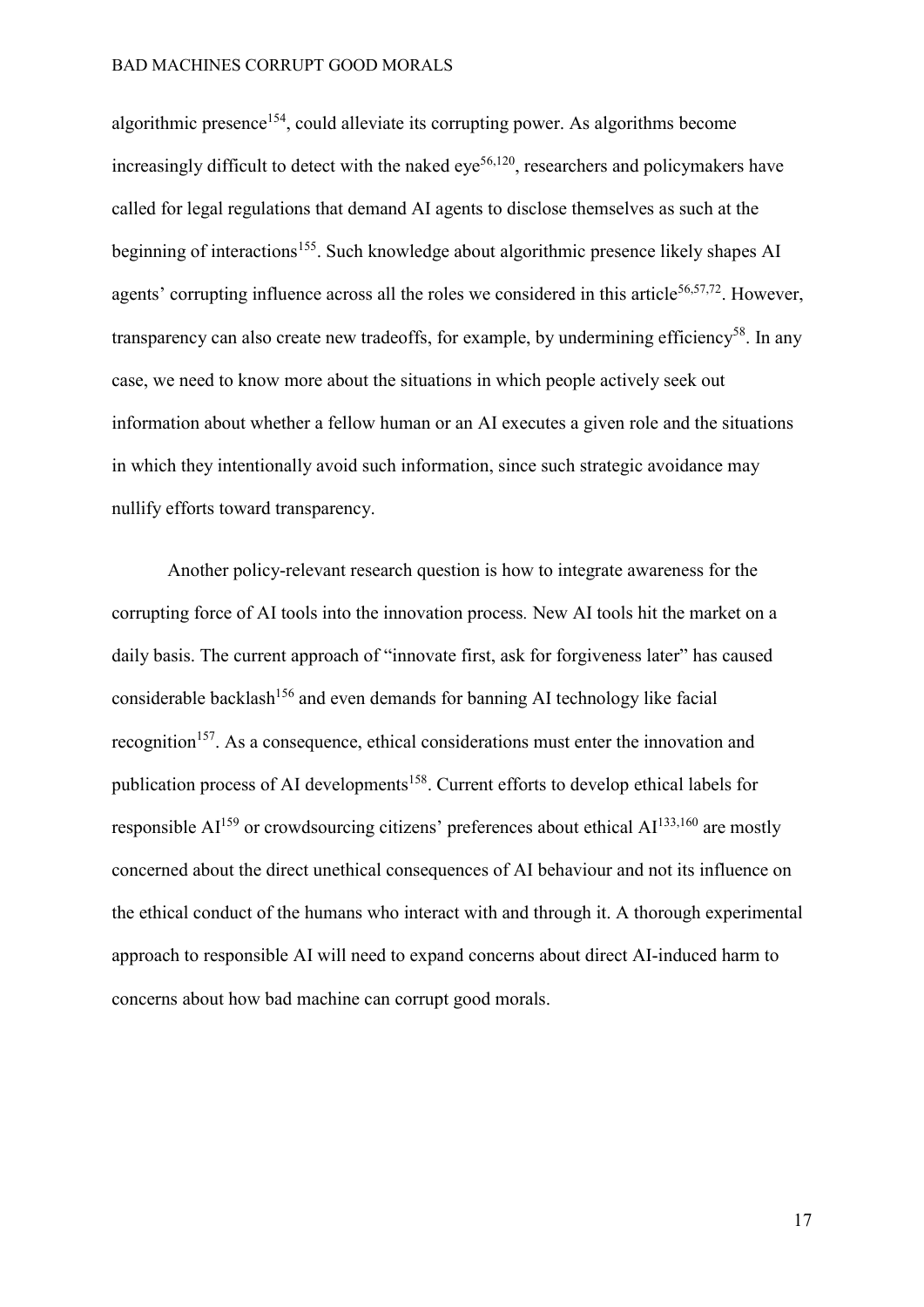#### **References**

- 1. [Abeler, J., Nosenzo, D. & Raymond, C. Preferences for truth‐telling.](http://paperpile.com/b/QSlb5j/tBuUh) *[Econometrica](http://paperpile.com/b/QSlb5j/tBuUh)* **[87](http://paperpile.com/b/QSlb5j/tBuUh)**[, 1115](http://paperpile.com/b/QSlb5j/tBuUh) [1153 \(2019\).](http://paperpile.com/b/QSlb5j/tBuUh)
- 2. [Gächter, S. & Schulz, J. F. Intrinsic honesty and the prevalence of rule violations across](http://paperpile.com/b/QSlb5j/AzcZp)  [societies.](http://paperpile.com/b/QSlb5j/AzcZp) *[Nature](http://paperpile.com/b/QSlb5j/AzcZp)* **[531](http://paperpile.com/b/QSlb5j/AzcZp)**, 496–[499 \(2016\).](http://paperpile.com/b/QSlb5j/AzcZp)
- 3. [Weisel, O. & Shalvi, S. The collaborative roots of corruption.](http://paperpile.com/b/QSlb5j/rEl2) *[Proc. Natl. Acad. Sci. U. S. A.](http://paperpile.com/b/QSlb5j/rEl2)* **[112](http://paperpile.com/b/QSlb5j/rEl2)**[,](http://paperpile.com/b/QSlb5j/rEl2)  10651–[10656 \(2015\).](http://paperpile.com/b/QSlb5j/rEl2)
- 4. [Rahwan, I.](http://paperpile.com/b/QSlb5j/Yb6tW) *[et al.](http://paperpile.com/b/QSlb5j/Yb6tW)* [Machine behaviour.](http://paperpile.com/b/QSlb5j/Yb6tW) *[Nature](http://paperpile.com/b/QSlb5j/Yb6tW)* **[568](http://paperpile.com/b/QSlb5j/Yb6tW)**, 477–[486 \(2019\).](http://paperpile.com/b/QSlb5j/Yb6tW)
- 5. [de Melo, C. M., Marsella, S. & Gratch, J. Social decisions and fairness change when people's](http://paperpile.com/b/QSlb5j/N4md4)  [interests are represented by autonomous agents.](http://paperpile.com/b/QSlb5j/N4md4) *[Auton. Agent. Multi. Agent. Syst.](http://paperpile.com/b/QSlb5j/N4md4)* **[32](http://paperpile.com/b/QSlb5j/N4md4)**[, 163](http://paperpile.com/b/QSlb5j/N4md4)–187 [\(2018\).](http://paperpile.com/b/QSlb5j/N4md4)
- 6. [Tegmark, M.](http://paperpile.com/b/QSlb5j/vCr1) *[Life 3.0: Being human in the age of artificial intelligence](http://paperpile.com/b/QSlb5j/vCr1)*[. \(Knopf, 2017\).](http://paperpile.com/b/QSlb5j/vCr1)
- 7. [Domingos, P. A few useful things to know about machine learning.](http://paperpile.com/b/QSlb5j/yOtK) *[Commun. ACM](http://paperpile.com/b/QSlb5j/yOtK)* 78–[87](http://paperpile.com/b/QSlb5j/yOtK)  [\(2012\).](http://paperpile.com/b/QSlb5j/yOtK)
- 8. [Floridi, L. & Sanders, J. W. On the morality of artificial agents.](http://paperpile.com/b/QSlb5j/oRqX) *[Minds Mach.](http://paperpile.com/b/QSlb5j/oRqX)* **[14](http://paperpile.com/b/QSlb5j/oRqX)**[, 349](http://paperpile.com/b/QSlb5j/oRqX)–379 [\(2004\).](http://paperpile.com/b/QSlb5j/oRqX)
- 9. [Yang, G.-Z.](http://paperpile.com/b/QSlb5j/APrD) *[et al.](http://paperpile.com/b/QSlb5j/APrD)* [The grand challenges of Science Robotics.](http://paperpile.com/b/QSlb5j/APrD) *[Sci Robot](http://paperpile.com/b/QSlb5j/APrD)* **[3](http://paperpile.com/b/QSlb5j/APrD)**, 1–[14 \(2018\).](http://paperpile.com/b/QSlb5j/APrD)
- 10. [King, T. C., Aggarwal, N., Taddeo, M. & Floridi, L. Artificial Intelligence Crime: An](http://paperpile.com/b/QSlb5j/Po5Z)  [Interdisciplinary Analysis of Foreseeable Threats and Solutions.](http://paperpile.com/b/QSlb5j/Po5Z) *[Sci. Eng. Ethics](http://paperpile.com/b/QSlb5j/Po5Z)* **[26](http://paperpile.com/b/QSlb5j/Po5Z)**, 89–[120](http://paperpile.com/b/QSlb5j/Po5Z)  [\(2020\).](http://paperpile.com/b/QSlb5j/Po5Z)
- 11. [Floridi, L. Faultless responsibility: on the nature and allocation of moral responsibility for](http://paperpile.com/b/QSlb5j/aioM)  [distributed moral actions.](http://paperpile.com/b/QSlb5j/aioM) *[Philos. Trans. A Math. Phys. Eng. Sci.](http://paperpile.com/b/QSlb5j/aioM)* **[374](http://paperpile.com/b/QSlb5j/aioM)**, 1–[12 \(2016\).](http://paperpile.com/b/QSlb5j/aioM)
- 12. [Damiani, J. A Voice Deepfake Was Used To Scam A CEO Out Of \\$243,000.](http://paperpile.com/b/QSlb5j/sBucr) *[Forbes Magazine](http://paperpile.com/b/QSlb5j/sBucr)* [\(2019\).](http://paperpile.com/b/QSlb5j/sBucr)
- 13. [Robitzski, D. This Grad Student Used a Neural Network to Write His Papers.](http://paperpile.com/b/QSlb5j/svyOB) *[Futurism](http://paperpile.com/b/QSlb5j/svyOB)* <https://futurism.com/grad-student-neural-network-write-papers> [\(2020\).](http://paperpile.com/b/QSlb5j/svyOB)
- 14. [Lin, T. C. W. The new market manipulation.](http://paperpile.com/b/QSlb5j/6Xem) *[Emory LJ](http://paperpile.com/b/QSlb5j/6Xem)* **[66](http://paperpile.com/b/QSlb5j/6Xem)**, 1253–[1315 \(2016\).](http://paperpile.com/b/QSlb5j/6Xem)
- 15. [Hakim, F. Z. M., Indrayani, L. M. & Amalia, R. M. A Dialogic Analysis of Compliment](http://paperpile.com/b/QSlb5j/Adok)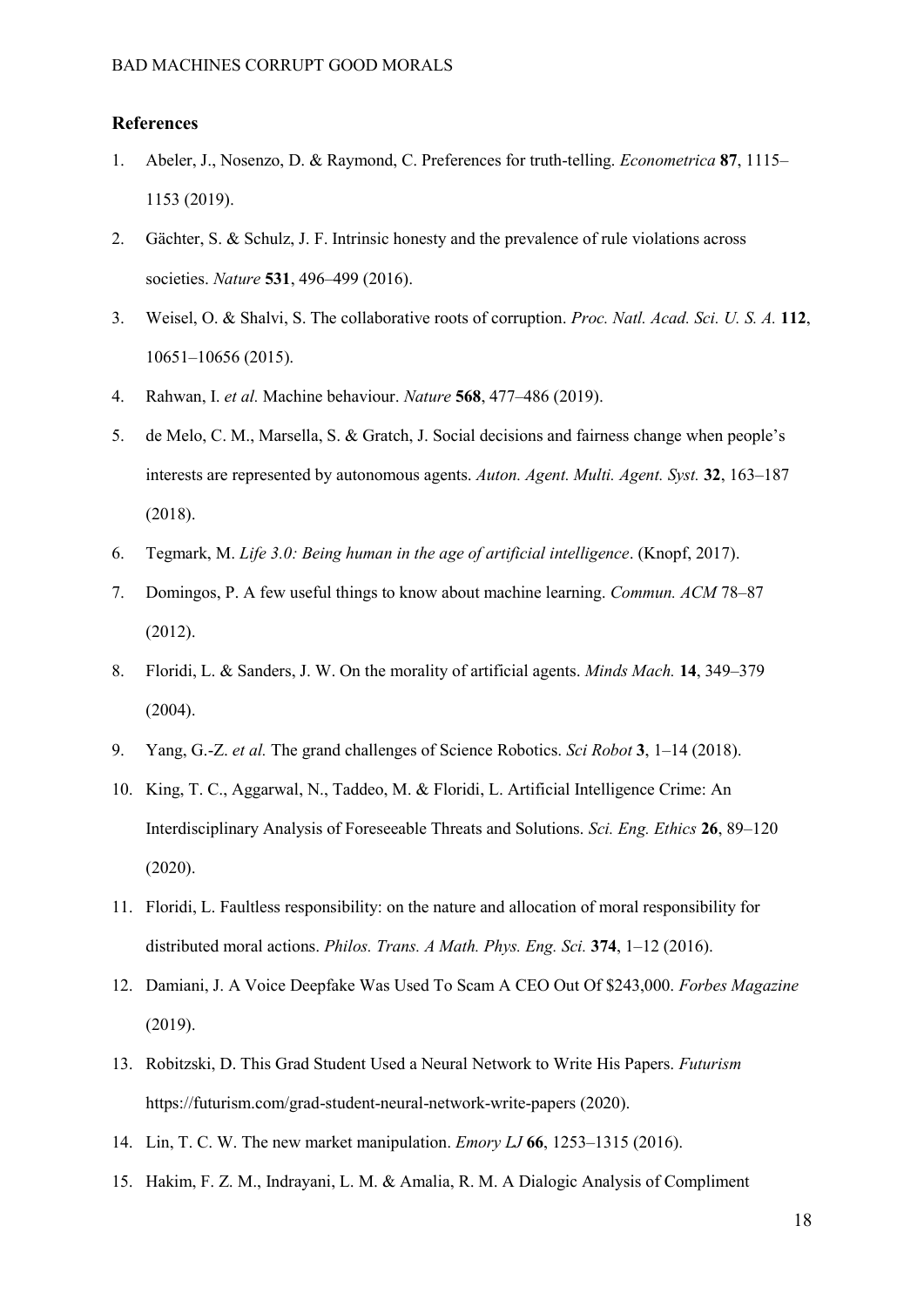[Strategies Employed by Replika Chatbot. in](http://paperpile.com/b/QSlb5j/Adok) *[Third International Conference of Arts, Language](http://paperpile.com/b/QSlb5j/Adok)  [and Culture \(ICALC 2018\)](http://paperpile.com/b/QSlb5j/Adok)* [\(Atlantis Press, 2019\).](http://paperpile.com/b/QSlb5j/Adok)

- 16. [Cave, S. & Dihal, K. Hopes and fears for intelligent machines in fiction and reality.](http://paperpile.com/b/QSlb5j/LLMH1) *[Nature](http://paperpile.com/b/QSlb5j/LLMH1)  [Machine Intelligence](http://paperpile.com/b/QSlb5j/LLMH1)* **[1](http://paperpile.com/b/QSlb5j/LLMH1)**, 74–[78 \(2019\).](http://paperpile.com/b/QSlb5j/LLMH1)
- 17. [EU Commission.](http://paperpile.com/b/QSlb5j/N8nT) *[White Paper on Artificial Intelligence](http://paperpile.com/b/QSlb5j/N8nT)—A European Approach to Excellence [and Trust](http://paperpile.com/b/QSlb5j/N8nT)*[. \(2020\).](http://paperpile.com/b/QSlb5j/N8nT)
- 18. [Plant, S.](http://paperpile.com/b/QSlb5j/6XNg) *[Zeros and ones: Digital women and the new technoculture](http://paperpile.com/b/QSlb5j/6XNg)*[. vol. 4 \(London, 1997\).](http://paperpile.com/b/QSlb5j/6XNg)
- 19. [Frank, M., Roehrig, P. & Pring, B.](http://paperpile.com/b/QSlb5j/LARuH) *[What To Do When Machines Do Everything: How to Get](http://paperpile.com/b/QSlb5j/LARuH)  [Ahead in a World of AI, Algorithms, Bots, and Big Data](http://paperpile.com/b/QSlb5j/LARuH)*[. \(John Wiley & Sons, 2017\).](http://paperpile.com/b/QSlb5j/LARuH)
- 20. [Mungiu-Pippidi, A. The time has come for evidence-based anticorruption.](http://paperpile.com/b/QSlb5j/4rD40) *[Nature Human](http://paperpile.com/b/QSlb5j/4rD40)  [Behaviour](http://paperpile.com/b/QSlb5j/4rD40)* **[1](http://paperpile.com/b/QSlb5j/4rD40)**, 1–[3 \(2017\).](http://paperpile.com/b/QSlb5j/4rD40)
- 21. [Gino, F. Understanding ordinary unethical behavior: why people who value morality act](http://paperpile.com/b/QSlb5j/tfkz)  [immorally.](http://paperpile.com/b/QSlb5j/tfkz) *[Current Opinion in Behavioral Sciences](http://paperpile.com/b/QSlb5j/tfkz)* **[3](http://paperpile.com/b/QSlb5j/tfkz)**, 107–[111 \(2015\).](http://paperpile.com/b/QSlb5j/tfkz)
- 22. [Jones, T. M. Ethical Decision Making by Individuals in Organizations: An Issue-Contingent](http://paperpile.com/b/QSlb5j/tiXV)  [Model.](http://paperpile.com/b/QSlb5j/tiXV) *[The Academy of Management Review](http://paperpile.com/b/QSlb5j/tiXV)* **[16](http://paperpile.com/b/QSlb5j/tiXV)**, 366–[395 \(1991\).](http://paperpile.com/b/QSlb5j/tiXV)
- 23. [Cohn, A., Maréchal, M. A., Tannenbaum, D. & Zünd, C. L. Civic honesty around the globe.](http://paperpile.com/b/QSlb5j/wIHm5)  *[Science](http://paperpile.com/b/QSlb5j/wIHm5)* **[365](http://paperpile.com/b/QSlb5j/wIHm5)**, 70–[73 \(2019\).](http://paperpile.com/b/QSlb5j/wIHm5)
- 24. [Treviño, L. K., Weaver, G. R. & Reynolds, S. J. Behavioral Ethics in Organizations: A Review.](http://paperpile.com/b/QSlb5j/BfZrf)  *[J. Manage.](http://paperpile.com/b/QSlb5j/BfZrf)* **[32](http://paperpile.com/b/QSlb5j/BfZrf)**, 951–[990 \(2006\).](http://paperpile.com/b/QSlb5j/BfZrf)
- 25. [Bazerman, M. H. & Gino, F. Behavioral Ethics: Toward a Deeper](http://paperpile.com/b/QSlb5j/aqK4) Understanding of Moral [Judgment and Dishonesty.](http://paperpile.com/b/QSlb5j/aqK4) *[Annual Review of Law and Social Science](http://paperpile.com/b/QSlb5j/aqK4)* **[8](http://paperpile.com/b/QSlb5j/aqK4)**, 85–[104 \(2012\).](http://paperpile.com/b/QSlb5j/aqK4)
- 26. [Shalvi, S., Weisel, O., Kochavi-Gamlie, S. & Leib, M. Corrupt collaboration: a behavioral ethics](http://paperpile.com/b/QSlb5j/fO9Ve)  [approach. in](http://paperpile.com/b/QSlb5j/fO9Ve) *[Cheating, corruption, and concealment: The roots of dishonesty](http://paperpile.com/b/QSlb5j/fO9Ve)* [\(eds. Van Prooijen,](http://paperpile.com/b/QSlb5j/fO9Ve)  [J. W. & Van Lange, P. A. M.\) 134](http://paperpile.com/b/QSlb5j/fO9Ve)–148 (Cambridge University Press, 2016).
- 27. [Mazar, N., Amir, O. & Ariely, D. The Dishonesty of Honest People: A Theory of Self-Concept](http://paperpile.com/b/QSlb5j/lTmc9)  [Maintenance.](http://paperpile.com/b/QSlb5j/lTmc9) *[J. Mark. Res.](http://paperpile.com/b/QSlb5j/lTmc9)* **[45](http://paperpile.com/b/QSlb5j/lTmc9)**, 633–[644 \(2008\).](http://paperpile.com/b/QSlb5j/lTmc9)
- 28. [Ariely, D.](http://paperpile.com/b/QSlb5j/feRrI) *[The Honest Truth About Dishonesty: How We Lie to Everyone---Especially Ourselves](http://paperpile.com/b/QSlb5j/feRrI)*[.](http://paperpile.com/b/QSlb5j/feRrI)  [\(HarperCollins, 2012\).](http://paperpile.com/b/QSlb5j/feRrI)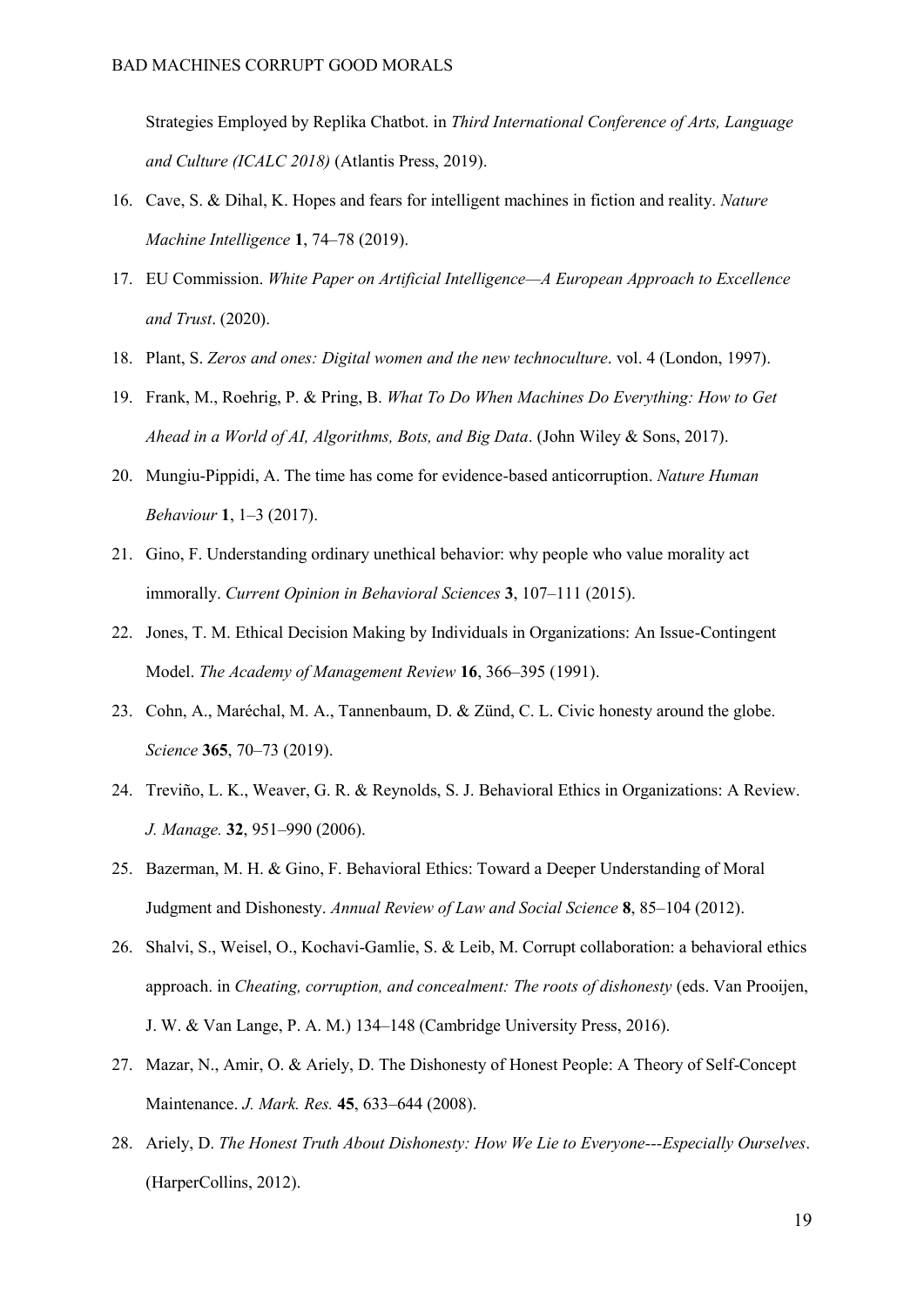- 29. [Shalvi, S., Gino, F., Barkan, R. & Ayal, S. Self-Serving Justifications: Doing Wrong and Feeling](http://paperpile.com/b/QSlb5j/Y2RDO)  [Moral.](http://paperpile.com/b/QSlb5j/Y2RDO) *[Curr. Dir. Psychol. Sci.](http://paperpile.com/b/QSlb5j/Y2RDO)* **[24](http://paperpile.com/b/QSlb5j/Y2RDO)**, 125–[130 \(2015\).](http://paperpile.com/b/QSlb5j/Y2RDO)
- 30. [Cohn, A., Fehr, E. & Maréchal, M. A. Business culture and dishonesty in the banking industry.](http://paperpile.com/b/QSlb5j/g16O1)  *[Nature](http://paperpile.com/b/QSlb5j/g16O1)* **[516](http://paperpile.com/b/QSlb5j/g16O1)**, 86–[89 \(2014\).](http://paperpile.com/b/QSlb5j/g16O1)
- 31. [Rahwan, Z., Yoeli, E. & Fasolo, B. Heterogeneity in banker culture and its influence on](http://paperpile.com/b/QSlb5j/G4dM8)  [dishonesty.](http://paperpile.com/b/QSlb5j/G4dM8) *[Nature](http://paperpile.com/b/QSlb5j/G4dM8)* **[575](http://paperpile.com/b/QSlb5j/G4dM8)**, 345–[349 \(2019\).](http://paperpile.com/b/QSlb5j/G4dM8)
- 32. [Gerlach, P., Teodorescu, K. & Hertwig, R. The truth about lies: A meta-analysis on dishonest](http://paperpile.com/b/QSlb5j/AfeLC)  [behavior.](http://paperpile.com/b/QSlb5j/AfeLC) *[Psychol. Bull.](http://paperpile.com/b/QSlb5j/AfeLC)* **[145](http://paperpile.com/b/QSlb5j/AfeLC)**, 1–[44 \(2019\).](http://paperpile.com/b/QSlb5j/AfeLC)
- 33. [Köbis, N. C., van Prooijen, J.-W., Righetti, F. & Van Lange, P. A. M. Prospection in Individual](http://paperpile.com/b/QSlb5j/1mbH)  [and Interpersonal Corruption Dilemmas.](http://paperpile.com/b/QSlb5j/1mbH) *[Rev. Gen. Psychol.](http://paperpile.com/b/QSlb5j/1mbH)* **[20](http://paperpile.com/b/QSlb5j/1mbH)**, 71–[85 \(2016\).](http://paperpile.com/b/QSlb5j/1mbH)
- 34. [Gross, J., Leib, M., Offerman, T. & Shalvi, S. Ethical Free Riding: When Honest People Find](http://paperpile.com/b/QSlb5j/Z2ZA)  [Dishonest Partners.](http://paperpile.com/b/QSlb5j/Z2ZA) *[Psychol. Sci.](http://paperpile.com/b/QSlb5j/Z2ZA)* **[29](http://paperpile.com/b/QSlb5j/Z2ZA)**, 1956–[1968 \(2018\).](http://paperpile.com/b/QSlb5j/Z2ZA)
- 35. [Gross, J. & De Dreu, C. K. W. Rule Following Mitigates Collaborative Cheating and Facilitates](http://paperpile.com/b/QSlb5j/kdrAE)  [the Spreading of Honesty Within Groups.](http://paperpile.com/b/QSlb5j/kdrAE) *[Pers. Soc. Psychol. Bull.](http://paperpile.com/b/QSlb5j/kdrAE)* **[online first](http://paperpile.com/b/QSlb5j/kdrAE)**[,](http://paperpile.com/b/QSlb5j/kdrAE)  [0146167220927195 \(2020\).](http://paperpile.com/b/QSlb5j/kdrAE)
- 36. [Leib, M., Köbis, N. C., Soraperra, I., Weisel, O. & Shalvi, S. Collaborative Dishonesty: A Meta-](http://paperpile.com/b/QSlb5j/jTeV)[Study.](http://paperpile.com/b/QSlb5j/jTeV) *[CREED Working Paper Series](http://paperpile.com/b/QSlb5j/jTeV)* [\(2021\).](http://paperpile.com/b/QSlb5j/jTeV)
- 37. [Thomas, P. S.](http://paperpile.com/b/QSlb5j/GWtf8) *[et al.](http://paperpile.com/b/QSlb5j/GWtf8)* [Preventing undesirable behavior of intelligent machines.](http://paperpile.com/b/QSlb5j/GWtf8) *[Science](http://paperpile.com/b/QSlb5j/GWtf8)* **[366](http://paperpile.com/b/QSlb5j/GWtf8)**[, 999](http://paperpile.com/b/QSlb5j/GWtf8) [1004 \(2019\).](http://paperpile.com/b/QSlb5j/GWtf8)
- 38. [Obermeyer, Z., Powers, B., Vogeli, C. & Mullainathan, S. Dissecting racial bias in an algorithm](http://paperpile.com/b/QSlb5j/1u7FD)  [used to manage the health of populations.](http://paperpile.com/b/QSlb5j/1u7FD) *[Science](http://paperpile.com/b/QSlb5j/1u7FD)* **[366](http://paperpile.com/b/QSlb5j/1u7FD)**, 447–[453 \(2019\).](http://paperpile.com/b/QSlb5j/1u7FD)
- 39. [Koenecke, A.](http://paperpile.com/b/QSlb5j/57cKT) *[et al.](http://paperpile.com/b/QSlb5j/57cKT)* [Racial disparities in automated speech recognition.](http://paperpile.com/b/QSlb5j/57cKT) *[Proc. Natl. Acad. Sci. U.](http://paperpile.com/b/QSlb5j/57cKT)  [S. A.](http://paperpile.com/b/QSlb5j/57cKT)* **[117](http://paperpile.com/b/QSlb5j/57cKT)**, 7684–[7689 \(2020\).](http://paperpile.com/b/QSlb5j/57cKT)
- 40. [He, Q., Turel, O. & Bechara, A. Brain anatomy alterations associated with Social Networking](http://paperpile.com/b/QSlb5j/ZFaet)  [Site \(SNS\) addiction.](http://paperpile.com/b/QSlb5j/ZFaet) *[Sci. Rep.](http://paperpile.com/b/QSlb5j/ZFaet)* **[7](http://paperpile.com/b/QSlb5j/ZFaet)**[, 45064 \(2017\).](http://paperpile.com/b/QSlb5j/ZFaet)
- 41. [Aral, S.](http://paperpile.com/b/QSlb5j/izrJU) *[The Hype Machine: How Social Media Disrupts Our Elections, Our Economy, and Our](http://paperpile.com/b/QSlb5j/izrJU)  [Health--and How We Must Adapt](http://paperpile.com/b/QSlb5j/izrJU)*[. \(Crown, 2020\).](http://paperpile.com/b/QSlb5j/izrJU)
- 42. [Vosoughi, S., Roy, D. & Aral, S. The spread of true and false news online.](http://paperpile.com/b/QSlb5j/bhKU) *[Science](http://paperpile.com/b/QSlb5j/bhKU)* **[359](http://paperpile.com/b/QSlb5j/bhKU)**[, 1146](http://paperpile.com/b/QSlb5j/bhKU)–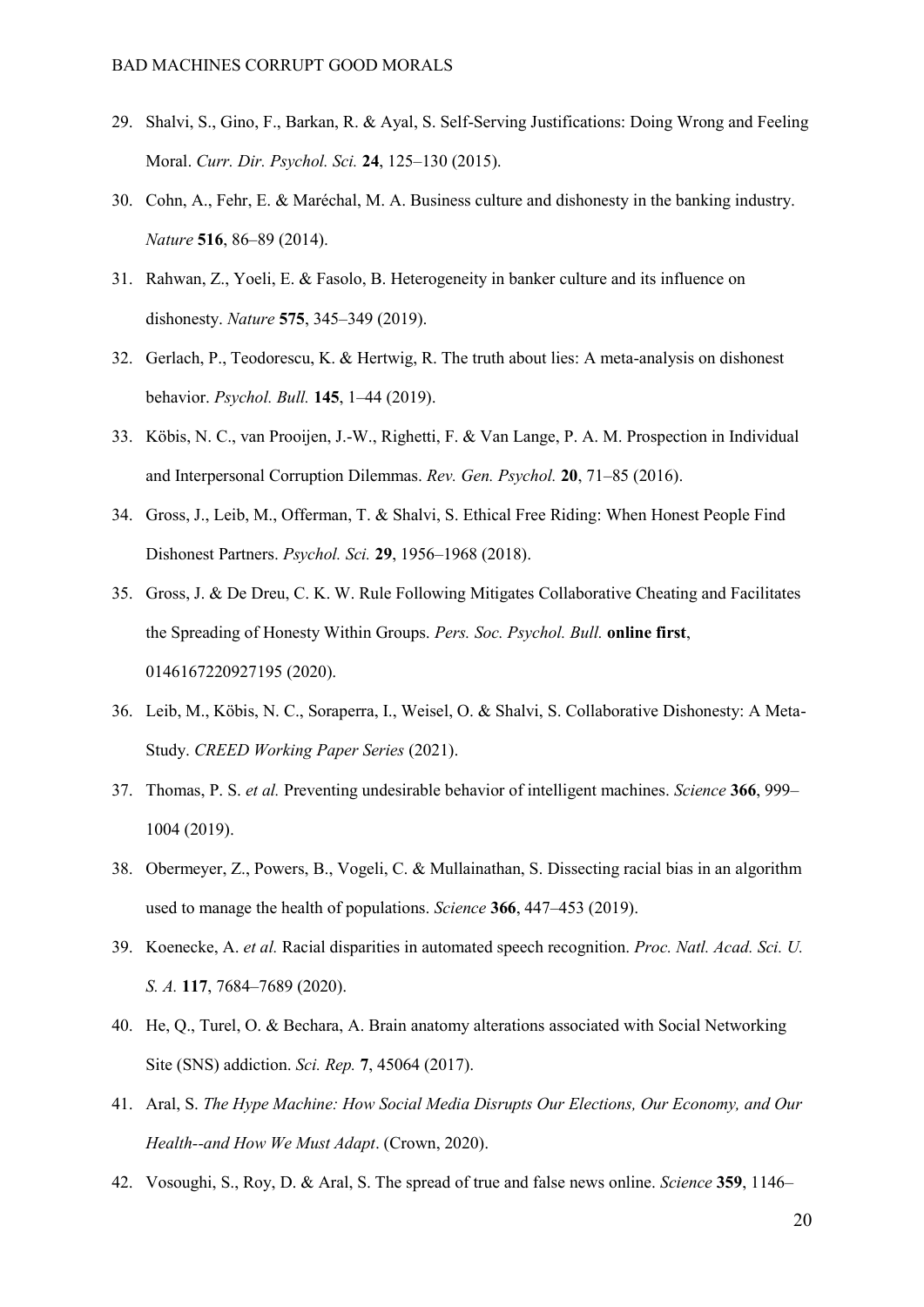[1151 \(2018\).](http://paperpile.com/b/QSlb5j/bhKU)

- 43. [Soraperra, I.](http://paperpile.com/b/QSlb5j/MceDZ) *[et al.](http://paperpile.com/b/QSlb5j/MceDZ)* [The bad consequences of teamwork.](http://paperpile.com/b/QSlb5j/MceDZ) *[Economics Letters](http://paperpile.com/b/QSlb5j/MceDZ)* **[160](http://paperpile.com/b/QSlb5j/MceDZ)**, 12–[15 \(2017\).](http://paperpile.com/b/QSlb5j/MceDZ)
- 44. [Cialdini, R. B., Reno, R. R. & Kallgren, C. A. A focus theory of normative conduct: Recycling](http://paperpile.com/b/QSlb5j/QrlE2)  [the concept of norms to reduce littering in public places.](http://paperpile.com/b/QSlb5j/QrlE2) *[J. Pers. Soc. Psychol.](http://paperpile.com/b/QSlb5j/QrlE2)* **[58](http://paperpile.com/b/QSlb5j/QrlE2)**[, 1015](http://paperpile.com/b/QSlb5j/QrlE2)–1026.
- 45. [Bicchieri, C.](http://paperpile.com/b/QSlb5j/Wz8er) *[Norms in the Wild: How to Diagnose, Measure, and Change Social Norms](http://paperpile.com/b/QSlb5j/Wz8er)*[. \(Oxford](http://paperpile.com/b/QSlb5j/Wz8er)  [University Press, 2016\).](http://paperpile.com/b/QSlb5j/Wz8er)
- 46. [Efferson, C., Vogt, S. & Fehr, E. The promise and the peril of using social influence to reverse](http://paperpile.com/b/QSlb5j/hsHA)  [harmful traditions.](http://paperpile.com/b/QSlb5j/hsHA) *[Nat Hum Behav](http://paperpile.com/b/QSlb5j/hsHA)* **[4](http://paperpile.com/b/QSlb5j/hsHA)**, 55–[68 \(2020\).](http://paperpile.com/b/QSlb5j/hsHA)
- 47. [Köbis, N. C., Troost, M., Brandt, C. O. & Soraperra, I. Social norms of corruption in the field:](http://paperpile.com/b/QSlb5j/iiNAu)  [social nudges on posters can help to reduce bribery.](http://paperpile.com/b/QSlb5j/iiNAu) *[Behavioural Public Policy](http://paperpile.com/b/QSlb5j/iiNAu)* **[online first](http://paperpile.com/b/QSlb5j/iiNAu)**[, 1](http://paperpile.com/b/QSlb5j/iiNAu)– [28.](http://paperpile.com/b/QSlb5j/iiNAu)
- 48. Köbis, N. C., van Prooijen, J.-[W., Righetti, F. & Van Lange, P. A. M. 'Who Doesn't?'—](http://paperpile.com/b/QSlb5j/5WmzB)The [Impact of Descriptive Norms on Corruption.](http://paperpile.com/b/QSlb5j/5WmzB) *[PLOS One](http://paperpile.com/b/QSlb5j/5WmzB)* **[10](http://paperpile.com/b/QSlb5j/5WmzB)**[, e0131830 \(2015\).](http://paperpile.com/b/QSlb5j/5WmzB)
- 49. [Köbis, N. C., Jackson, D. & Carter, D. I. Recent approaches to the study of social norms and](http://paperpile.com/b/QSlb5j/L3iIV)  [corruption. in](http://paperpile.com/b/QSlb5j/L3iIV) *[A Research Agenda for Studies of Corruption](http://paperpile.com/b/QSlb5j/L3iIV)* [\(eds. Mungiu-Pippidi, A. &](http://paperpile.com/b/QSlb5j/L3iIV)  Heywood, P.) 41–[53 \(Edward Elgar Publishing, 2020\).](http://paperpile.com/b/QSlb5j/L3iIV)
- 50. [Brandstetter, J.](http://paperpile.com/b/QSlb5j/VEeiK) *[et al.](http://paperpile.com/b/QSlb5j/VEeiK)* [A peer pressure experiment: Recreation of the Asch conformity experiment](http://paperpile.com/b/QSlb5j/VEeiK)  [with robots.](http://paperpile.com/b/QSlb5j/VEeiK) *[2014 IEEE/RSJ International Conference on Intelligent Robots and Systems](http://paperpile.com/b/QSlb5j/VEeiK)* [\(2014\)](http://paperpile.com/b/QSlb5j/VEeiK)  [doi:](http://paperpile.com/b/QSlb5j/VEeiK)[10.1109/iros.2014.6942730](http://dx.doi.org/10.1109/iros.2014.6942730)[.](http://paperpile.com/b/QSlb5j/VEeiK)
- 51. [Shiomi, M. & Hagita, N. Do Synchronized Multiple Robots Exert Peer Pressure? in](http://paperpile.com/b/QSlb5j/WdMmq) *[Proceedings](http://paperpile.com/b/QSlb5j/WdMmq)  [of the Fourth International Conference on Human Agent Interaction](http://paperpile.com/b/QSlb5j/WdMmq)* 27–[33 \(Association for](http://paperpile.com/b/QSlb5j/WdMmq)  [Computing Machinery, 2016\).](http://paperpile.com/b/QSlb5j/WdMmq)
- 52. [Vollmer, A.-L., Read, R., Trippas, D. & Belpaeme, T. Children conform, adults resist: A robot](http://paperpile.com/b/QSlb5j/Zxqvu)  [group induced peer pressure on normative social conformity.](http://paperpile.com/b/QSlb5j/Zxqvu) *[Science Robotics](http://paperpile.com/b/QSlb5j/Zxqvu)* **[3](http://paperpile.com/b/QSlb5j/Zxqvu)**[, eaat7111](http://paperpile.com/b/QSlb5j/Zxqvu)  [\(2018\).](http://paperpile.com/b/QSlb5j/Zxqvu)
- 53. [Salomons, N., van der Linden, M., Strohkorb Sebo, S. & Scassellati, B. Humans Conform to](http://paperpile.com/b/QSlb5j/LoFIM)  [Robots: Disambiguating Trust, Truth, and Conformity. in](http://paperpile.com/b/QSlb5j/LoFIM) *[Proceedings of the 2018 ACM/IEEE](http://paperpile.com/b/QSlb5j/LoFIM)  [International Conference on Human-Robot Interaction](http://paperpile.com/b/QSlb5j/LoFIM)* 187–[195 \(Association for Computing](http://paperpile.com/b/QSlb5j/LoFIM)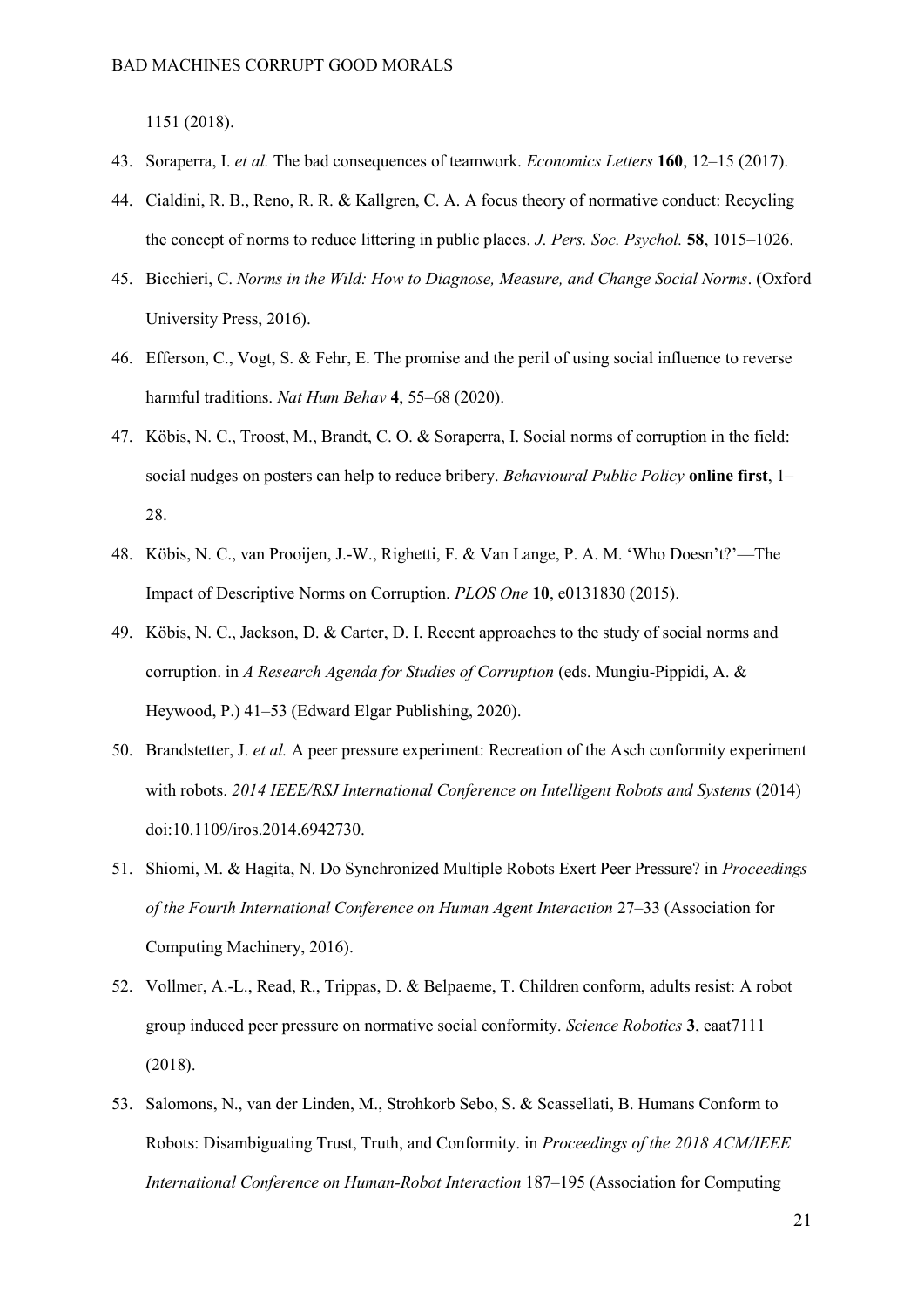[Machinery, 2018\).](http://paperpile.com/b/QSlb5j/LoFIM)

- 54. [Hertz, N. & Wiese, E. Under Pressure: Examining Social Conformity With Computer and Robot](http://paperpile.com/b/QSlb5j/26PQA)  [Groups.](http://paperpile.com/b/QSlb5j/26PQA) *[Hum. Factors](http://paperpile.com/b/QSlb5j/26PQA)* **[60](http://paperpile.com/b/QSlb5j/26PQA)**, 1207–[1218 \(2018\).](http://paperpile.com/b/QSlb5j/26PQA)
- 55. [Hertz, N., Shaw, T., de Visser, E. J. & Wiese, E. Mixing It Up: How Mixed Groups of Humans](http://paperpile.com/b/QSlb5j/imyVq)  [and Machines Modulate Conformity.](http://paperpile.com/b/QSlb5j/imyVq) *[Journal of Cognitive Engineering and Decision Making](http://paperpile.com/b/QSlb5j/imyVq)* **[13](http://paperpile.com/b/QSlb5j/imyVq)**[,](http://paperpile.com/b/QSlb5j/imyVq)  242–[257 \(2019\).](http://paperpile.com/b/QSlb5j/imyVq)
- 56. [Köbis, N. & Mossink, L. Artificial Intelligence versus Maya Angelou: Experimental evidence](http://paperpile.com/b/QSlb5j/N9NsF)  [that people cannot differentiate AI-generated from human-written poetry.](http://paperpile.com/b/QSlb5j/N9NsF) *[Computers in Human](http://paperpile.com/b/QSlb5j/N9NsF)  [Behavior](http://paperpile.com/b/QSlb5j/N9NsF)* **[114](http://paperpile.com/b/QSlb5j/N9NsF)**[, 106553 \(2021\).](http://paperpile.com/b/QSlb5j/N9NsF)
- 57. [Ishowo-Oloko, F.](http://paperpile.com/b/QSlb5j/8YLhv) *[et al.](http://paperpile.com/b/QSlb5j/8YLhv)* [Behavioural evidence for a transparency](http://paperpile.com/b/QSlb5j/8YLhv)–efficiency tradeoff in human– [machine cooperation.](http://paperpile.com/b/QSlb5j/8YLhv) *[Nature Machine Intelligence](http://paperpile.com/b/QSlb5j/8YLhv)* **[1](http://paperpile.com/b/QSlb5j/8YLhv)**, 517–[521 \(2019\).](http://paperpile.com/b/QSlb5j/8YLhv)
- 58. Song-[Nichols, K. & Young, A. G. Gendered Robots Can Change Children's Gender](http://paperpile.com/b/QSlb5j/sBXap)  [Stereotyping. in](http://paperpile.com/b/QSlb5j/sBXap) *[CogSci 2020](http://paperpile.com/b/QSlb5j/sBXap)* 2480–[2485 \(Cognitive Science Society, 2020\).](http://paperpile.com/b/QSlb5j/sBXap)
- 59. [Williams, R., Machado, C. V., Druga, S., Breazeal, C. & Maes, P. 'My doll says it's ok': a study](http://paperpile.com/b/QSlb5j/ilC54)  o[f children's conformity to a talking doll. in](http://paperpile.com/b/QSlb5j/ilC54) *[Proceedings of the 17th ACM Conference on](http://paperpile.com/b/QSlb5j/ilC54)  [Interaction Design and Children](http://paperpile.com/b/QSlb5j/ilC54)* 625–[631 \(Association for Computing Machinery, 2018\).](http://paperpile.com/b/QSlb5j/ilC54)
- 60. [Milgram, S. Behavioral Study of Obedience.](http://paperpile.com/b/QSlb5j/E8jJV) *[J. Abnorm. Psychol.](http://paperpile.com/b/QSlb5j/E8jJV)* **[67](http://paperpile.com/b/QSlb5j/E8jJV)**, 371–[378 \(1963\).](http://paperpile.com/b/QSlb5j/E8jJV)
- 61. [Burger, J. M. Replicating Milgram: Would people still obey today?](http://paperpile.com/b/QSlb5j/N3mYk) *[Am. Psychol.](http://paperpile.com/b/QSlb5j/N3mYk)* **[64](http://paperpile.com/b/QSlb5j/N3mYk)**, 1–[11](http://paperpile.com/b/QSlb5j/N3mYk)  [\(2009\).](http://paperpile.com/b/QSlb5j/N3mYk)
- 62. [Gino, F., Moore, D. A. & Bazerman, M. H. No harm, no foul: The outcome bias in ethical](http://paperpile.com/b/QSlb5j/aJZOz)  [judgments.](http://paperpile.com/b/QSlb5j/aJZOz) *[Harvard Business School NOM Working Paper](http://paperpile.com/b/QSlb5j/aJZOz)* [\(2009\).](http://paperpile.com/b/QSlb5j/aJZOz)
- 63. [Wiltermuth, S. S., Newman, D. T. & Raj, M. The consequences of dishonesty.](http://paperpile.com/b/QSlb5j/N2Y7M) *[Current Opinion](http://paperpile.com/b/QSlb5j/N2Y7M)  [in Psychology](http://paperpile.com/b/QSlb5j/N2Y7M)* **[6](http://paperpile.com/b/QSlb5j/N2Y7M)**, 20–[24 \(2015\).](http://paperpile.com/b/QSlb5j/N2Y7M)
- 64. [Fogg, B. J. Creating persuasive technologies: an eight-step design process. in](http://paperpile.com/b/QSlb5j/zv1ut) *[Proceedings of the](http://paperpile.com/b/QSlb5j/zv1ut)  [4th International Conference on Persuasive Technology](http://paperpile.com/b/QSlb5j/zv1ut)* 1–[6 \(Association for Computing](http://paperpile.com/b/QSlb5j/zv1ut)  [Machinery, 2009\).](http://paperpile.com/b/QSlb5j/zv1ut)
- 65. [Longoni, C. & Cian, L. Artificial Intelligence in Utilitarian vs. Hedonic Contexts: The 'Word](http://paperpile.com/b/QSlb5j/eta6a)-of-[Machine' Effect.](http://paperpile.com/b/QSlb5j/eta6a) *[Journal of Marketing](http://paperpile.com/b/QSlb5j/eta6a)* **[online first](http://paperpile.com/b/QSlb5j/eta6a)**[, \(2020\).](http://paperpile.com/b/QSlb5j/eta6a)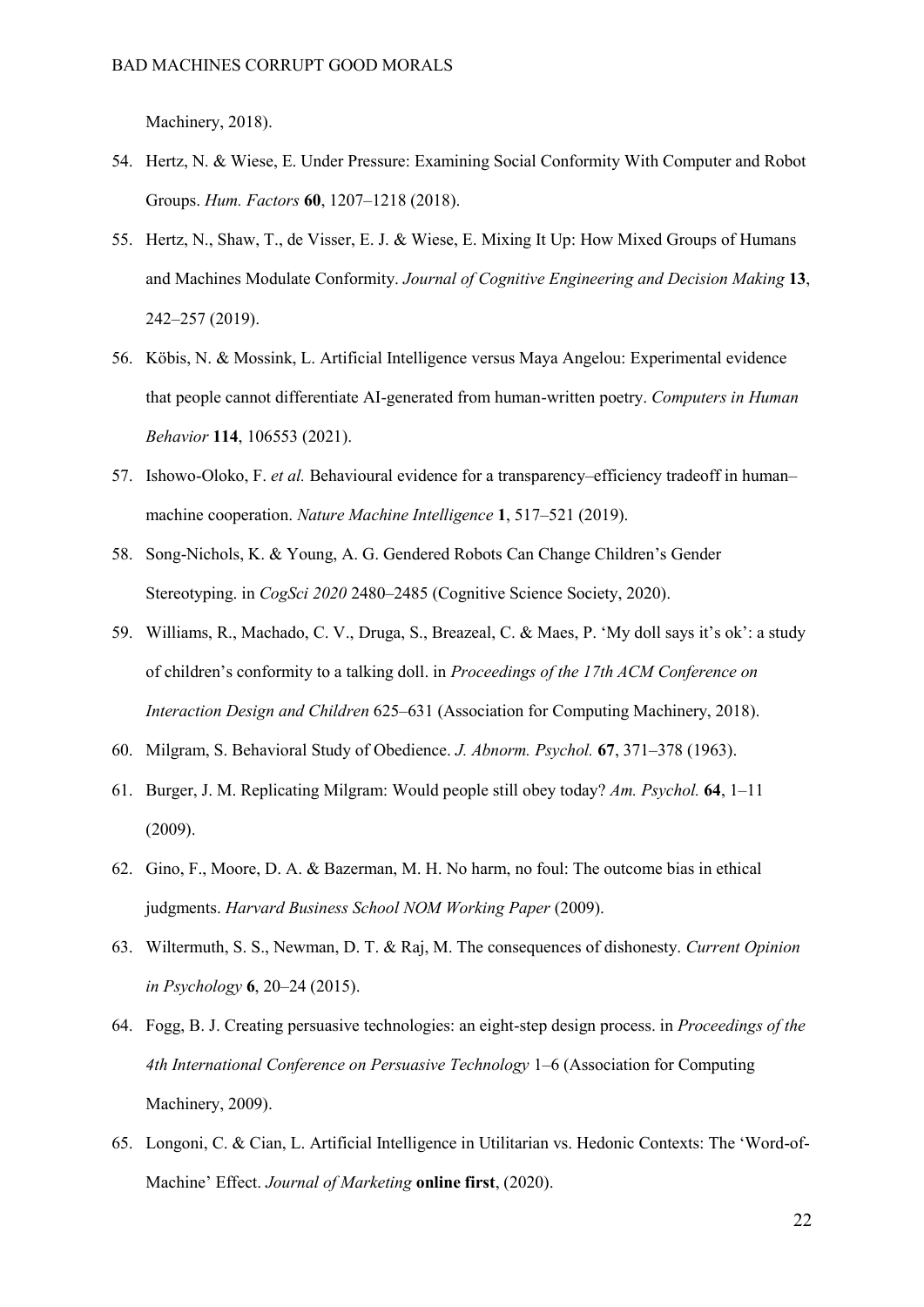- 66. [AI Reads Human Emotions. Should it?](http://paperpile.com/b/QSlb5j/c4olZ) *[MIT Technology Review](http://paperpile.com/b/QSlb5j/c4olZ)* [\(2020\).](http://paperpile.com/b/QSlb5j/c4olZ)
- 67. [How close is AI to decoding our emotions?](http://paperpile.com/b/QSlb5j/GxZc3) *[MIT Technology Review](http://paperpile.com/b/QSlb5j/GxZc3)* [\(2020\).](http://paperpile.com/b/QSlb5j/GxZc3)
- 68. [Giubilini, A. & Savulescu, J. The Artificial Moral Advisor. The 'Ideal Observer' Meets Artificial](http://paperpile.com/b/QSlb5j/y2sey)  [Intelligence.](http://paperpile.com/b/QSlb5j/y2sey) *[Philos. Technol.](http://paperpile.com/b/QSlb5j/y2sey)* **[31](http://paperpile.com/b/QSlb5j/y2sey)**, 169–[188 \(2018\).](http://paperpile.com/b/QSlb5j/y2sey)
- 69. [Hoc, J.-M. & Lemoine, M.-P. Cognitive Evaluation of Human-Human and Human-Machine](http://paperpile.com/b/QSlb5j/TKmf)  [Cooperation Modes in Air Traffic Control.](http://paperpile.com/b/QSlb5j/TKmf) *[Int. J. Aviat. Psychol.](http://paperpile.com/b/QSlb5j/TKmf)* **[8](http://paperpile.com/b/QSlb5j/TKmf)**, 1–[32 \(1998\).](http://paperpile.com/b/QSlb5j/TKmf)
- 70. [Castelo, N., Bos, M. W. & Lehmann, D. R. Task-Dependent Algorithm Aversion.](http://paperpile.com/b/QSlb5j/3WDzb) *[J. Mark. Res.](http://paperpile.com/b/QSlb5j/3WDzb)* **[56](http://paperpile.com/b/QSlb5j/3WDzb)**, 809–[825 \(2019\).](http://paperpile.com/b/QSlb5j/3WDzb)
- 71. [Dietvorst, B. J., Simmons, J. & Massey, C. Understanding Algorithm Aversion: Forecasters](http://paperpile.com/b/QSlb5j/Cpy0)  [Erroneously Avoid Algorithms After Seeing them Err.](http://paperpile.com/b/QSlb5j/Cpy0) *[Proc. AMIA Annu. Fall Symp.](http://paperpile.com/b/QSlb5j/Cpy0)* **[2014](http://paperpile.com/b/QSlb5j/Cpy0)**[,](http://paperpile.com/b/QSlb5j/Cpy0)  [12227 \(2014\).](http://paperpile.com/b/QSlb5j/Cpy0)
- 72. [Leib, M., Köbis, N.C., Hagens, M., Rilke, R., & Irlenbusch, B. The corruptive force of AI](http://paperpile.com/b/QSlb5j/l9T56)[generated advice.](http://paperpile.com/b/QSlb5j/l9T56) *https://arxiv.org/abs/2102.07536*
- 73. Robinette, P., Li, W., Allen, R., Howard, A. M. & Wagner, A. R. Overtrust of robots in emergency evacuation scenarios. *ACM/IEEE Int. Conf. Human-Robot Interact.* **2016**-**April**, 101– 108 (2016).
- 74. [Asch, S. E. Studies of independence and conformity: I. A minority of one against a unanimous](http://paperpile.com/b/QSlb5j/7kvpC)  [majority.](http://paperpile.com/b/QSlb5j/7kvpC) *[Psychological monographs: General and applied](http://paperpile.com/b/QSlb5j/7kvpC)* **[70](http://paperpile.com/b/QSlb5j/7kvpC)**, 1–[70 \(1956\).](http://paperpile.com/b/QSlb5j/7kvpC)
- 75. [Larsen, K. S. The Asch conformity experiment: Replication and transhistorical comparison.](http://paperpile.com/b/QSlb5j/qW0FK) *[J.](http://paperpile.com/b/QSlb5j/qW0FK)  [Soc. Behav. Pers.](http://paperpile.com/b/QSlb5j/qW0FK)* **[5](http://paperpile.com/b/QSlb5j/qW0FK)**, 163–[168 \(1990\).](http://paperpile.com/b/QSlb5j/qW0FK)
- 76. [Wiltermuth, S. S. Cheating more when the spoils are split.](http://paperpile.com/b/QSlb5j/rXmBm) *[Organ. Behav. Hum. Decis. Process.](http://paperpile.com/b/QSlb5j/rXmBm)* **[115](http://paperpile.com/b/QSlb5j/rXmBm)**, 157–[168 \(2011\).](http://paperpile.com/b/QSlb5j/rXmBm)
- 77. [Ryvkin, D. & Serra, D. Corruption and competition among bureaucrats: An experimental study.](http://paperpile.com/b/QSlb5j/udvRt)  *[J. Econ. Behav. Organ.](http://paperpile.com/b/QSlb5j/udvRt)* **[175](http://paperpile.com/b/QSlb5j/udvRt)**, 439–[451 \(2018\).](http://paperpile.com/b/QSlb5j/udvRt)
- 78. [Köbis, N. C., van Prooijen, J.-W., Righetti, F. & Van Lange, P. A. M. The Road to Bribery and](http://paperpile.com/b/QSlb5j/WnDgz)  [Corruption: Slippery Slope or Steep Cliff?](http://paperpile.com/b/QSlb5j/WnDgz) *[Psychol. Sci.](http://paperpile.com/b/QSlb5j/WnDgz)* **[28](http://paperpile.com/b/QSlb5j/WnDgz)**, 297–[306 \(2017\).](http://paperpile.com/b/QSlb5j/WnDgz)
- 79. [Lambsdorff, J. G. & Frank, B. Corrupt reciprocity--](http://paperpile.com/b/QSlb5j/mAZOF)Experimental evidence on a men's game. *[Int.](http://paperpile.com/b/QSlb5j/mAZOF)  [Rev. Law Econ.](http://paperpile.com/b/QSlb5j/mAZOF)* **[31](http://paperpile.com/b/QSlb5j/mAZOF)**, 116–[125 \(2011\).](http://paperpile.com/b/QSlb5j/mAZOF)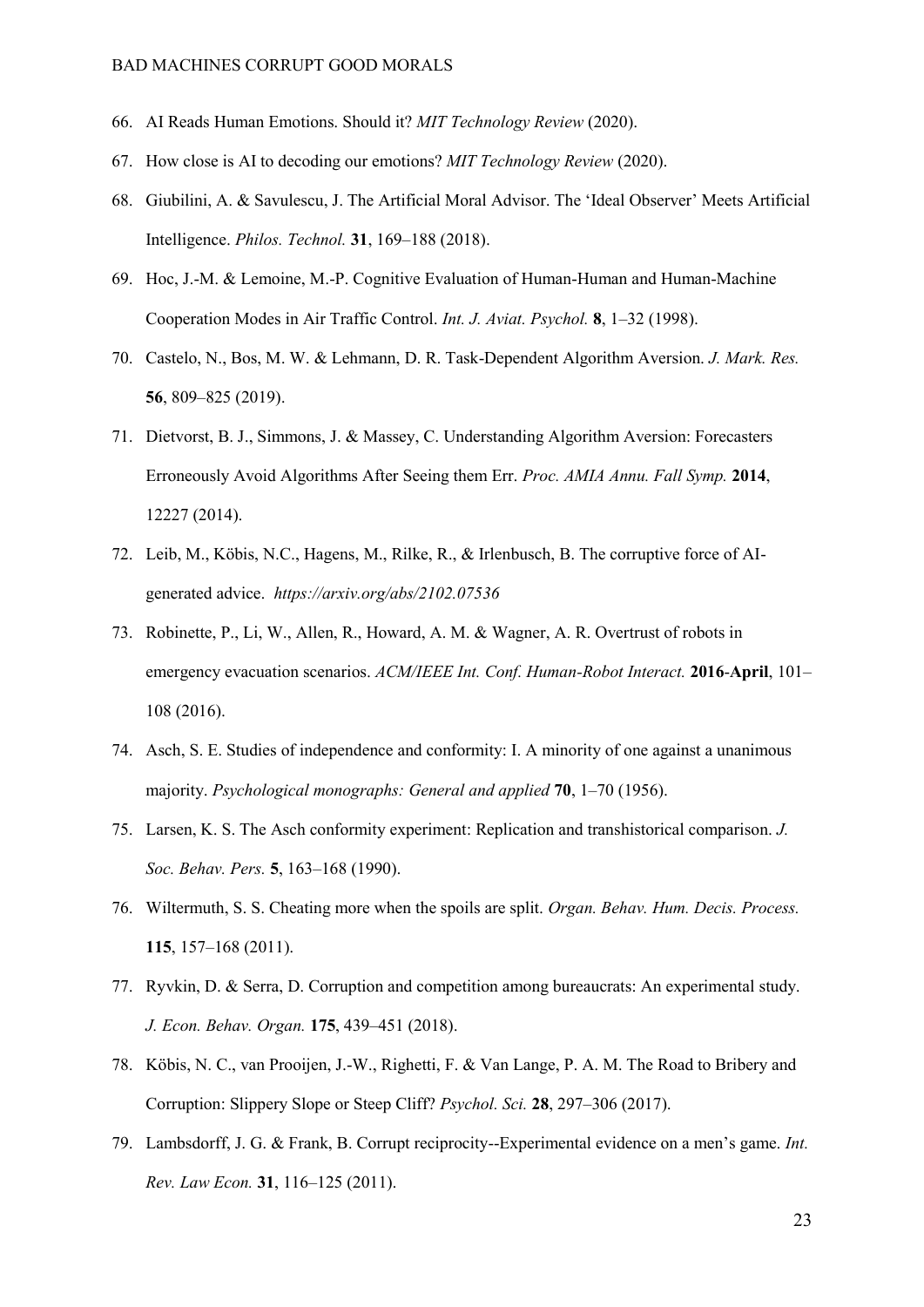- 80. [Schmidt, K. Cooperative work: A conceptual framework. in](http://paperpile.com/b/QSlb5j/YJqy) *[Distributed decision making:](http://paperpile.com/b/QSlb5j/YJqy)  [Cognitive models for cooperative work](http://paperpile.com/b/QSlb5j/YJqy)* [\(eds. Rasmussen, J., Brehmer, B. & Leplat, J.\) 75](http://paperpile.com/b/QSlb5j/YJqy)–110 [\(John Willey and Sons, 1991\).](http://paperpile.com/b/QSlb5j/YJqy)
- 81. [Hoc, J.-M. Towards a cognitive approach to human](http://paperpile.com/b/QSlb5j/QUqn)–machine cooperation in dynamic situations. *[Int. J. Hum. Comput. Stud.](http://paperpile.com/b/QSlb5j/QUqn)* **[54](http://paperpile.com/b/QSlb5j/QUqn)**, 509–[540 \(2001\).](http://paperpile.com/b/QSlb5j/QUqn)
- 82. [Flemisch, F.](http://paperpile.com/b/QSlb5j/VrSN) *[et al.](http://paperpile.com/b/QSlb5j/VrSN)* [Towards a dynamic balance between humans and automation: authority,](http://paperpile.com/b/QSlb5j/VrSN)  [ability, responsibility and control in shared and cooperative control situations.](http://paperpile.com/b/QSlb5j/VrSN) *[Cogn. Technol.](http://paperpile.com/b/QSlb5j/VrSN)  [Work](http://paperpile.com/b/QSlb5j/VrSN)* **[14](http://paperpile.com/b/QSlb5j/VrSN)**, 3–[18 \(2012\).](http://paperpile.com/b/QSlb5j/VrSN)
- 83. [Suchman, L., Blomberg, J., Orr, J. E. & Trigg, R. Reconstructing Technologies as Social](http://paperpile.com/b/QSlb5j/Zvj7)  [Practice.](http://paperpile.com/b/QSlb5j/Zvj7) *[Am. Behav. Sci.](http://paperpile.com/b/QSlb5j/Zvj7)* **[43](http://paperpile.com/b/QSlb5j/Zvj7)**, 392–[408 \(1999\).](http://paperpile.com/b/QSlb5j/Zvj7)
- 84. [Chugunova, M. & Sele, D. We and It: An Interdisciplinary Review of the Experimental Evidence](http://paperpile.com/b/QSlb5j/Mgffo)  [on Human-Machine Interaction. \(2020\) doi:](http://paperpile.com/b/QSlb5j/Mgffo)[10.2139/ssrn.3692293](http://dx.doi.org/10.2139/ssrn.3692293)[.](http://paperpile.com/b/QSlb5j/Mgffo)
- 85. [Crandall, J. W.](http://paperpile.com/b/QSlb5j/TP3ye) *[et al.](http://paperpile.com/b/QSlb5j/TP3ye)* [Cooperating with machines.](http://paperpile.com/b/QSlb5j/TP3ye) *[Nature Communications](http://paperpile.com/b/QSlb5j/TP3ye)* **[9](http://paperpile.com/b/QSlb5j/TP3ye)**[, \(2018\).](http://paperpile.com/b/QSlb5j/TP3ye)
- 86. [Calvano, E., Calzolari, G., Denicolò, V. & Pastorello, S. Artificial Intelligence, Algorithmic](http://paperpile.com/b/QSlb5j/2HIjS)  [Pricing and Collusion.](http://paperpile.com/b/QSlb5j/2HIjS) *[American Economic Review](http://paperpile.com/b/QSlb5j/2HIjS)* **[110](http://paperpile.com/b/QSlb5j/2HIjS)**, 3267–[3297 \(2019\).](http://paperpile.com/b/QSlb5j/2HIjS)
- 87. [Calvano, E., Calzolari, G., Denicolò, V., Harrington, J. E., Jr & Pastorello, S. Protecting](http://paperpile.com/b/QSlb5j/oNiTU)  [consumers from collusive prices due to AI.](http://paperpile.com/b/QSlb5j/oNiTU) *[Science](http://paperpile.com/b/QSlb5j/oNiTU)* **[370](http://paperpile.com/b/QSlb5j/oNiTU)**, 1040–[1042 \(2020\).](http://paperpile.com/b/QSlb5j/oNiTU)
- 88. [Martinez-Miranda, E., McBurney, P. & Howard, M. J. W. Learning unfair trading: A market](http://paperpile.com/b/QSlb5j/IA6I)  [manipulation analysis from the reinforcement learning perspective. in](http://paperpile.com/b/QSlb5j/IA6I) *[2016 IEEE Conference on](http://paperpile.com/b/QSlb5j/IA6I)  [Evolving and Adaptive Intelligent Systems](http://paperpile.com/b/QSlb5j/IA6I)* 103–[109 \(EAIS, 2016\).](http://paperpile.com/b/QSlb5j/IA6I)
- 89. [Mell, J., Lucas, G. & Gratch, J. Prestige Questions, Online Agents, and Gender-Driven](http://paperpile.com/b/QSlb5j/jM9tZ)  [Differences in Disclosure. in](http://paperpile.com/b/QSlb5j/jM9tZ) *[Intelligent Virtual Agents](http://paperpile.com/b/QSlb5j/jM9tZ)* 273–[282 \(Springer International](http://paperpile.com/b/QSlb5j/jM9tZ)  [Publishing, 2017\).](http://paperpile.com/b/QSlb5j/jM9tZ)
- 90. [Hohenstein, J. & Jung, M. AI as a moral crumple zone: The effects of AI-mediated](http://paperpile.com/b/QSlb5j/BkWdi)  [communication on attribution and trust.](http://paperpile.com/b/QSlb5j/BkWdi) *[Comput. Human Behav.](http://paperpile.com/b/QSlb5j/BkWdi)* **[106](http://paperpile.com/b/QSlb5j/BkWdi)**[, 106190 \(2020\).](http://paperpile.com/b/QSlb5j/BkWdi)
- 91. [Kirchkamp, O. & Strobel, C. Sharing responsibility with a machine.](http://paperpile.com/b/QSlb5j/Kqpa5) *[Journal of Behavioral and](http://paperpile.com/b/QSlb5j/Kqpa5)  [Experimental Economics](http://paperpile.com/b/QSlb5j/Kqpa5)* **[80](http://paperpile.com/b/QSlb5j/Kqpa5)**, 25–[33 \(2019\).](http://paperpile.com/b/QSlb5j/Kqpa5)
- 92. [Pezzo, M. V. & Pezzo, S. P. Physician Evaluation after Medical Errors: Does Having a](http://paperpile.com/b/QSlb5j/fVhs5)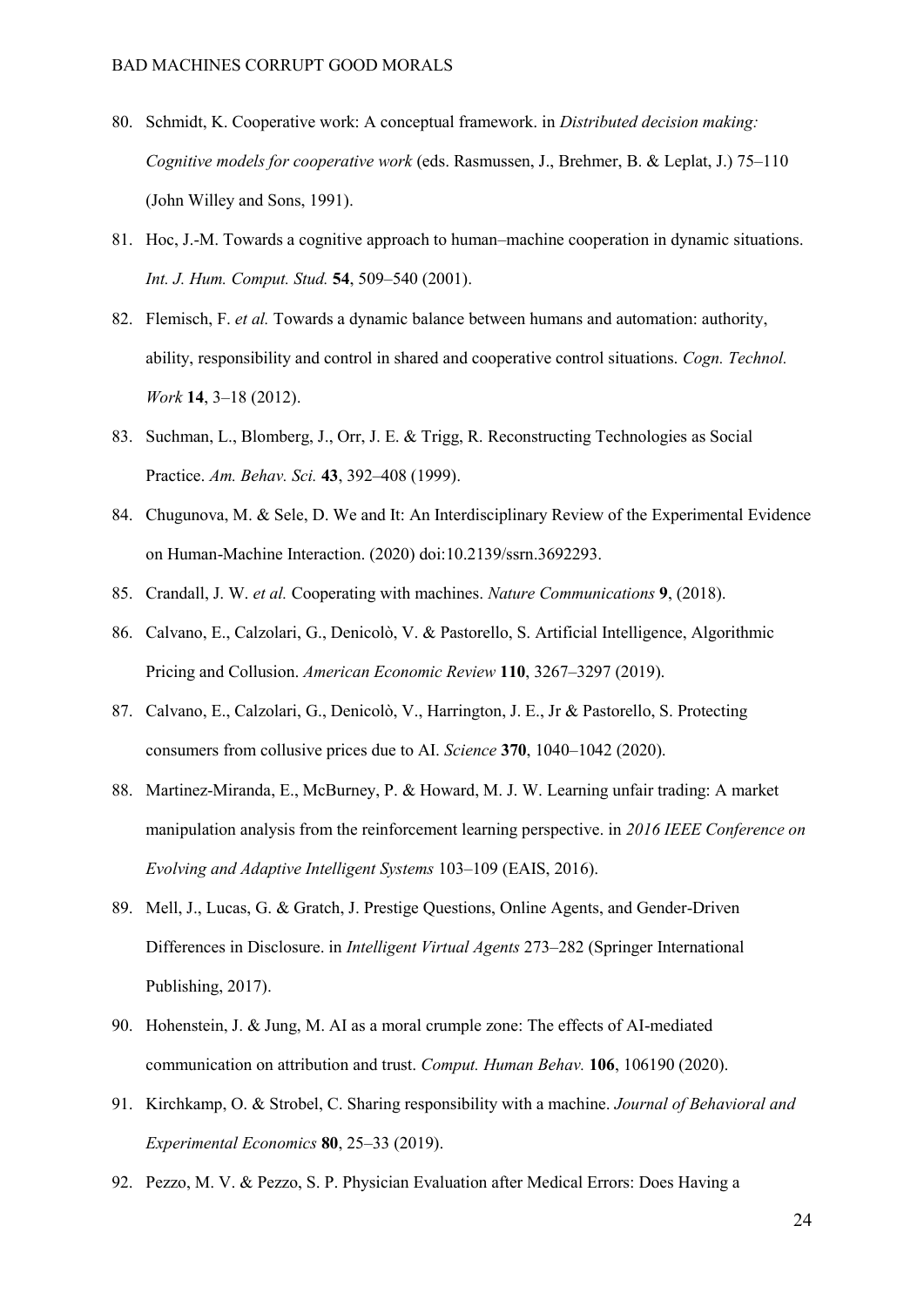[Computer Decision Aid Help or Hurt in Hindsight?](http://paperpile.com/b/QSlb5j/fVhs5) *[Medical Decision Making](http://paperpile.com/b/QSlb5j/fVhs5)* **[26](http://paperpile.com/b/QSlb5j/fVhs5)**, 48–[56 \(2006\).](http://paperpile.com/b/QSlb5j/fVhs5)

- 93. [Paravisini, D. & Schoar, A. The Incentive Effect of Scores: Randomized Evidence from Credit](http://paperpile.com/b/QSlb5j/Tek6s)  [Committees.](http://paperpile.com/b/QSlb5j/Tek6s) *[National Bureau of Economic Research \(NBER\) Working Paper Series](http://paperpile.com/b/QSlb5j/Tek6s)* [\(2013\).](http://paperpile.com/b/QSlb5j/Tek6s)
- 94. [Gombolay, M. C., Gutierrez, R. A., Clarke, S. G., Sturla, G. F. & Shah, J. A. Decision-making](http://paperpile.com/b/QSlb5j/QpIme)  [authority, team efficiency and human worker satisfaction in mixed human--robot teams.](http://paperpile.com/b/QSlb5j/QpIme) *[Auton.](http://paperpile.com/b/QSlb5j/QpIme)  [Robots](http://paperpile.com/b/QSlb5j/QpIme)* **[39](http://paperpile.com/b/QSlb5j/QpIme)**, 293–[312 \(2015\).](http://paperpile.com/b/QSlb5j/QpIme)
- 95. [Shank, D. B., DeSanti, A. & Maninger, T. When are artificial intelligence versus human agents](http://paperpile.com/b/QSlb5j/ttI3)  [faulted for wrongdoing? Moral attributions after individual and joint decisions.](http://paperpile.com/b/QSlb5j/ttI3) *[Inf. Commun.](http://paperpile.com/b/QSlb5j/ttI3)  [Soc.](http://paperpile.com/b/QSlb5j/ttI3)* **[22](http://paperpile.com/b/QSlb5j/ttI3)**, 648–[663 \(2019\).](http://paperpile.com/b/QSlb5j/ttI3)
- 96. [Houser, D. & Kurzban, R. Revisiting Kindness and Confusion in Public Goods Experiments.](http://paperpile.com/b/QSlb5j/ZyLJW)  *[American Economic Review](http://paperpile.com/b/QSlb5j/ZyLJW)* **[92](http://paperpile.com/b/QSlb5j/ZyLJW)**, 1062–[1069 \(2002\).](http://paperpile.com/b/QSlb5j/ZyLJW)
- 97. [Coricelli, G. & Nagel, R. Neural correlates of depth of strategic reasoning in medial prefrontal](http://paperpile.com/b/QSlb5j/fxLRL)  [cortex.](http://paperpile.com/b/QSlb5j/fxLRL) *[Proc. Natl. Acad. Sci. U. S. A.](http://paperpile.com/b/QSlb5j/fxLRL)* **[106](http://paperpile.com/b/QSlb5j/fxLRL)**, 9163–[9168 \(2009\).](http://paperpile.com/b/QSlb5j/fxLRL)
- 98. [Frith, C. D. & Frith, U. The neural basis of mentalizing.](http://paperpile.com/b/QSlb5j/vROBK) *[Neuron](http://paperpile.com/b/QSlb5j/vROBK)* **[50](http://paperpile.com/b/QSlb5j/vROBK)**, 531–[534 \(2006\).](http://paperpile.com/b/QSlb5j/vROBK)
- 99. [Schniter, E., Shields, T. W. & Sznycer, D. Trust in humans and robots: Economically similar but](http://paperpile.com/b/QSlb5j/yrpty)  [emotionally different.](http://paperpile.com/b/QSlb5j/yrpty) *[Journal of Economic Psychology](http://paperpile.com/b/QSlb5j/yrpty)* **[78](http://paperpile.com/b/QSlb5j/yrpty)**[, 102253 \(2020\).](http://paperpile.com/b/QSlb5j/yrpty)
- 100. [De Melo, C., Marsella, S. & Gratch, J. People Do Not Feel Guilty About Exploiting Machines.](http://paperpile.com/b/QSlb5j/Cfo9M)  *[ACM Trans. Comput.-Hum. Interact.](http://paperpile.com/b/QSlb5j/Cfo9M)* **[23](http://paperpile.com/b/QSlb5j/Cfo9M)**, 1–[17 \(2016\).](http://paperpile.com/b/QSlb5j/Cfo9M)
- 101. [Mazar, N. & Ariely, D. Dishonesty in Everyday Life and Its Policy Implications.](http://paperpile.com/b/QSlb5j/vhahl) *[Journal of](http://paperpile.com/b/QSlb5j/vhahl)  Public [Policy & Marketing](http://paperpile.com/b/QSlb5j/vhahl)* **[25](http://paperpile.com/b/QSlb5j/vhahl)**, 117–[126 \(2006\).](http://paperpile.com/b/QSlb5j/vhahl)
- 102. Köbis, N., Starke, C., & Rahwan, I. (2021). Artificial Intelligence as an Anti-Corruption Tool (AI-ACT) -- Potentials and Pitfalls for Top-down and Bottom-up Approaches. http://arxiv.org/abs/2102.11567
- 103. [Drugov, M., Hamman, J. & Serra, D. Intermediaries in corruption: an experiment.](http://paperpile.com/b/QSlb5j/SpnW2) *[Exp. Econ.](http://paperpile.com/b/QSlb5j/SpnW2)* **[17](http://paperpile.com/b/QSlb5j/SpnW2)**[,](http://paperpile.com/b/QSlb5j/SpnW2)  78–[99 \(2014\).](http://paperpile.com/b/QSlb5j/SpnW2)
- 104. [Van Zant, A. B. & Kray, L. J. 'I can't lie to your face': Minimal face](http://paperpile.com/b/QSlb5j/3V1ak)-to-face interaction [promotes honesty.](http://paperpile.com/b/QSlb5j/3V1ak) *[J. Exp. Soc. Psychol.](http://paperpile.com/b/QSlb5j/3V1ak)* **[55](http://paperpile.com/b/QSlb5j/3V1ak)**, 234–[238 \(2014\).](http://paperpile.com/b/QSlb5j/3V1ak)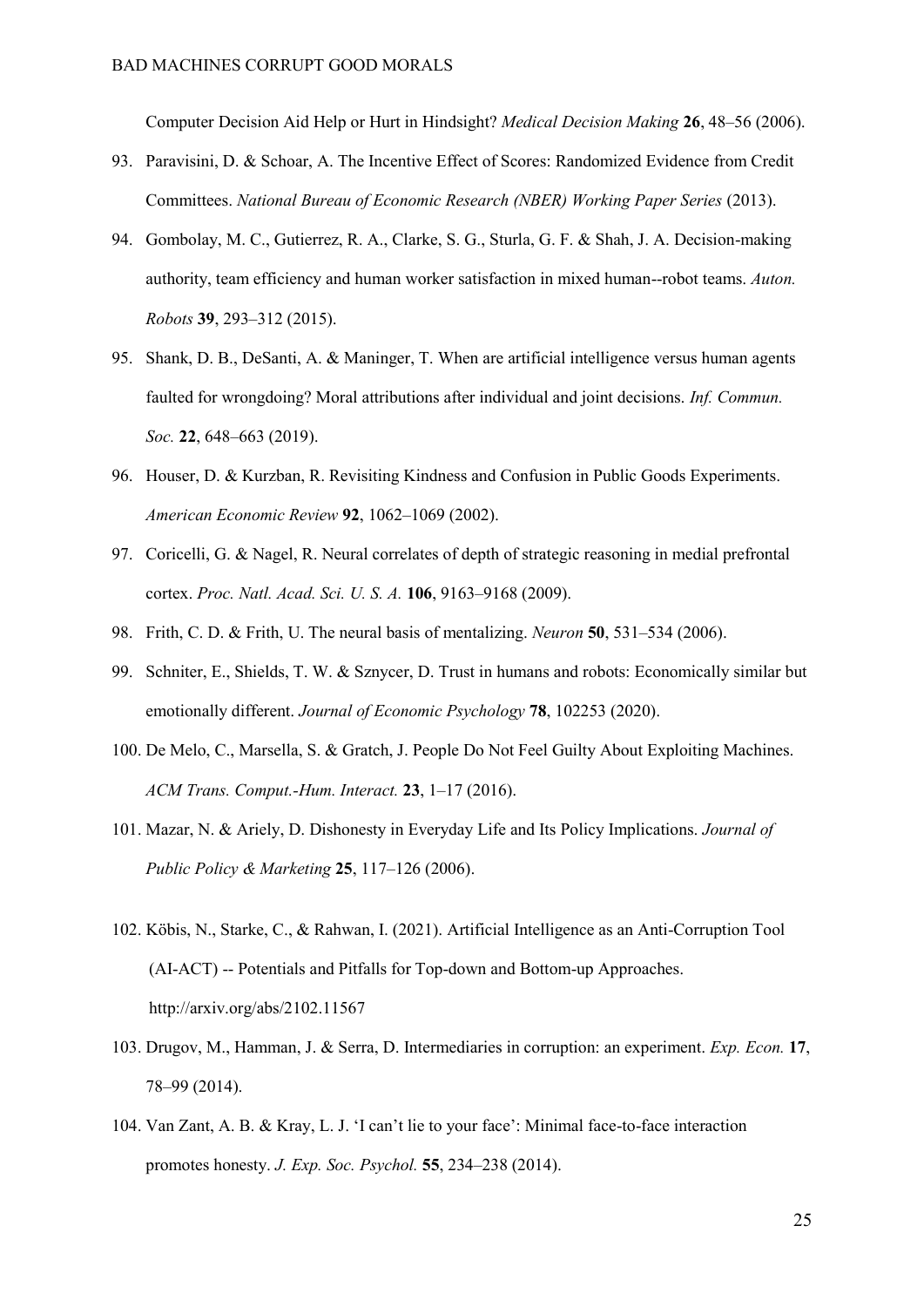- 105. [Mittelstadt, B. D., Allo, P., Taddeo, M., Wachter, S. & Floridi, L. The ethics of algorithms:](http://paperpile.com/b/QSlb5j/HCJzX)  [Mapping the debate.](http://paperpile.com/b/QSlb5j/HCJzX) *[Big Data & Society](http://paperpile.com/b/QSlb5j/HCJzX)* **[3](http://paperpile.com/b/QSlb5j/HCJzX)**[, 2053951716679679 \(2016\).](http://paperpile.com/b/QSlb5j/HCJzX)
- 106. [Gogoll, J. & Uhl, M. Rage against the machine: Automation in the moral domain.](http://paperpile.com/b/QSlb5j/FoDMp) *[Journal of](http://paperpile.com/b/QSlb5j/FoDMp)  [Behavioral and Experimental Economics](http://paperpile.com/b/QSlb5j/FoDMp)* **[74](http://paperpile.com/b/QSlb5j/FoDMp)**, 97–[103 \(2018\).](http://paperpile.com/b/QSlb5j/FoDMp)
- 107. [McAllister, A. Stranger than science fiction: The rise of AI interrogation in the dawn of](http://paperpile.com/b/QSlb5j/hZUV)  [autonomous robots and the need for an additional protocol to the UN](http://paperpile.com/b/QSlb5j/hZUV) convention against torture. *[Minn. Law Rev.](http://paperpile.com/b/QSlb5j/hZUV)* **[101](http://paperpile.com/b/QSlb5j/hZUV)**[, 2527 \(2016\).](http://paperpile.com/b/QSlb5j/hZUV)
- 108. [Start having incredible sales conversations through science.](http://paperpile.com/b/QSlb5j/Fd1w) *[Gong](http://paperpile.com/b/QSlb5j/Fd1w)* <https://www.gong.io/>[.](http://paperpile.com/b/QSlb5j/Fd1w)
- 109. [Mell, J., Lucas, G., Mozgai, S. & Gratch, J. The Effects of Experience on Deception in Human-](http://paperpile.com/b/QSlb5j/Z2slG)[Agent Negotiation.](http://paperpile.com/b/QSlb5j/Z2slG) *[J. Artif. Intell. Res.](http://paperpile.com/b/QSlb5j/Z2slG)* **[68](http://paperpile.com/b/QSlb5j/Z2slG)**, 633–[660 \(2020\).](http://paperpile.com/b/QSlb5j/Z2slG)
- 110. [Miller, T. Explanation in artificial intelligence: Insights from the social sciences.](http://paperpile.com/b/QSlb5j/pR4Gx) *[Artif. Intell.](http://paperpile.com/b/QSlb5j/pR4Gx)* **[267](http://paperpile.com/b/QSlb5j/pR4Gx)**, 1–[36 \(2019\).](http://paperpile.com/b/QSlb5j/pR4Gx)
- 111. [Gunning, D., Stefik, M., Choi, J. & Miller, T. XAI](http://paperpile.com/b/QSlb5j/7qx04)—Explainable artificial intelligence. *[Science](http://paperpile.com/b/QSlb5j/7qx04)  [Robotics](http://paperpile.com/b/QSlb5j/7qx04)* **[4](http://paperpile.com/b/QSlb5j/7qx04)**[, eaay7120 \(2019\).](http://paperpile.com/b/QSlb5j/7qx04)
- 112. [Dana, J., Weber, R. A. & Kuang, J. X. Exploiting moral wiggle room: experiments](http://paperpile.com/b/QSlb5j/pmBt9)  [demonstrating an illusory preference for fairness.](http://paperpile.com/b/QSlb5j/pmBt9) *[Econom. Theory](http://paperpile.com/b/QSlb5j/pmBt9)* **[33](http://paperpile.com/b/QSlb5j/pmBt9)**, 67–[80 \(2007\).](http://paperpile.com/b/QSlb5j/pmBt9)
- 113. [Hancock, J. T. & Guillory, J. Deception with technology. in](http://paperpile.com/b/QSlb5j/xHUG) *[The Handbook of the Psychology of](http://paperpile.com/b/QSlb5j/xHUG)  [Communication Technology](http://paperpile.com/b/QSlb5j/xHUG)* (ed. Sundar, S. S.) 270–[289 \(Wiley Online Library, 2015\).](http://paperpile.com/b/QSlb5j/xHUG)
- 114. [Seymour, J. & Tully, P. Weaponizing data science for social engineering: Automated E2E spear](http://paperpile.com/b/QSlb5j/961T)  [phishing on Twitter.](http://paperpile.com/b/QSlb5j/961T) *[Black Hat USA](http://paperpile.com/b/QSlb5j/961T)* **[37](http://paperpile.com/b/QSlb5j/961T)**, 1–[39 \(2016\).](http://paperpile.com/b/QSlb5j/961T)
- 115. [Caldwell, M., Andrews, J. T. A., Tanay, T. & Griffin, L. D. AI-enabled future crime.](http://paperpile.com/b/QSlb5j/zP0oE) *[Crime](http://paperpile.com/b/QSlb5j/zP0oE)  [Science](http://paperpile.com/b/QSlb5j/zP0oE)* **[9](http://paperpile.com/b/QSlb5j/zP0oE)**[, 14 \(2020\).](http://paperpile.com/b/QSlb5j/zP0oE)
- 116. [Sharkey, N., Goodman, M. & Ross, N. The coming robot crime wave.](http://paperpile.com/b/QSlb5j/evP9) *[Computer](http://paperpile.com/b/QSlb5j/evP9)* **[43](http://paperpile.com/b/QSlb5j/evP9)**[, 115](http://paperpile.com/b/QSlb5j/evP9)–116 [\(2010\).](http://paperpile.com/b/QSlb5j/evP9)
- 117. [Jagatic, T. N., Johnson, N. A., Jakobsson, M. & Menczer, F. Social phishing.](http://paperpile.com/b/QSlb5j/cki9) *[Commun. ACM](http://paperpile.com/b/QSlb5j/cki9)* **[50](http://paperpile.com/b/QSlb5j/cki9)**[,](http://paperpile.com/b/QSlb5j/cki9)  94–[100 \(2007\).](http://paperpile.com/b/QSlb5j/cki9)
- 118. [Ferrara, E., Varol, O., Davis, C., Menczer, F. & Flammini, A. The rise of social bots.](http://paperpile.com/b/QSlb5j/bcaM) *[Commun.](http://paperpile.com/b/QSlb5j/bcaM)  [ACM](http://paperpile.com/b/QSlb5j/bcaM)* **[59](http://paperpile.com/b/QSlb5j/bcaM)**, 96–[104 \(2016\).](http://paperpile.com/b/QSlb5j/bcaM)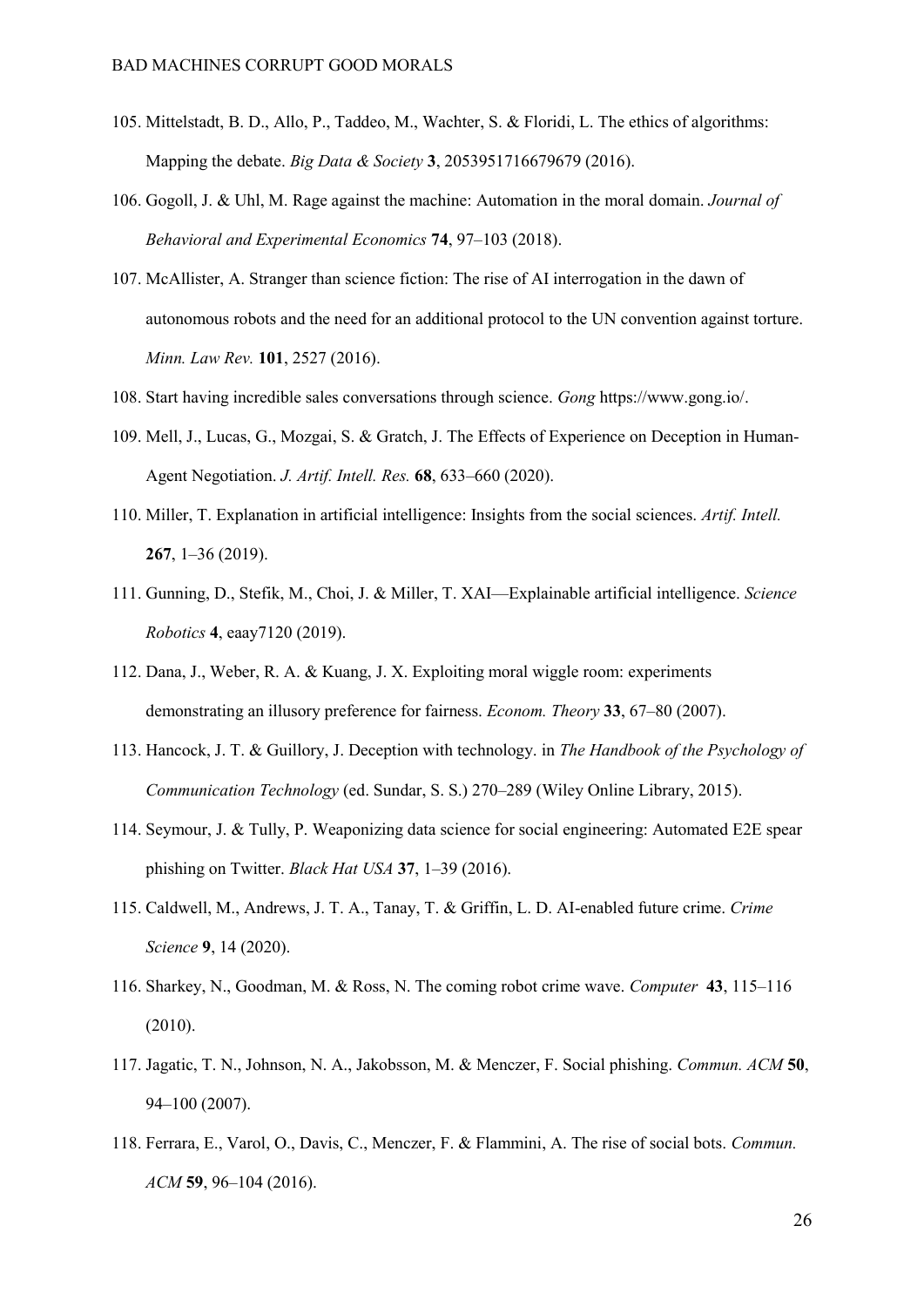- 119. [Brundage, M.](http://paperpile.com/b/QSlb5j/8pxSZ) *[et al.](http://paperpile.com/b/QSlb5j/8pxSZ) [The Malicious Use of Artificial Intelligence: Forecasting, Prevention, and](http://paperpile.com/b/QSlb5j/8pxSZ)  [Mitigation](http://paperpile.com/b/QSlb5j/8pxSZ)*[. \(2018\).](http://paperpile.com/b/QSlb5j/8pxSZ)
- 120. [Bendel, O. The synthetization of human voices.](http://paperpile.com/b/QSlb5j/RlLp) *[AI Soc.](http://paperpile.com/b/QSlb5j/RlLp)* **[34](http://paperpile.com/b/QSlb5j/RlLp)**, 83–[89 \(2019\).](http://paperpile.com/b/QSlb5j/RlLp)
- 121. [McKelvey, F. & Dubois, E. Computational propaganda in Canada: The use of political bots.](http://paperpile.com/b/QSlb5j/ucW0)  *[Computational Propaganda Research Project](http://paperpile.com/b/QSlb5j/ucW0)* [\(2017\).](http://paperpile.com/b/QSlb5j/ucW0)
- 122. [Ostermaier, A. & Uhl, M. Spot on for liars! How public scrutiny influences ethical behavior.](http://paperpile.com/b/QSlb5j/UAA1x) *[PLoS One](http://paperpile.com/b/QSlb5j/UAA1x)* **[12](http://paperpile.com/b/QSlb5j/UAA1x)**[, e0181682 \(2017\).](http://paperpile.com/b/QSlb5j/UAA1x)
- 123. [Köbis, N. C., Verschuere, B., Bereby-Meyer, Y., Rand, D. & Shalvi, S. Intuitive Honesty Versus](http://paperpile.com/b/QSlb5j/jz3tu)  [Dishonesty: Meta-Analytic Evidence.](http://paperpile.com/b/QSlb5j/jz3tu) *[Perspect. Psychol. Sci.](http://paperpile.com/b/QSlb5j/jz3tu)* **[14](http://paperpile.com/b/QSlb5j/jz3tu)**, 778–[796 \(2019\).](http://paperpile.com/b/QSlb5j/jz3tu)
- 124. [Rauhut, H. Beliefs about lying and spreading of dishonesty: undetected lies and their](http://paperpile.com/b/QSlb5j/eFbMO)  [constructive and destructive social dynamics in dice experiments.](http://paperpile.com/b/QSlb5j/eFbMO) *[PLoS One](http://paperpile.com/b/QSlb5j/eFbMO)* **[8](http://paperpile.com/b/QSlb5j/eFbMO)**[, e77878 \(2013\).](http://paperpile.com/b/QSlb5j/eFbMO)
- 125. [Leyer, M. & Schneider, S. Me, You or Ai? How Do We Feel About Delegation. in](http://paperpile.com/b/QSlb5j/OgOuE) *[Proceedings](http://paperpile.com/b/QSlb5j/OgOuE)  [of the 27th European Conference on Information Systems \(ECIS\)](http://paperpile.com/b/QSlb5j/OgOuE)* [\(2019\).](http://paperpile.com/b/QSlb5j/OgOuE)
- 126. [Wellman, M. P. & Rajan, U. Ethical Issues for Autonomous Trading Agents.](http://paperpile.com/b/QSlb5j/gOgX) *[Minds Mach.](http://paperpile.com/b/QSlb5j/gOgX)* **[27](http://paperpile.com/b/QSlb5j/gOgX)**[,](http://paperpile.com/b/QSlb5j/gOgX)  609–[624 \(2017\).](http://paperpile.com/b/QSlb5j/gOgX)
- 127. [Tenbrunsel, A. E. & Messick, D. M. Ethical fading: The role of self-deception in unethical](http://paperpile.com/b/QSlb5j/XtYu)  [behavior.](http://paperpile.com/b/QSlb5j/XtYu) *[Soc. Justice Res.](http://paperpile.com/b/QSlb5j/XtYu)* **[17](http://paperpile.com/b/QSlb5j/XtYu)**, 223–[236 \(2004\).](http://paperpile.com/b/QSlb5j/XtYu)
- 128. [Bazerman, M. H. & Banaji, M. R. The social psychology of ordinary ethical failures.](http://paperpile.com/b/QSlb5j/3CWZ) *[Soc. Justice](http://paperpile.com/b/QSlb5j/3CWZ)  [Res.](http://paperpile.com/b/QSlb5j/3CWZ)* **[17](http://paperpile.com/b/QSlb5j/3CWZ)**, 111–[115 \(2004\).](http://paperpile.com/b/QSlb5j/3CWZ)
- 129. [Bazerman, M. H. & Tenbrunsel, A. E.](http://paperpile.com/b/QSlb5j/8e5f) *[Blind Spots: Why We Fail to Do What's Right and What](http://paperpile.com/b/QSlb5j/8e5f)  [to Do about It](http://paperpile.com/b/QSlb5j/8e5f)*[. \(Princeton University Press, 2012\).](http://paperpile.com/b/QSlb5j/8e5f)
- 130. [Sloane, M. & Moss, E. AI's social sciences deficit.](http://paperpile.com/b/QSlb5j/2T7sQ) *[Nature Machine Intelligence](http://paperpile.com/b/QSlb5j/2T7sQ)* **[1](http://paperpile.com/b/QSlb5j/2T7sQ)**[, 330](http://paperpile.com/b/QSlb5j/2T7sQ)–331 [\(2019\).](http://paperpile.com/b/QSlb5j/2T7sQ)
- 131. [Irving, G. & Askell, A. AI safety needs social scientists.](http://paperpile.com/b/QSlb5j/WbhQH) *[Distill](http://paperpile.com/b/QSlb5j/WbhQH)* **[4](http://paperpile.com/b/QSlb5j/WbhQH)**[, e14 \(2019\).](http://paperpile.com/b/QSlb5j/WbhQH)
- 132. [Crawford, K. & Calo, R. There is a blind spot in AI research.](http://paperpile.com/b/QSlb5j/ByEAE) *[Nature](http://paperpile.com/b/QSlb5j/ByEAE)* **[538](http://paperpile.com/b/QSlb5j/ByEAE)**, 311–[313 \(2016\).](http://paperpile.com/b/QSlb5j/ByEAE)
- 133. [Awad, E.](http://paperpile.com/b/QSlb5j/PJBYl) *[et al.](http://paperpile.com/b/QSlb5j/PJBYl)* [The Moral Machine experiment.](http://paperpile.com/b/QSlb5j/PJBYl) *[Nature](http://paperpile.com/b/QSlb5j/PJBYl)* **[563](http://paperpile.com/b/QSlb5j/PJBYl)**, 59–[64 \(2018\).](http://paperpile.com/b/QSlb5j/PJBYl)
- 134. [Bigman, Y. E., Waytz, A., Alterovitz, R. & Gray, K. Holding Robots Responsible: The Elements](http://paperpile.com/b/QSlb5j/8pbfU)  [of Machine Morality.](http://paperpile.com/b/QSlb5j/8pbfU) *[Trends Cogn. Sci.](http://paperpile.com/b/QSlb5j/8pbfU)* **[23](http://paperpile.com/b/QSlb5j/8pbfU)**, 365–[368 \(2019\).](http://paperpile.com/b/QSlb5j/8pbfU)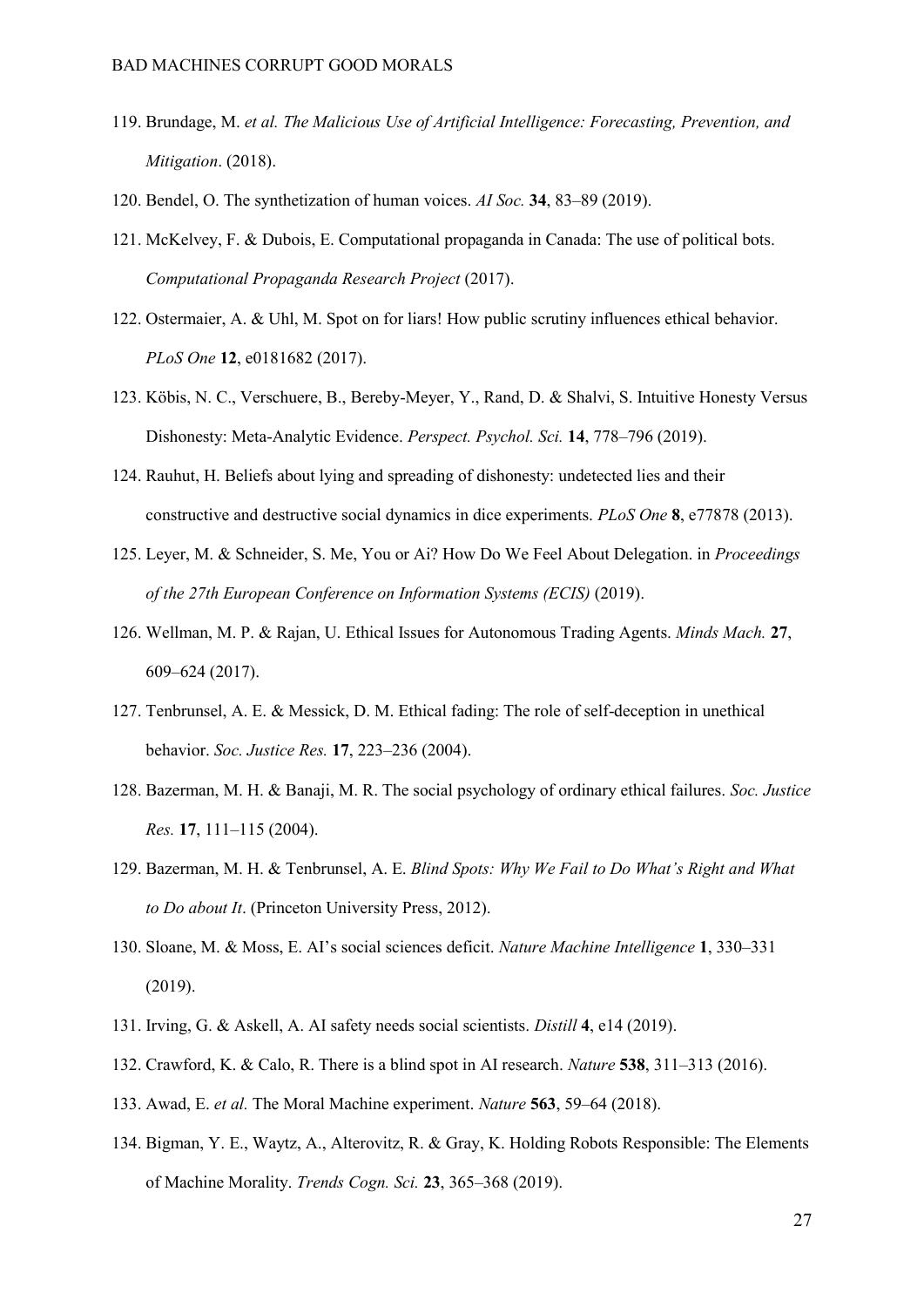- 135. [Burton, J. W., Stein, M. & Jensen, T. B. A systematic review of algorithm aversion in augmented](http://paperpile.com/b/QSlb5j/Y7yhz)  [decision making.](http://paperpile.com/b/QSlb5j/Y7yhz) *[J. Behav. Decis. Mak.](http://paperpile.com/b/QSlb5j/Y7yhz)* **[33](http://paperpile.com/b/QSlb5j/Y7yhz)**, 220–[239 \(2020\).](http://paperpile.com/b/QSlb5j/Y7yhz)
- 136. [Fisman, R. & Golden, M. How to fight corruption.](http://paperpile.com/b/QSlb5j/hrSrr) *[Science](http://paperpile.com/b/QSlb5j/hrSrr)* **[356](http://paperpile.com/b/QSlb5j/hrSrr)**, 803–[804 \(2017\).](http://paperpile.com/b/QSlb5j/hrSrr)
- 137. [De Angeli, A. Ethical implications of verbal disinhibition with conversational agents.](http://paperpile.com/b/QSlb5j/7t3e)  *[PsychNology Journal](http://paperpile.com/b/QSlb5j/7t3e)* **[7](http://paperpile.com/b/QSlb5j/7t3e)**[, \(2009\).](http://paperpile.com/b/QSlb5j/7t3e)
- 138. [McDonnell, M. & Baxter, D. Chatbots and Gender Stereotyping.](http://paperpile.com/b/QSlb5j/TqBj) *[Interact. Comput.](http://paperpile.com/b/QSlb5j/TqBj)* **[31](http://paperpile.com/b/QSlb5j/TqBj)**[, 116](http://paperpile.com/b/QSlb5j/TqBj)–121 [\(2019\).](http://paperpile.com/b/QSlb5j/TqBj)
- 139. [How to research corruption. in](http://paperpile.com/b/QSlb5j/9MkJ) *[Conference Proceedings Interdisciplinary Corruption Research](http://paperpile.com/b/QSlb5j/9MkJ)  [Forum June](http://paperpile.com/b/QSlb5j/9MkJ)* [\(eds. Schwickerath, A. K., Varraich, A. & Lee Smith, L.\) 7](http://paperpile.com/b/QSlb5j/9MkJ)–8 (Interdisciplinary [Corruption Research Network, 2016\).](http://paperpile.com/b/QSlb5j/9MkJ)
- 140. [Salganik, M. J.](http://paperpile.com/b/QSlb5j/lz3R) *[Bit by bit](http://paperpile.com/b/QSlb5j/lz3R)*[. \(Princeton University Press, 2017\).](http://paperpile.com/b/QSlb5j/lz3R)
- 141. [Fisman, R. & Miguel, E. Corruption, Norms, and Legal Enforcement: Evidence from Diplomatic](http://paperpile.com/b/QSlb5j/og1M)  [Parking Tickets.](http://paperpile.com/b/QSlb5j/og1M) *[J. Polit. Econ.](http://paperpile.com/b/QSlb5j/og1M)* **[115](http://paperpile.com/b/QSlb5j/og1M)**, 1020–[1048 \(2007\).](http://paperpile.com/b/QSlb5j/og1M)
- 142. [Pierce, L. & Balasubramanian, P. Behavioral field evidence on psychological and social factors](http://paperpile.com/b/QSlb5j/iSnq)  [in dishonesty and misconduct.](http://paperpile.com/b/QSlb5j/iSnq) *[Current Opinion in Psychology](http://paperpile.com/b/QSlb5j/iSnq)* **[6](http://paperpile.com/b/QSlb5j/iSnq)**, 70–[76 \(2015\).](http://paperpile.com/b/QSlb5j/iSnq)
- 143. [Dai, Z., Galeotti, F. & Villeval, M. C. Cheating in the Lab Predicts Fraud in the Field: An](http://paperpile.com/b/QSlb5j/AERk)  [Experiment in Public Transportation.](http://paperpile.com/b/QSlb5j/AERk) *[Manage.](http://paperpile.com/b/QSlb5j/AERk) Sci[.](http://paperpile.com/b/QSlb5j/AERk)* **[64](http://paperpile.com/b/QSlb5j/AERk)**, 1081–[1100 \(2018\).](http://paperpile.com/b/QSlb5j/AERk)
- 144. [Cohn, A. & Maréchal, M. A. Laboratory Measure of Cheating Predicts School Misconduct.](http://paperpile.com/b/QSlb5j/vG7k) *[Econ](http://paperpile.com/b/QSlb5j/vG7k)  [J](http://paperpile.com/b/QSlb5j/vG7k)* **[128](http://paperpile.com/b/QSlb5j/vG7k)**, 2743–[2754 \(2018\).](http://paperpile.com/b/QSlb5j/vG7k)
- 145. [Hagendorff, T. Ethical behavior in humans and machines --](http://paperpile.com/b/QSlb5j/euVB) Evaluating training data quality for [beneficial machine learning.](http://paperpile.com/b/QSlb5j/euVB) https://arxiv.org/abs/2008.11463 [\(2020\).](http://paperpile.com/b/QSlb5j/euVB)
- 146. [Mullainathan, S. Biased Algorithms Are Easier to Fix Than Biased People.](http://paperpile.com/b/QSlb5j/mtHhu) *[The New York Times](http://paperpile.com/b/QSlb5j/mtHhu)* [\(2019\).](http://paperpile.com/b/QSlb5j/mtHhu)
- 147. [Hutson, M. Artificial intelligence faces reproducibility crisis.](http://paperpile.com/b/QSlb5j/7no5Z) *[Science](http://paperpile.com/b/QSlb5j/7no5Z)* **[359](http://paperpile.com/b/QSlb5j/7no5Z)**, 725–[726 \(2018\).](http://paperpile.com/b/QSlb5j/7no5Z)
- 148. [IEEE Global Initiative on Ethics of Autonomous and Intelligent Systems.](http://paperpile.com/b/QSlb5j/FJ56E) *[Ethically Aligned](http://paperpile.com/b/QSlb5j/FJ56E)  [Design: A Vision for Prioritizing Human Well-being with Autonomous and Intelligent Systems,](http://paperpile.com/b/QSlb5j/FJ56E)  [Version 2](http://paperpile.com/b/QSlb5j/FJ56E)*[.](http://paperpile.com/b/QSlb5j/FJ56E) [https://standards.ieee.org/content/dam/ieee-](https://standards.ieee.org/content/dam/ieee-standards/standards/web/documents/other/ead_v2.pdf)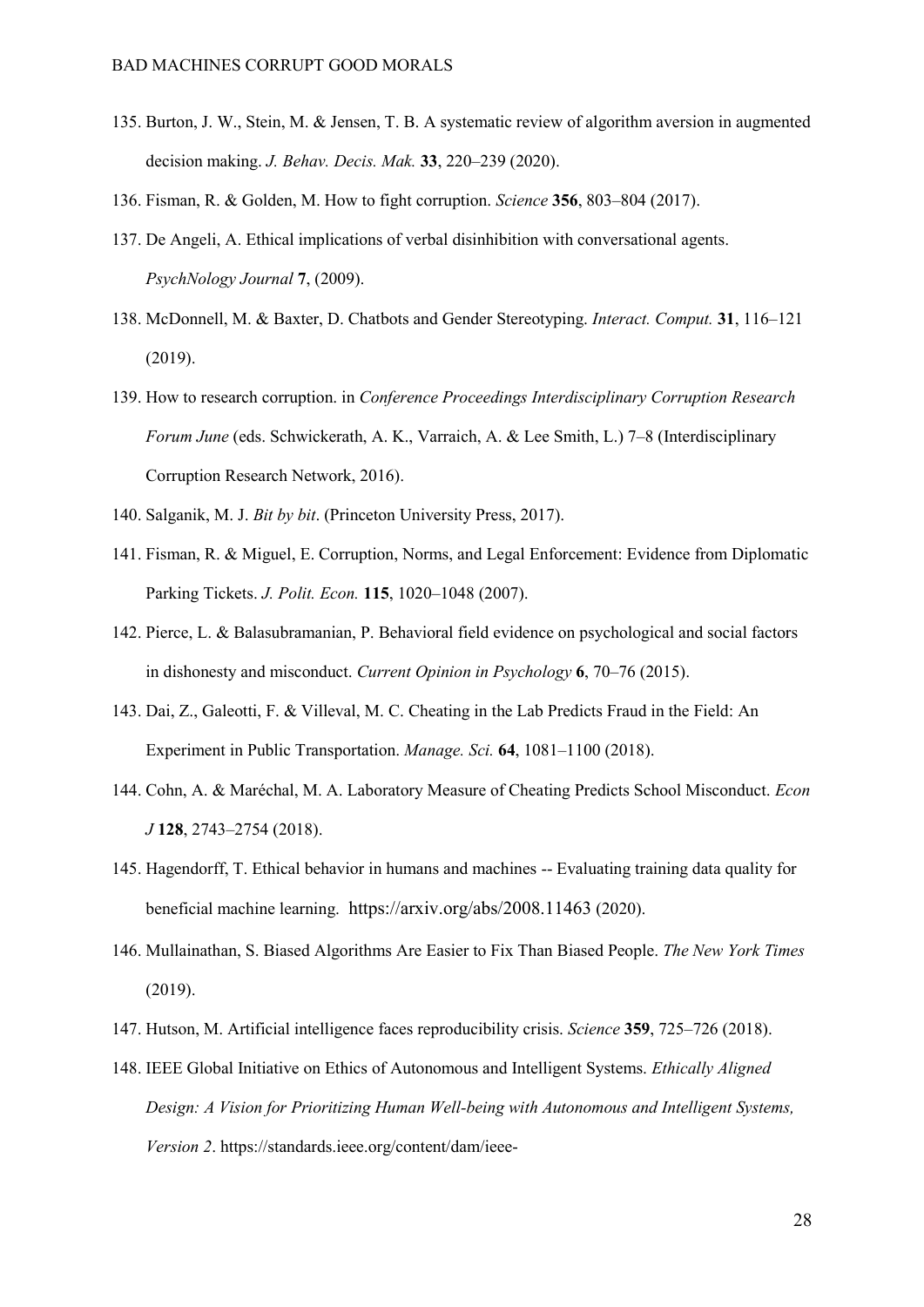[standards/standards/web/documents/other/ead\\_v2.pdf](https://standards.ieee.org/content/dam/ieee-standards/standards/web/documents/other/ead_v2.pdf) [\(2017\).](http://paperpile.com/b/QSlb5j/FJ56E)

- 149. [Russell, S., Dewey, D. & Tegmark, M. Research priorities for robust and beneficial artificial](http://paperpile.com/b/QSlb5j/hxiKx)  [intelligence.](http://paperpile.com/b/QSlb5j/hxiKx) *[AI Magazine](http://paperpile.com/b/QSlb5j/hxiKx)* **[36](http://paperpile.com/b/QSlb5j/hxiKx)**, 105–[114 \(2015\).](http://paperpile.com/b/QSlb5j/hxiKx)
- 150. [Amir, O.](http://paperpile.com/b/QSlb5j/aJ1QL) *[et al.](http://paperpile.com/b/QSlb5j/aJ1QL)* [Psychology, behavioral economics, and public policy.](http://paperpile.com/b/QSlb5j/aJ1QL) *[Mark. Lett.](http://paperpile.com/b/QSlb5j/aJ1QL)* **[16](http://paperpile.com/b/QSlb5j/aJ1QL)**[, 443](http://paperpile.com/b/QSlb5j/aJ1QL)–454 [\(2005\).](http://paperpile.com/b/QSlb5j/aJ1QL)
- 151. [OECD.](http://paperpile.com/b/QSlb5j/kxPS) *[Recommendation of the Council on Artificial Intelligence \(OECD\)](http://paperpile.com/b/QSlb5j/kxPS)*[.](http://paperpile.com/b/QSlb5j/kxPS)  <http://dx.doi.org/10.1017/ilm.2020.5> [\(2021\) doi:](http://paperpile.com/b/QSlb5j/kxPS)[10.1017/ilm.2020.5](http://dx.doi.org/10.1017/ilm.2020.5)[.](http://paperpile.com/b/QSlb5j/kxPS)
- 152. [Fisman, R. & Golden, M. A.](http://paperpile.com/b/QSlb5j/NiZcl) *[Corruption: What Everyone Needs to Know](http://paperpile.com/b/QSlb5j/NiZcl)*[. \(Oxford University](http://paperpile.com/b/QSlb5j/NiZcl)  [Press, 2017\).](http://paperpile.com/b/QSlb5j/NiZcl)
- 153. [Shin, D. & Park, Y. J. Role of fairness, accountability, and transparency in algorithmic](http://paperpile.com/b/QSlb5j/T8yBK)  [affordance.](http://paperpile.com/b/QSlb5j/T8yBK) *[Comput. Human Behav.](http://paperpile.com/b/QSlb5j/T8yBK)* **[98](http://paperpile.com/b/QSlb5j/T8yBK)**, 277–[284 \(2019\).](http://paperpile.com/b/QSlb5j/T8yBK)
- 154. [Diakopoulos, N. Accountability in algorithmic decision making.](http://paperpile.com/b/QSlb5j/1GaY) *[Commun. ACM](http://paperpile.com/b/QSlb5j/1GaY)* **[59](http://paperpile.com/b/QSlb5j/1GaY)**[, 56](http://paperpile.com/b/QSlb5j/1GaY)–62 [\(2016\).](http://paperpile.com/b/QSlb5j/1GaY)
- 155. [Walsh, T. Turing's red flag.](http://paperpile.com/b/QSlb5j/Nixut) *[Commun. ACM](http://paperpile.com/b/QSlb5j/Nixut)* **[59](http://paperpile.com/b/QSlb5j/Nixut)**, 34–[37 \(2016\).](http://paperpile.com/b/QSlb5j/Nixut)
- 156. [Webb, A.](http://paperpile.com/b/QSlb5j/lIVfP) *[The Big Nine: How the Tech Titans and Their Thinking Machines Could Warp](http://paperpile.com/b/QSlb5j/lIVfP)  [Humanity](http://paperpile.com/b/QSlb5j/lIVfP)*[. \(Hachette UK, 2019\).](http://paperpile.com/b/QSlb5j/lIVfP)
- 157. [Crawford, K. Halt the use of facial-recognition technology until it is regulated.](http://paperpile.com/b/QSlb5j/t3L1l) *[Nature](http://paperpile.com/b/QSlb5j/t3L1l)* **[572](http://paperpile.com/b/QSlb5j/t3L1l)**[, 565](http://paperpile.com/b/QSlb5j/t3L1l)  [\(2019\).](http://paperpile.com/b/QSlb5j/t3L1l)
- 158. [Hagendorff, T. Forbidden knowledge in machine learning reflections on the limits of research](http://paperpile.com/b/QSlb5j/eAuH)  [and publication.](http://paperpile.com/b/QSlb5j/eAuH) *[AI Soc.](http://paperpile.com/b/QSlb5j/eAuH)* [online \(2020\).](http://paperpile.com/b/QSlb5j/eAuH)
- 159. [Finkel, A.](http://paperpile.com/b/QSlb5j/KvbfB) *[What will it take for us to trust AI?](http://paperpile.com/b/QSlb5j/KvbfB)* [https://www.weforum.org/agenda/2018/05/alan](https://www.weforum.org/agenda/2018/05/alan-finkel-turing-certificate-ai-trust-robot)[finkel-turing-certificate-ai-trust-robot](https://www.weforum.org/agenda/2018/05/alan-finkel-turing-certificate-ai-trust-robot) [\(2018\).](http://paperpile.com/b/QSlb5j/KvbfB)
- 160. [Awad, E., Dsouza, S., Bonnefon, J.-F., Shariff, A. & Rahwan, I. Crowdsourcing moral machines.](http://paperpile.com/b/QSlb5j/XsfGT)  *[Commun. ACM](http://paperpile.com/b/QSlb5j/XsfGT)* **[63](http://paperpile.com/b/QSlb5j/XsfGT)**, 48–[55 \(2020\).](http://paperpile.com/b/QSlb5j/XsfGT)